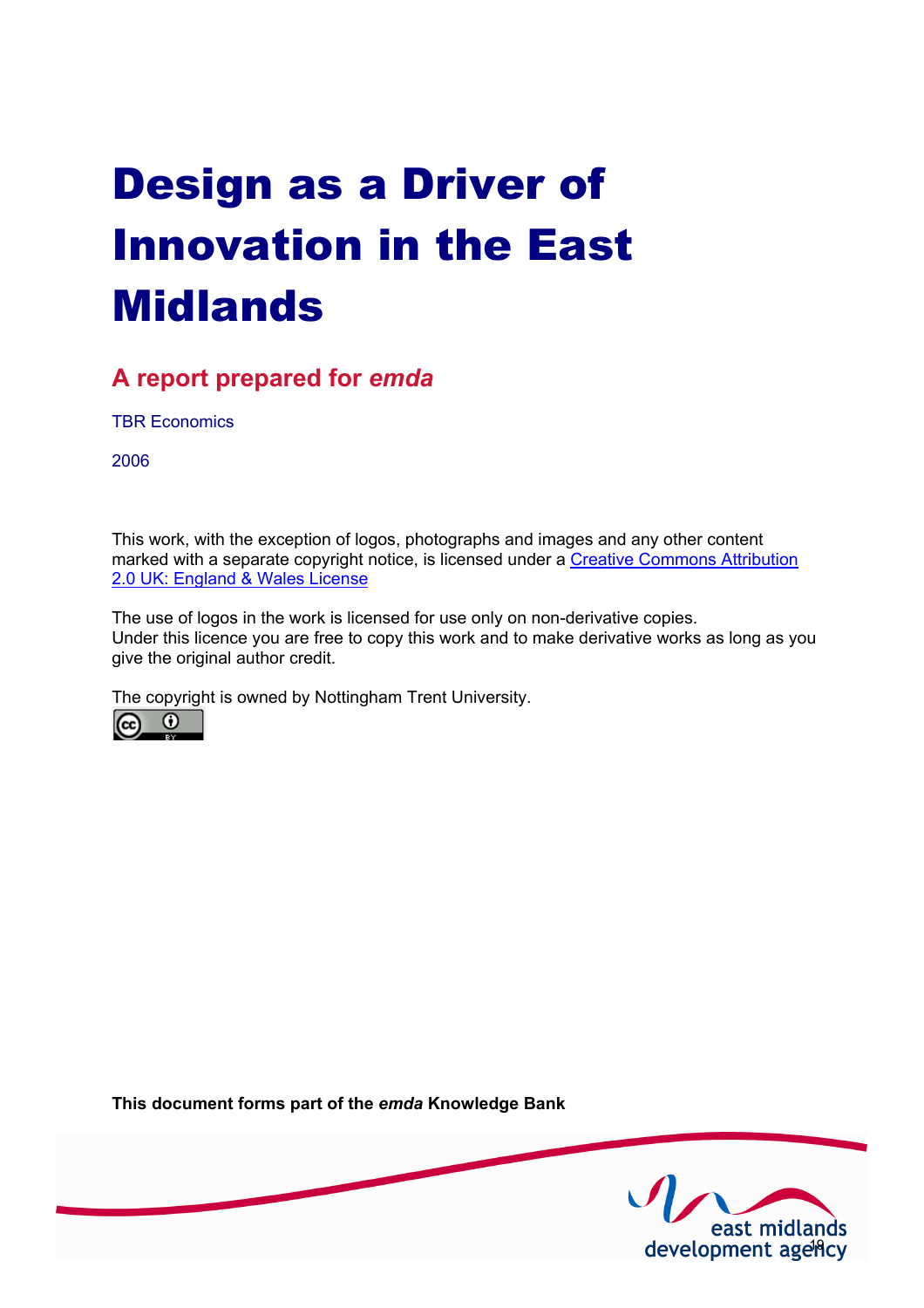

Design as a Driver of Innovation in the East Midlands



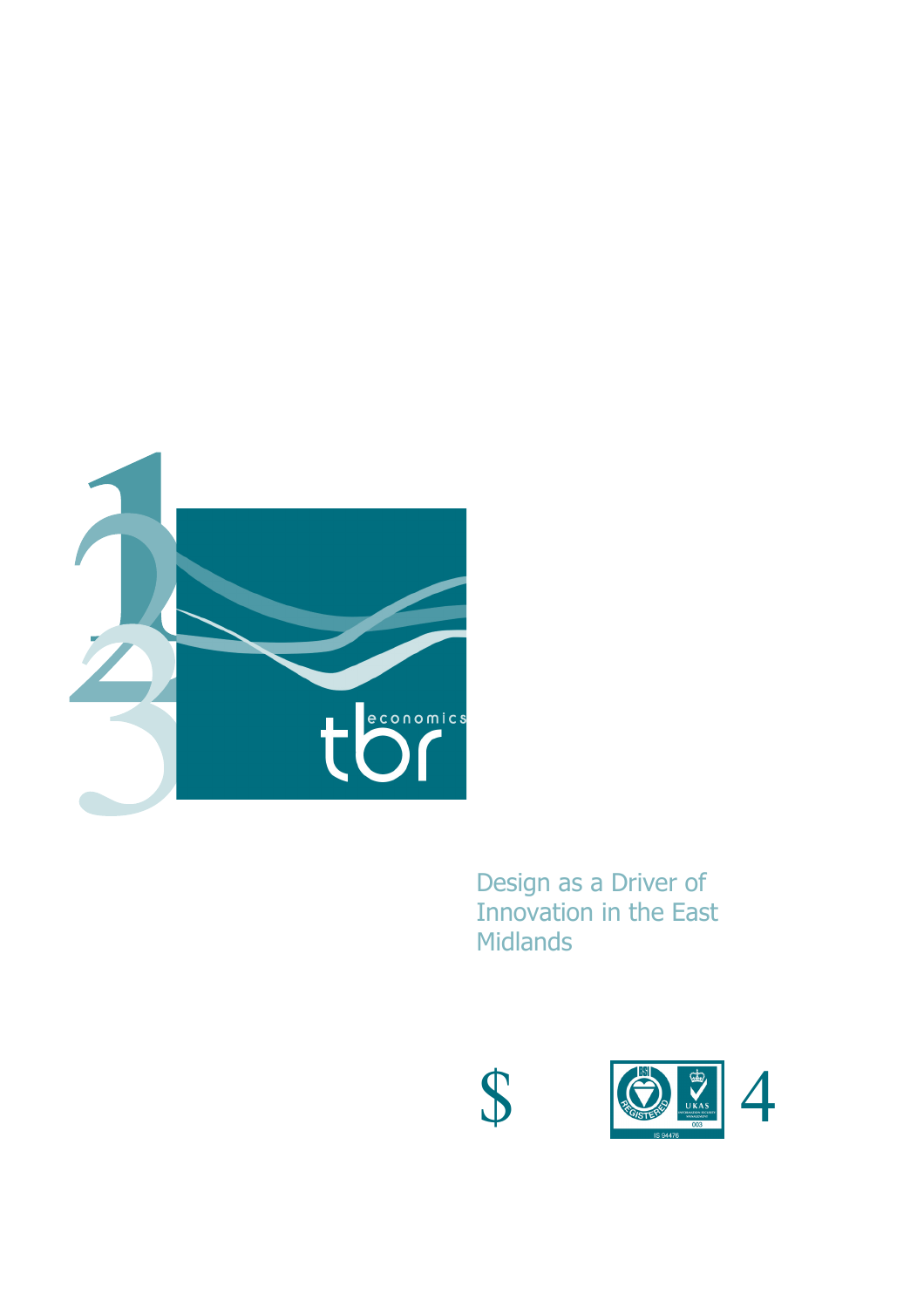

# Design as a Driver of Innovation In The East Midlands

Enquiries about this report may be addressed to:

Owen Buttolph Paul Miller Andrew Graves David Beeton

TBR Economics TBR House 16 Jesmond Road Newcastle upon Tyne, NE2 4PQ

Telephone: +44 (0) 191 281 9955 Fax: +44 (0) 191 281 9966 Email: Info@tbr.co.uk www.tbr.co.uk

This report is © Trends Business Research, 2006

PN00806R\_Final\_Reportv10.doc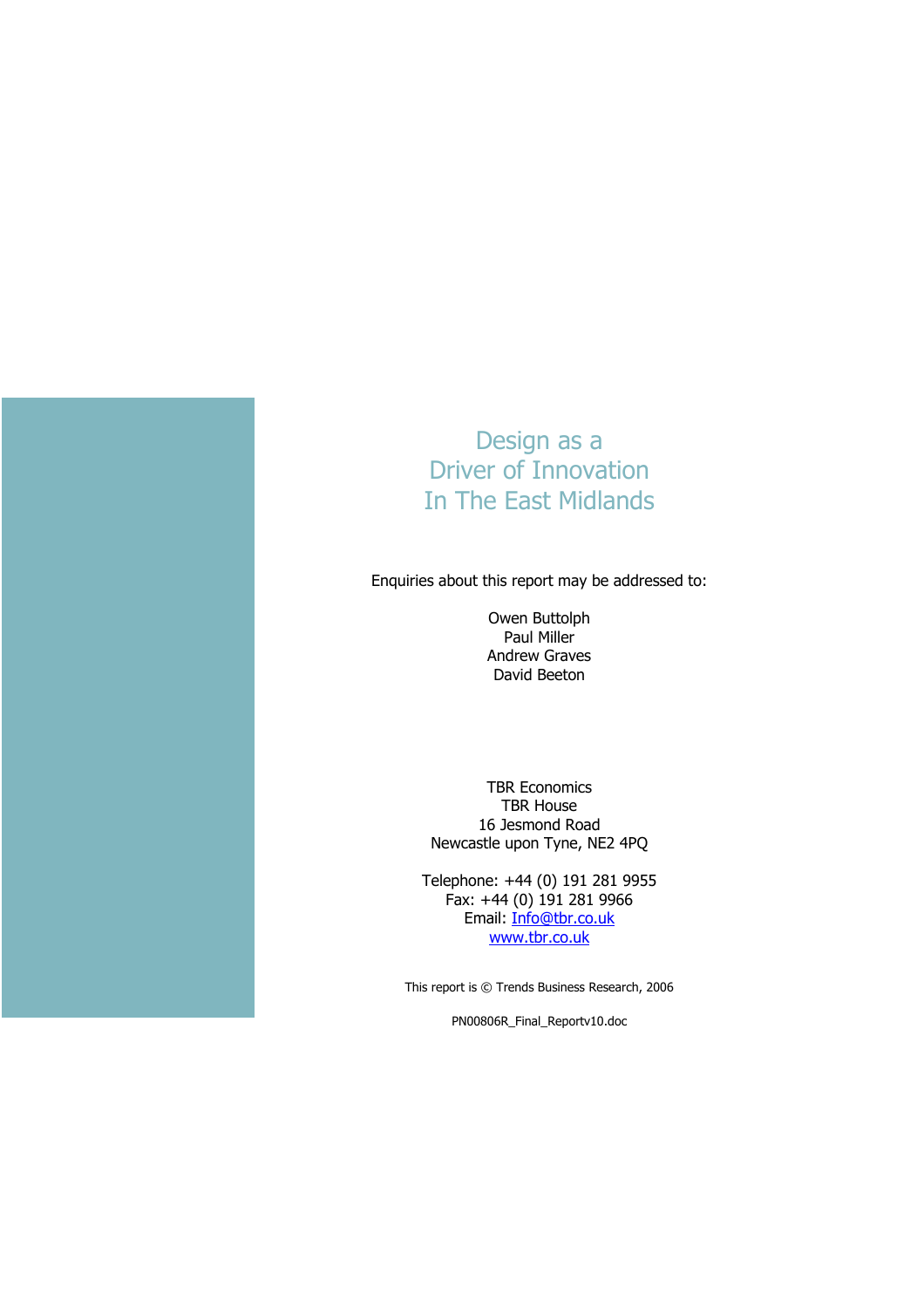# Table of Contents **|**

#### **TABLE OF CONTENTS**

| 1.                       |                                                                                                                                                                   |  |  |
|--------------------------|-------------------------------------------------------------------------------------------------------------------------------------------------------------------|--|--|
| 1.1<br>1.2<br>1.3<br>1.4 | RECOMMENDATION: Creativity, Innovation and Design4<br>1, 3, 1<br>UK COMPETITIVENESS AND THE BALANCE OF TRADE: A LARGER PERSPECTIVE 4                              |  |  |
| 2.                       |                                                                                                                                                                   |  |  |
| 3.                       | DESIGN AND INNOVATION IN THE EAST MIDLANDS 8                                                                                                                      |  |  |
| 3.1<br>3.2               | RECOMMENDATION: AUGMENTING THE COMMUNITY INNOVATION SURVEY (CIS)<br>8<br>3.2.1<br>3.2.2                                                                           |  |  |
| 3.3 <sub>2</sub>         | 3.2.3<br>3.3.1<br>3,3,2                                                                                                                                           |  |  |
| 3.4                      | 3.3.3<br>RECOMMENDATION: Design as a Strategic Innovation Priority  12<br>3.3.4<br>LINKS TO THE REGIONAL INNOVATION STRATEGY AND ACTION PLAN 13<br>3.4.1<br>3.4.2 |  |  |
| 3.5                      | 3.4.3<br>3.4.4<br>3.5.1                                                                                                                                           |  |  |
| 4.                       | THE PRACTICAL APPLICATION OF DESIGN  18                                                                                                                           |  |  |
| 4.1<br>4.2               | 4.2.1 The role of the RDA.<br>4.2.2<br>4.2.3<br>4.2.4                                                                                                             |  |  |
| 4.3<br>4.4               | 4.3.1<br>4.4.1                                                                                                                                                    |  |  |
|                          | 4.4.2<br>4.4.3<br>4.4.4<br>4.4.5                                                                                                                                  |  |  |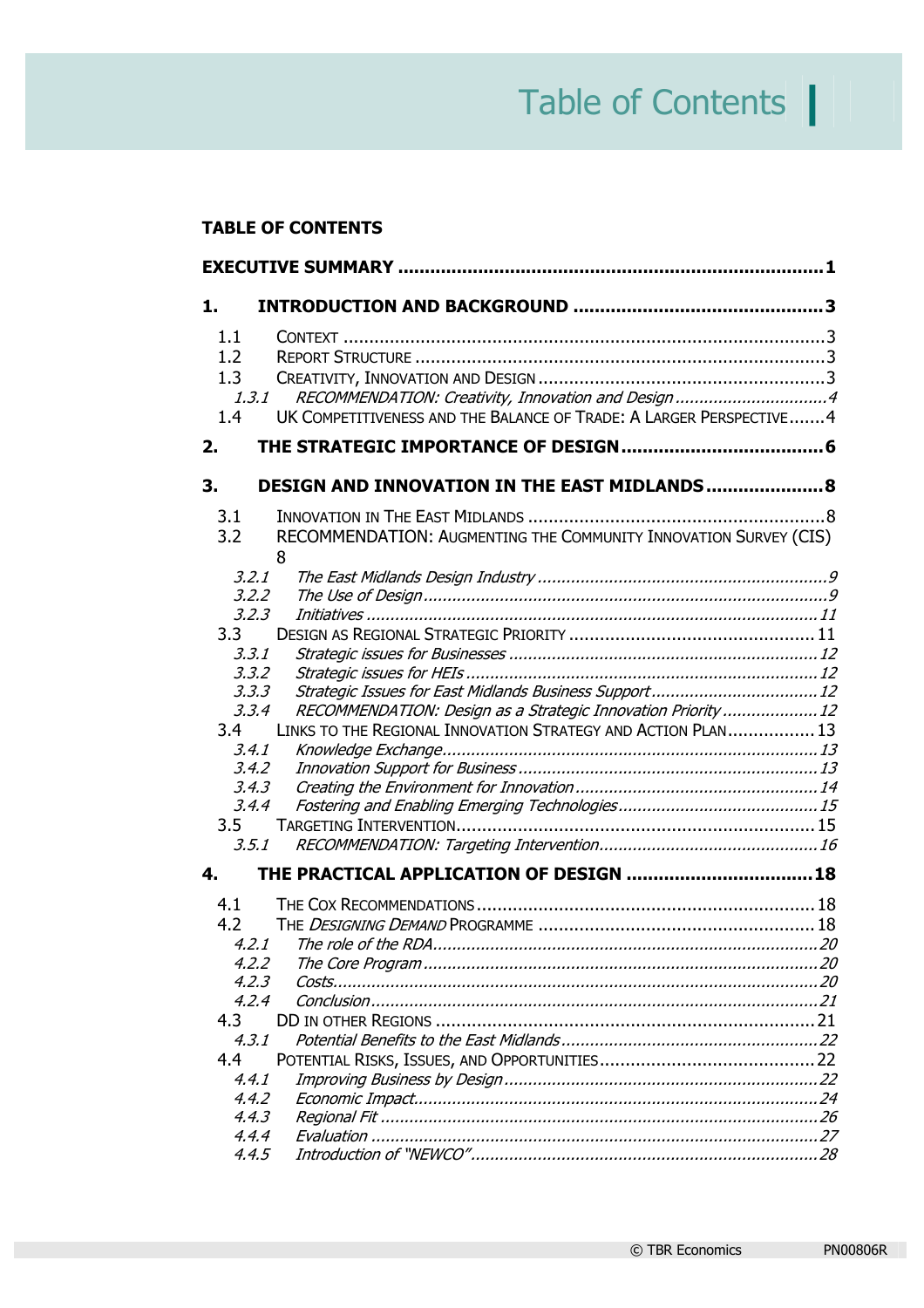# Table of Contents **|**

| 4.4.6   |                                                       |  |
|---------|-------------------------------------------------------|--|
| 4.4.7   |                                                       |  |
| 5.      | A REGIONAL HUB OF THE NATIONAL DESIGN CENTRE (NDC) 30 |  |
| 5.1     |                                                       |  |
| 5.1.1   |                                                       |  |
| 5.1.2   |                                                       |  |
| 5.1.3   |                                                       |  |
| 5.1.4   |                                                       |  |
| 5.1.5   |                                                       |  |
| 5.2     |                                                       |  |
| 5.2.1   | Length and Cost of Investment and Long Run Impact 35  |  |
| 5.2.2   |                                                       |  |
| 5,2,3   |                                                       |  |
| 5.2.4   |                                                       |  |
| 5.2.5   |                                                       |  |
| 5.3     |                                                       |  |
| 5.3.1   |                                                       |  |
| 5.3.2   |                                                       |  |
| 6.      |                                                       |  |
| 6.1     |                                                       |  |
| 6.2     |                                                       |  |
| 6.3     |                                                       |  |
| 6.3.1   |                                                       |  |
| 6, 3, 2 |                                                       |  |
| 6.4     |                                                       |  |
|         | <b>TABLE OF FIGURES</b>                               |  |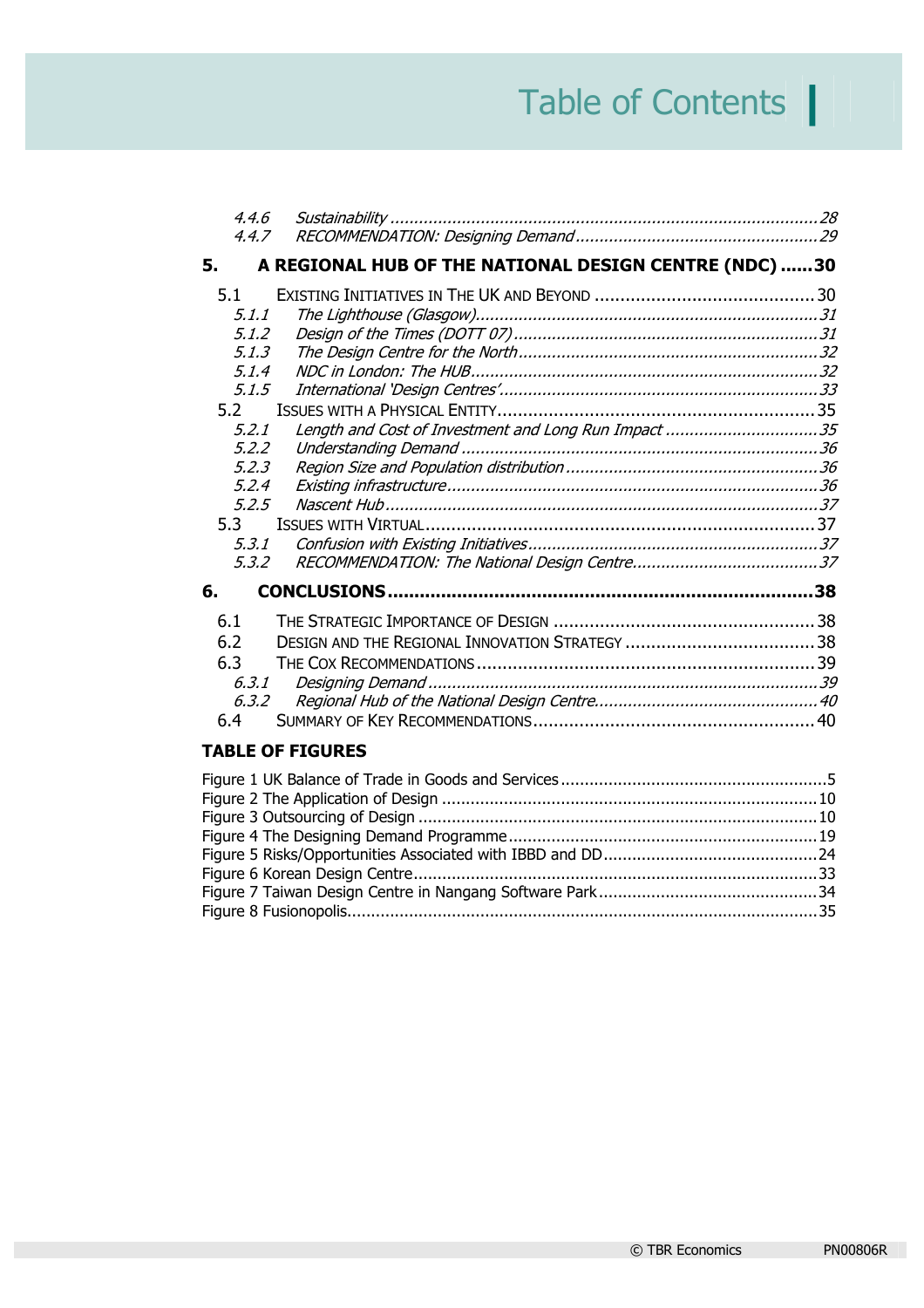#### **Executive Summary**

Innovation is identified as one of ten strategic priorities in the Regional Economic Strategy for the East Midlands. However, current innovation performance does not meet its potential in the Region.

A number of recent studies have emphasised the importance of design as an enabler of innovation. Accordingly, the *East Midlands Development Agency (emda)* commissioned TBR Economics to present a view on whether design should be a strategic innovation priority for the Region's economy, and if so how.

TBR undertook desk research and consultation with local stakeholders to discuss the role of design as part of the innovation agenda in the Region. A key finding of this research was that the East Midlands has a very strong design industry and that businesses in the Region use design to a much greater extent than in most other regions.

With regards to how design might be applied, TBR Economics reviewed the Regional Innovation Strategy for the East Midlands, and two of the recommendations made in the Cox Review of Creativity in Business (the *Designing Demand* programme, and the National Design Centre network).

The Regional Innovation Strategy for the East Midlands identifies a number of priority areas for intervention and this report examines how these can be used to promote the strategic use of design. In particular, the establishment of iNets will provide opportunities for, and disseminate the benefits of design as an enabler of innovation. Guidance is given on how interventions should be targeted, emphasising the opportunities to work with SMEs and priority sectors in the Region.

On reviewing the *Designing Demand* programme, it is recommended that *emda* should consider implementing this within the Region. However, before any such decision is made, a number of key issues should be considered to determine the appropriateness for the East Midlands. In particular;

- emda should investigate the ease with which the programme can be integrated with existing initiatives, such as Improving Business by Design.
- Due consideration needs to be given to the long-term sustainability of the programme. Specifically, the scale and length of *emda's* commitment (e.g. funding and expertise) has yet to be established.
- It is important to maintain the current momentum in design and implementation of the DD programme would need to be managed with the utmost sensitivity to avoid adversely impacting this momentum.
- An outstanding question is the extent to which the East Midlands region can supply the level of skill and expertise required to drive the success of the DD programme.
- There are potential challenges for marketing the Design Council brand in the Region.

In relation to establishing a regional hub of the National Design Centre, it is recommended that this initiative should not be actively pursued at present. It is the consultants' view that it is not a step that, at this current juncture, is necessary to meet the needs of the East Midlands economy. However, as economic conditions change and, perhaps, positive advancement is made through the Regional Innovation Strategy and, perhaps the Designing Demand programme, it is possible such a scheme may become more relevant. It is recommended, therefore, that *emda* closely monitors the progress of other regions trialling this programme,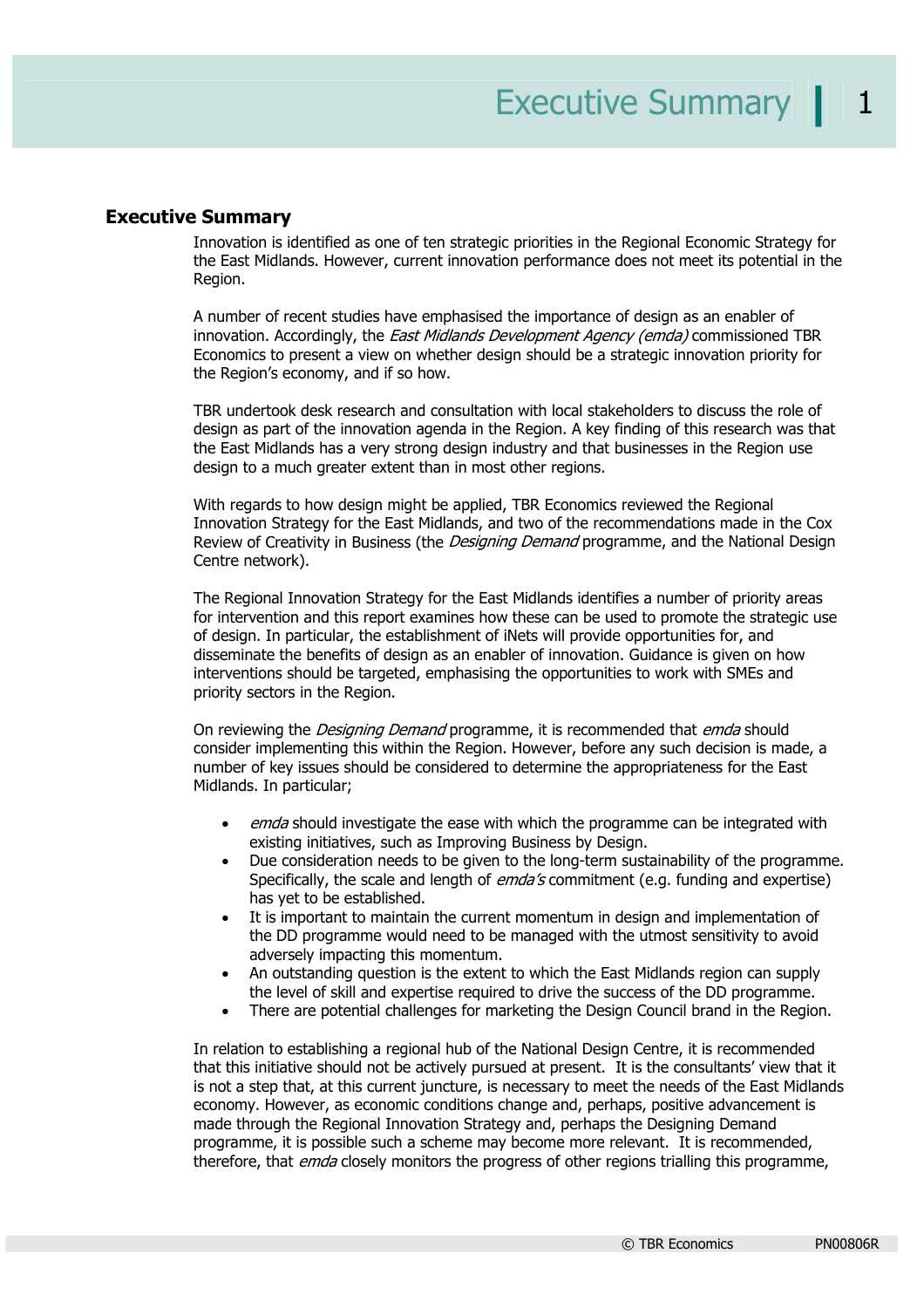as well as progress in its own initiatives in order to review this recommendation. A number of key considerations are highlighted as to the areas that should be monitored, including:

- The scale of investment required.
- The most appropriate location of a physical asset that must to serve its 'audience' effectively
- The consequent economic benefits to the participating region.
- The type of companies that benefit and engage with these initiatives.

In summary, the report outlines a series of key recommendations as to how design can be adopted as a strategic priority within the East Midlands and highlights a number of important considerations to guide future action. These include:

- Marketing design as the link between creativity and innovation.
- Making design a strategic innovation priority by exploiting regional strengths.
- Augmenting the Community Innovation Survey.
- Embedding design into the Region's support services.
- Commissioning a Rapid Prototyping Audit to understand the current capability in the Region.
- Establishing design as a Key Performance Indicator.
- Targeting intervention on SMEs with the desire, potential, and ability to grow as well as priority sectors.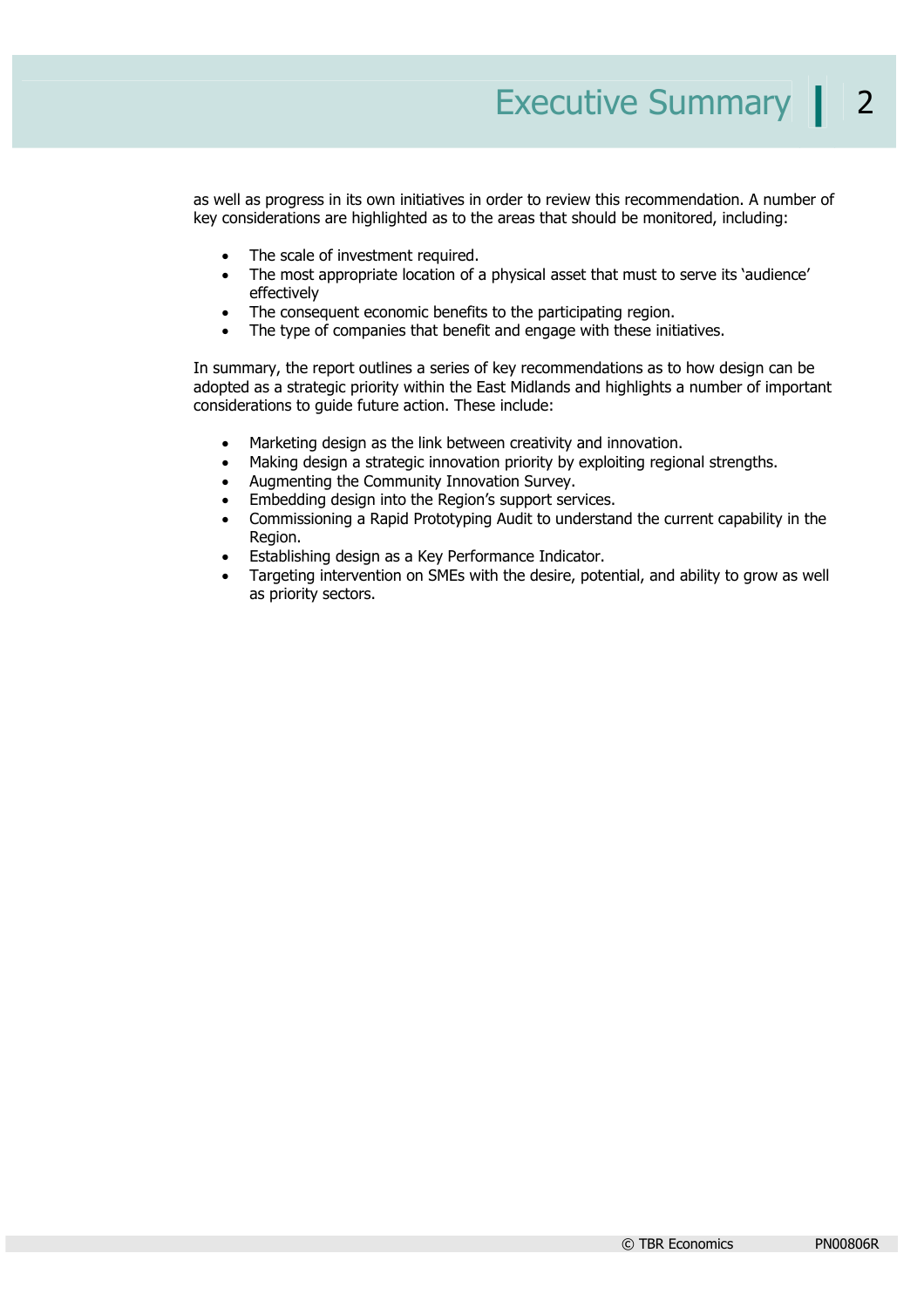#### **1. Introduction and Background**

TBR Economics has been commissioned by the East Midlands Development Agency (emda), to undertake research to identify whether and how design can be sustained as a strategic innovation priority in the East Midlands.

The aim of *emda* is for the East Midlands to become a dynamic economy founded upon innovative and knowledge focussed businesses competing successfully in the global economy. Emda wishes to build on the Region's strengths and the purpose of this report is to examine the feasibility of whether and how design can be sustained as a strategic innovation priority.

#### **1.1 Context**

The consultation document for the revised Regional Economic Strategy (RES) for the East Midlands identified innovation as one of 10 strategic priorities. However, current innovation performance does not meet its potential. Specifically, there is evidence that business investment in R&D is concentrated in a small number of R&D intensive companies whilst many companies undertake very little or no R&D; expenditure on R&D from government and higher education in the Region is below average, turnover attributed to new or improved products is significantly below average, productivity is generally below average and the number of graduate level employees is below average.<sup>1</sup>

In order to combat this, *emda* believe it is necessary to<sup>2</sup>:

- Encourage and build mechanisms to actively bring together the science and industry base with the aim to increase the rate and level of innovation across the Region.
- Stimulate and support businesses, particularly SMEs, to advance the adoption of innovation with the aim to drive improved productivity and competitiveness
- Foster the development of a supportive innovation environment with the aim of building an integrated network of innovative organisations and individuals and where innovation success is recognised and celebrated
- Ensure that creativity and design play an important role alongside science and technology in product and process innovation.

#### **1.2 Report Structure**

This report is structured into 5 sections as follows:

- 1. Section 1 looks at design in the broader context, and gives some background into its role in the East Midlands by drawing on previous research.
- 2. Section 2 discusses the Design Council's *Designing Demand* (DD) programme and the implications for implementing this programme in the East Midlands.
- 3. Section 3 discusses the Cox Review's recommendation for a Nation Design Centre (NDC) and looks at a number of international examples; and the issues associated with an East Midlands NDC are discussed.
- 4. Section 4 looks at a number of additional recommendations for *emda* that fall out of the discussion and the findings of our research.
- 5. Section 5 brings together and presents all recommendations in a coherent table.

#### **1.3 Creativity, Innovation and Design**

The definitions of creativity, innovation and design vary in the literature, and much time and effort goes into identifying what each means, how it is interrelated, or dependent upon the others. The definitions adopted in this report are as proposed by the Cox Review<sup>3</sup>:

<sup>&</sup>lt;sup>1</sup> Department of Trade And Industry, *Community Innovation Survey (CIS)* 

<sup>&</sup>lt;sup>2</sup> From the Invitation to tender

<sup>&</sup>lt;sup>3</sup> Cox Review: http://www.hm-treasury.gov.uk/independent\_reviews/cox\_review/coxreview\_index.cfm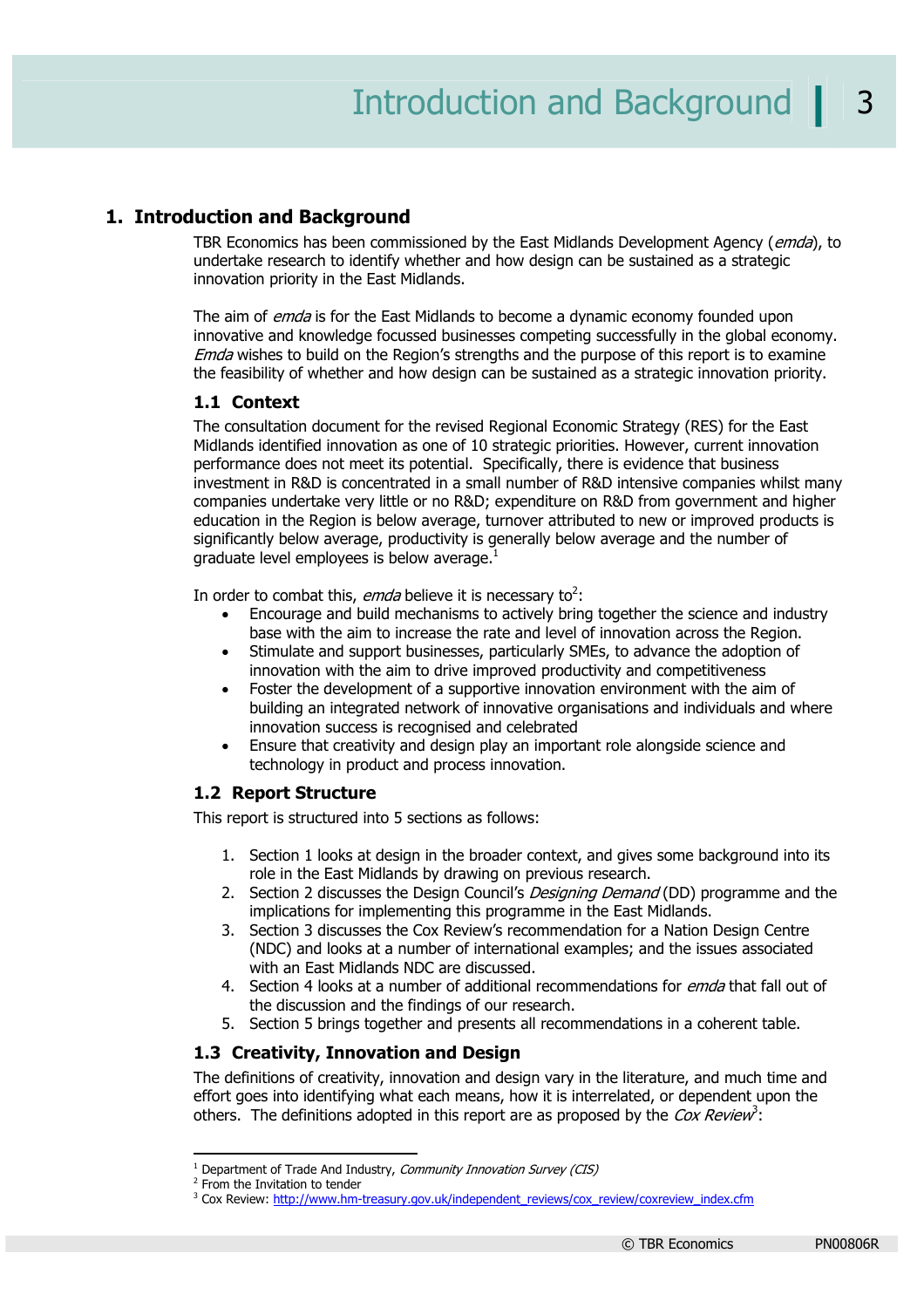- 'Creativity' is the generation of new ideas either new ways of looking at existing problems, or of seeing new opportunities, perhaps by exploiting emerging technologies or changes in markets.
- 'Innovation' is the successful exploitation of new ideas. It is the process that carries them through to new products, new services, new ways of running the business or even new ways of doing business.
- 'Design' is what links creativity and innovation. It shapes ideas to become practical and attractive propositions for users or customers. Design may be described as creativity deployed to a specific end.

Accordingly, design can help transform diverse inputs, such as scientific knowledge or new technology.

#### **1.3.1 RECOMMENDATION: Creativity, Innovation and Design**

Consideration should be given to 'marketing' the fact that 'creativity', 'innovation' and 'design' are all crucial, interrelated elements, which should not be considered in isolation of each other. In other words, design is an enable of innovation.

#### **1.4 UK Competitiveness and the Balance of Trade: A Larger Perspective**

The UK faces an accelerating decline in its balance of trade (difference between exports and imports). Figure 1 shows the nature of this decline and identifies that it is due to the decline in the balance of trade in Goods (as opposed to services). Specifically, the UK imports far more Goods than it exports. The overall unevenness in the balance of trade is remediated slightly by the steady growth of net trade in services (the UK is a net exporter).

Looking at this picture might lead one to predict that these trends will continue; that the UK will export fewer and fewer Goods and become more reliant on imports. A great deal has been spoken about the decline of manufacturing and this has led many to the opinion that UK will inevitably lose its manufacturing base and become a service-based economy. Whether this is a result of giving up on a UK manufacturing future, an opinion that the importance of UK manufacturing is negligible, or the preference for a service-based economy; this ignores several important facts:

- Total output of manufacturing is increasing, but its share of total UK output is decreasing. Nevertheless, at least some segments are proving resilient.
- The loss of UK manufacturing will deprive the service economy (which services manufacturing amongst others) of the symbiotic relationship that exists between the co-location of designers and manufacturers. This may have negative impacts on the service industries.
- Manufacturing and services are similar in that they both face competitive threats, and there is no reason to expect that service industries won't face the same challenges that manufacturers currently face.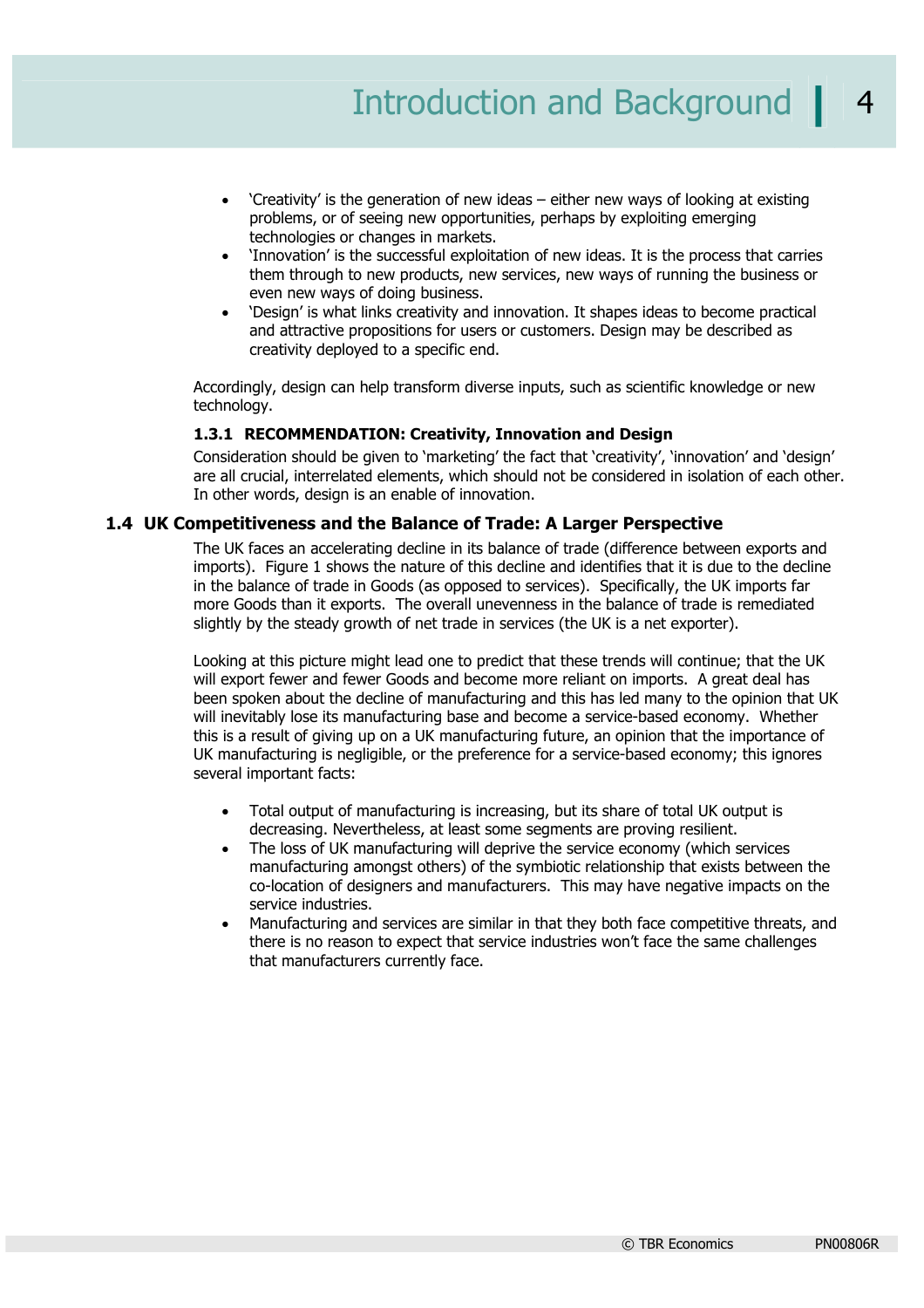

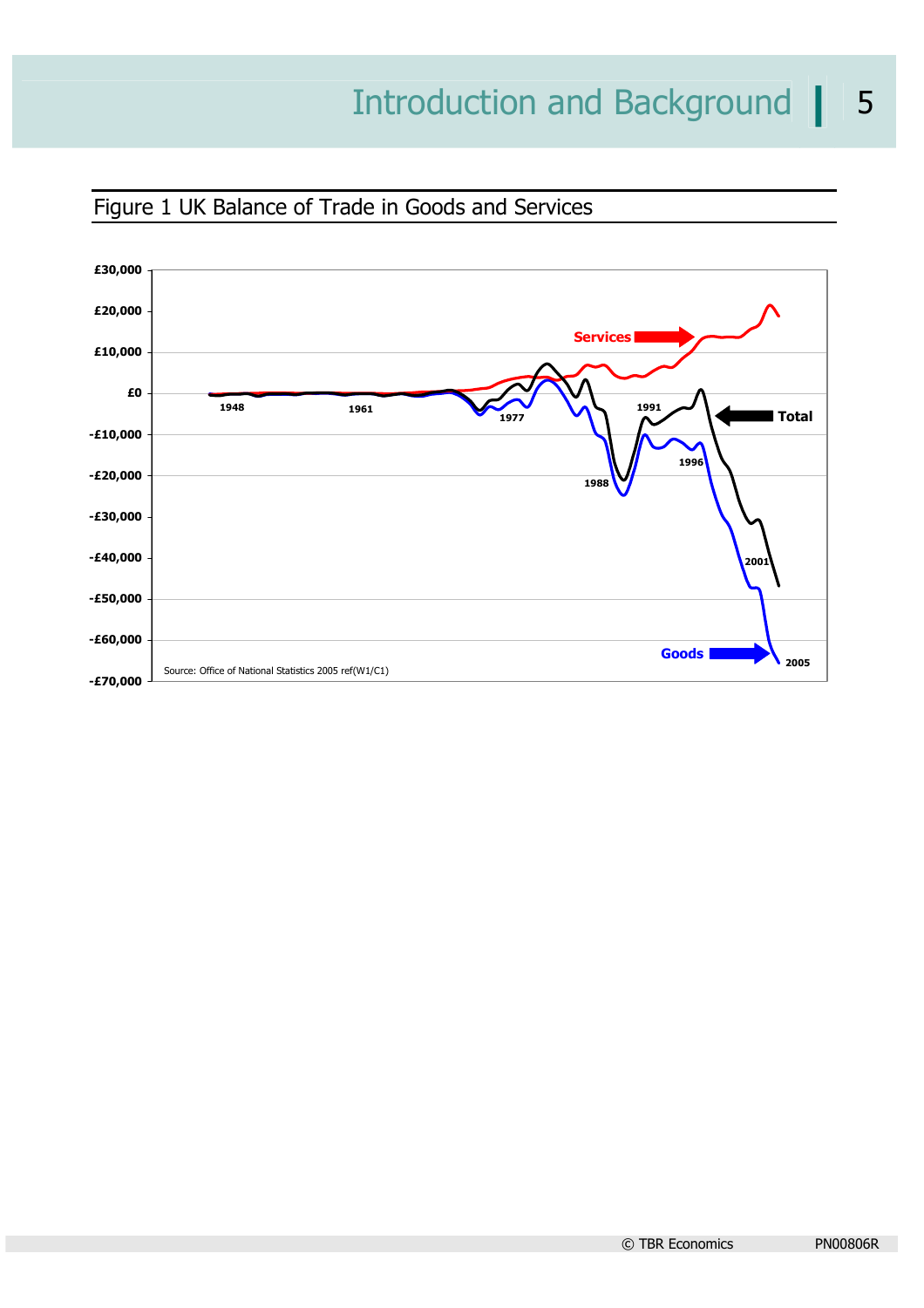#### **2. The Strategic Importance of Design**

The concept of innovation has expanded in recent years to encompass more than just the generation and use of new technology. While R&D has traditionally been the focus of policy initiatives, there is now an increased recognition of the importance of design and creativity in driving innovation, increasing productivity, and improving business performance. For example, the DTI Innovation Report<sup>4</sup> asserts that design skills are vital to business innovation and can enhance a company's performance.

There are two recent major studies that consider the importance that design and creativity have in the modern UK economy. The first is the DTI Economics paper on Creativity, Design and Business Performance.<sup>5</sup> The second is the Cox Review of creativity in business, which was run in parallel to the DTI study. The Cox Review focuses on the increasing competitive threat to UK business from developing countries (e.g. China, Russia, Brazil, India); and highlights the fact that not only does UK manufacturing face this ongoing threat, but that there is no reason to think that service industries will not be affected as well. Clearly, the threat to Manufacturing is not new, and the "decline of manufacturing" is in danger of becoming a cliché. But the threat to services is less appreciated. These perspectives are mirrored in Figure 1, which clearly shows that the ability of the UK to export its manufacturing has continued to decrease (evidenced by the balance of trade in Goods) but the increase in net trade of services masks the threat that Cox speaks of.

Cox goes on to say that the capacity to meet this threat, and to exploit the new demand created by rapidly expanding economies, will be contingent upon UK firms' ability to create innovative, high quality, high value added products and bring these quickly and effectively to market. Cox lays out 5 recommendations in order to confront these and other issues:

- 1. Tackle the issue of awareness and understanding, advocating procurement in the Designing Demand programme, which has been developed and piloted by the Design Council over the last four years, and making it widely available to SMEs throughout the UK and those that work with them.
- 2. Raise the profile of the UK's creative capabilities by way of a network of centres of creativity and innovation across the UK, with a national hub in London.
- 3. Improve the effectiveness of government support and incentive schemes, prominent among which is the Research and Development (R&D) Tax Credits system.
- 4. Tackle the issue, in higher education, of broadening the understanding and skills of tomorrow's business leaders, creative specialists, engineers and technologists.
- 5. Take steps to use the massive power of public procurement, both centrally and locally, to encourage more imaginative solutions from suppliers.

For the purposes and remit of this report, particular attention is paid to the first two recommendations.

Whilst the Cox Review looks at specific recommendations that focus on how to harness the power of design and creativity, the DTI's paper looks at how design and creativity impact on business performance more generally. It sets out the current state of knowledge on the economics of creativity and design. It identifies that the ability to generate a diverse set of

<sup>4</sup> DTI Innovation Report: Competing in the global economy – the innovation challenge, 2003, http://www.dti.gov.uk/files/file12093.pdf

DTI Economics Paper No. 15: www.**dti**.gov.uk/**economics**/**economics**\_**paper15**.pdf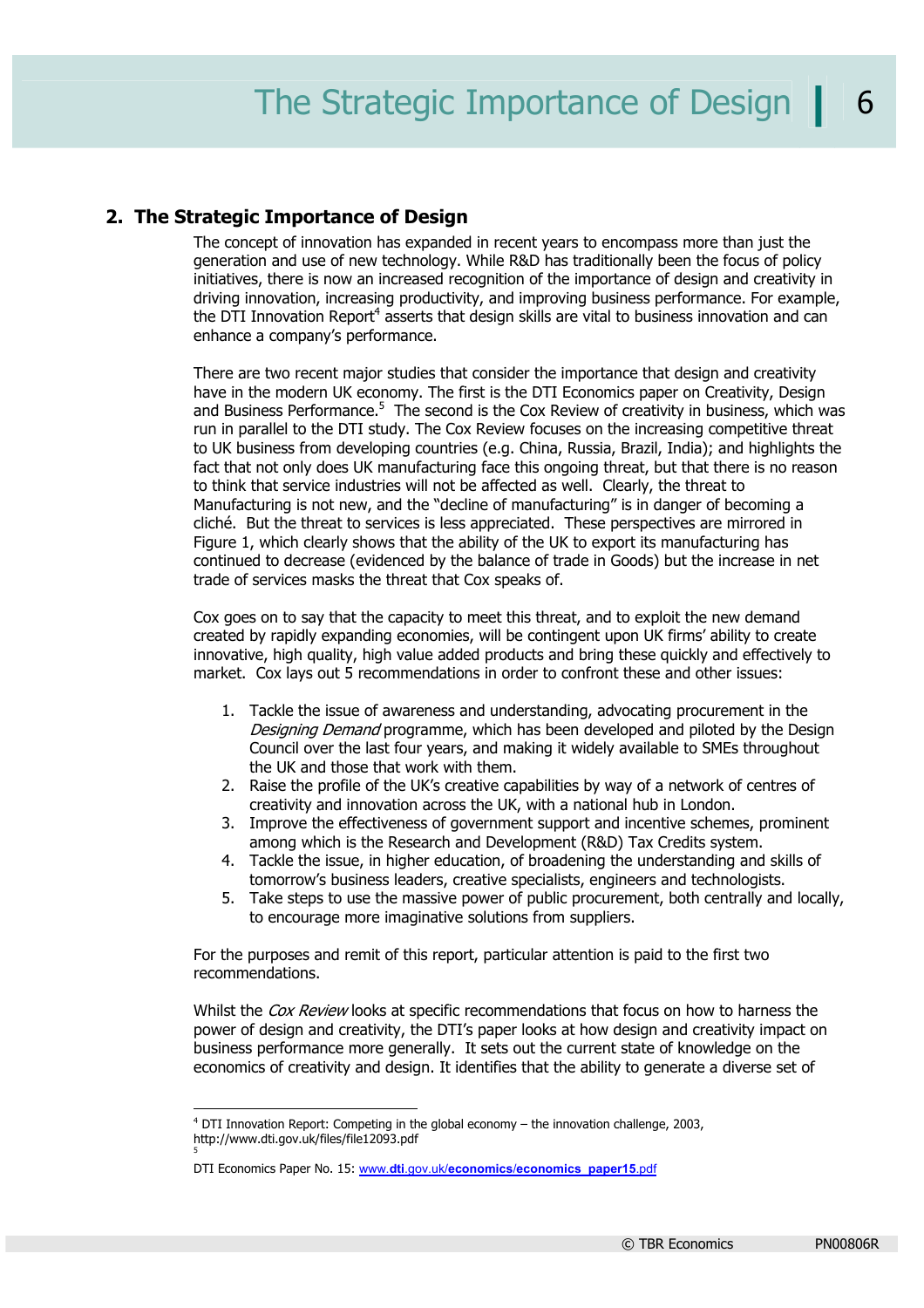business options through new ideas is a central feature of innovation in all firms and is therefore critical to sustained economic growth. The DTI report asserts that design:

- Enhances product and service quality by altering or adding characteristics and the performance of products and services
- Differentiates products and services because design creates diversity
- Enhances company image by influencing brand image/loyalty and perception of quality
- Lowers production costs by impacting on component configuration and increasing reliability.

So whilst we know design can be a key strategic driver of productivity and business performance it is difficult to prove because estimating its impact is difficult.

"There are various challenges to estimating the impact of design on firm performance. Establishing the direction of causality between design and firm performance is important. Finding that high performing firms spend more on design does not necessarily prove that design activities lead to success – it may simply be that higher performing firms can afford to spend more on activities related to design. Many factors other than design influence firm performance (for example competitive conditions, investment in capital). In order to obtain an unbiased estimate of the impact of design, the effects from design need to be separated out from these other factors."

DTI no. 15, pg 29

**Strategic issue 1:** A large amount of research has recently been undertaken which examines the links between design, innovation and business performance. Specifically, the Cox Review and the DTI Economics Paper no. 15 stress the value of design as a tool to improve business performance both directly, and indirectly by increasing innovation. Whilst it is clear that design can be a key strategic driver of productivity and business performance it is difficult to prove because estimating its impact is difficult. Nevertheless, both the Cox Review and the DTI recommend it as a crucial element for the success of UK enterprise.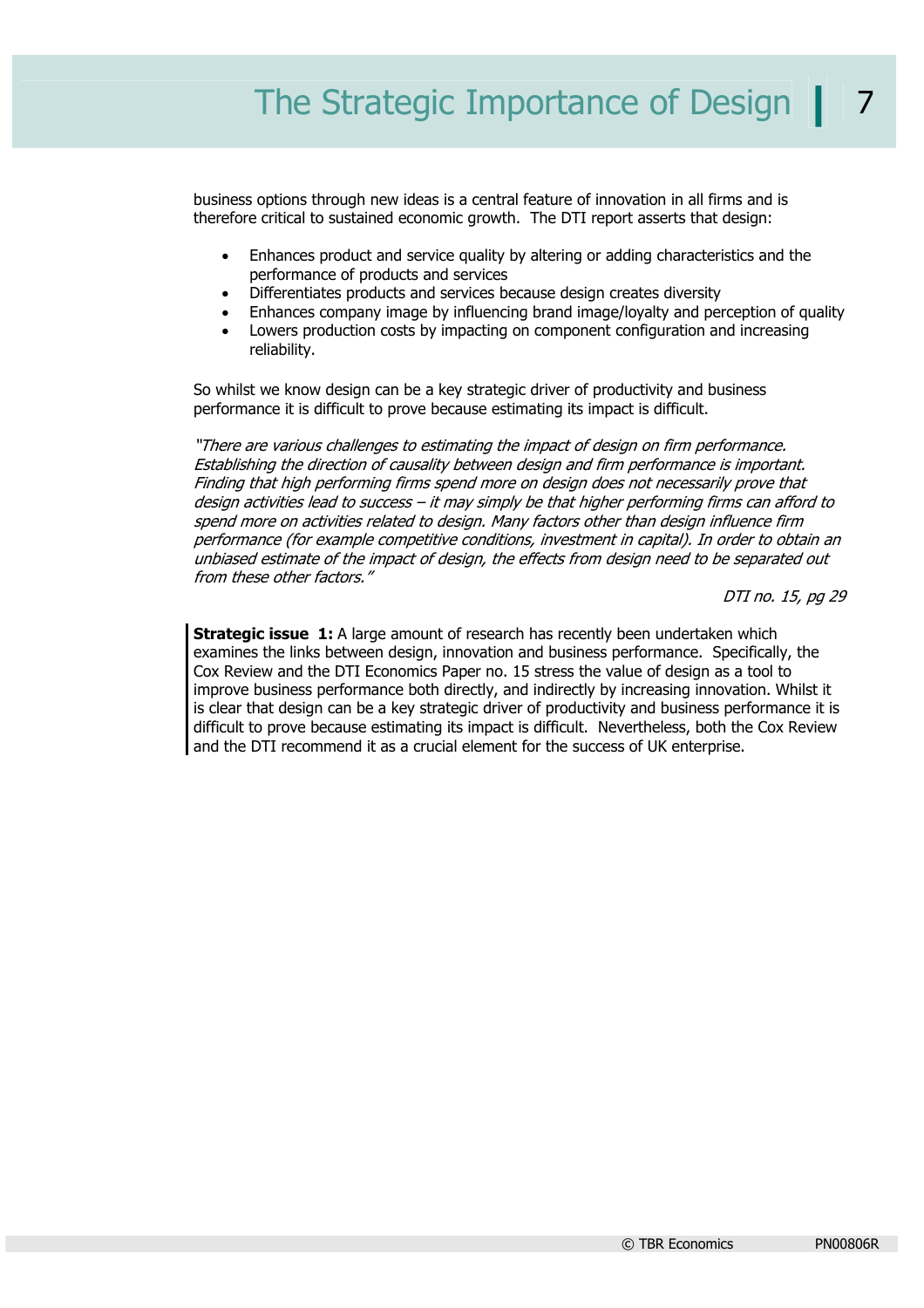#### **3. Design and Innovation in the East Midlands**

The East Midlands Regional Economic Strategy identifies innovation as a regional strategic priority and identifies the related aim of becoming "a Region of highly productive, globally competitive businesses."<sup>6</sup> This is echoed in the Regional Innovation Strategy (RIS) and Action Plan for the East Midlands which identifies that for "business to prosper in the future they will need to adopt innovation as a core driver of competitiveness."

The implication of these statements is that innovation is important both for the Region's economic development, and to maintain a competitive and productive economy that can compete not just with other UK businesses, but also in the international economy.

#### **3.1 Innovation in The East Midlands**

Innovation performance in the East Midlands is mixed. Whilst Business Enterprise Research and Development (BERD) is high compared to the national average, it is relatively low in the government and higher education sectors. Furthermore, despite the high levels of expenditure on R&D in the East Midlands, this is not always translated into successful market outcomes. Specifically, only 4% of turnover can be attributed to new or improved products. Whilst this may not take account of the industrial complexion of the East Midlands (i.e. relatively fewer final producers), there is a clear need to improve the effective commercialisation of R&D in the Region.

Innovation (i.e. the successful exploitation of new ideas), has the potential to increase the productivity and competitiveness of enterprise, and thus is a crucial component of any Region's economic development. Furthermore, it is key element of the East Midland's Regional Economic strategy.

#### **3.2 RECOMMENDATION: Augmenting the Community Innovation Survey (CIS)**

The CIS found that East Midlands businesses have a poor innovation record. We assume that this is a regional result from the survey and as such it is insufficiently detailed for *emda* to take strategic decisions.

Ideally, *emda* would wish to know the sectors affected – preferably to  $4/5$  digit SIC – to link the result to the regional economic strategy. According to our understanding, CIS results were not available commercially, so it would not be possible for a consultant to consider them. (This may not apply to academic bodies).

Nevertheless, it would be possible to replicate CIS to deliver the information that *emda* needs, and we recommend that this happen, because it would enable the more accurate targeting of programmes such as DD, or IBBD and therefore the delivery of greater impact.

Furthermore, it would enable *emda* to establish key metrics for design in the Region and facilitate the establishment of design as a KPI.

<sup>&</sup>lt;sup>6</sup> East Midlands Regional Economic Strategy http://www.emda.org.uk/res/<br><sup>7</sup> East Midlands Regional Economic Strategy, page 20

<sup>&</sup>lt;sup>7</sup> East Midlands Regional Economic Strategy, page 20.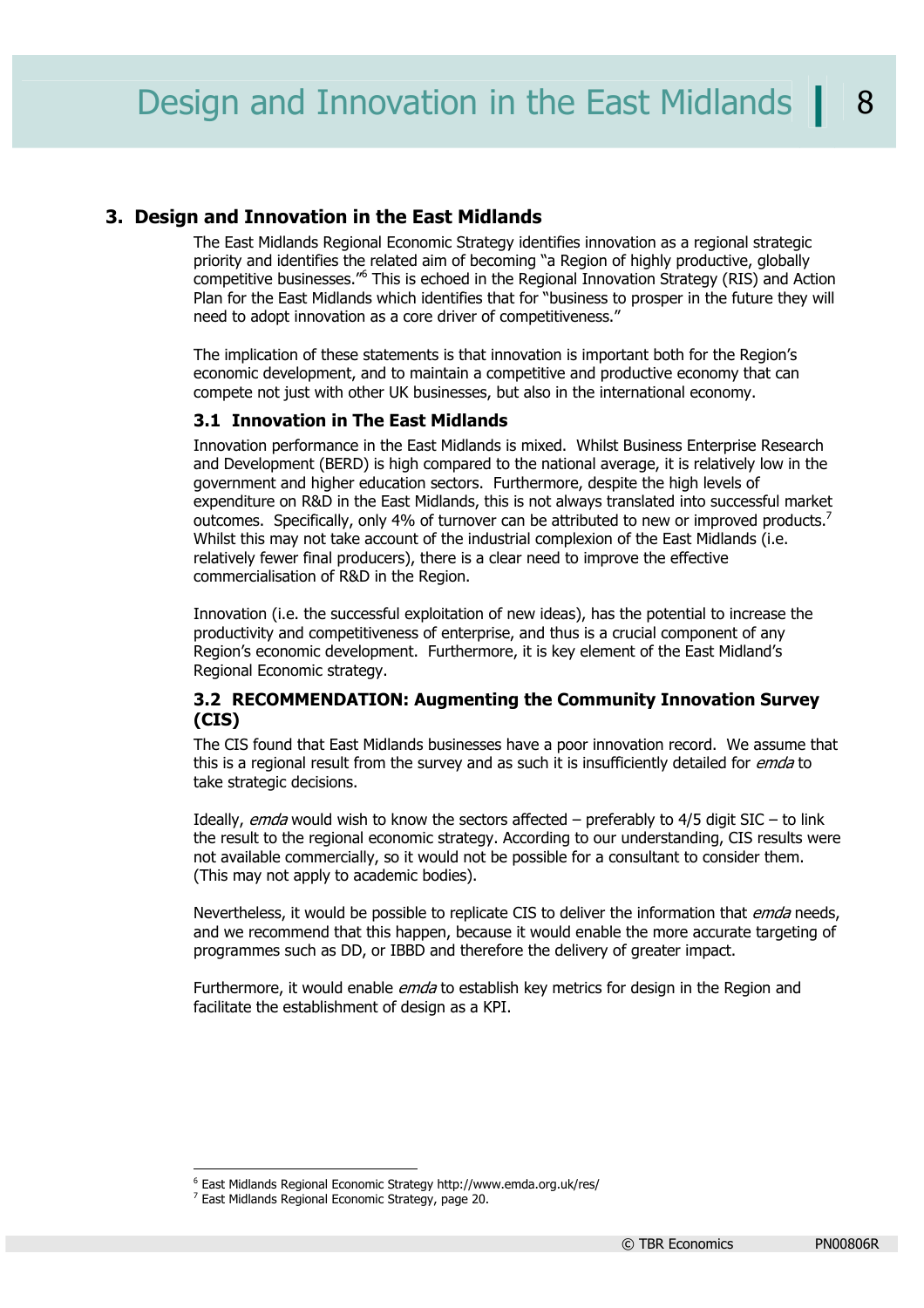#### **3.2.1 The East Midlands Design Industry**

Research into the creative industries in the East Midlands by Comedia $8$  in 2003 found evidence of a relatively large and vibrant design industry concentrated in Leicester Shire<sup>9</sup>; a subsequent in depth investigation of the design industry in Leicester Shire by TBR Economics in 2005 found that the East Midlands has one of the strongest design concentrations outside of London. $10$ 

The 2005 TBR report revealed a number of interesting features of the industry. Specifically, it found that:

- The East Midlands design concentration is located primarily in Leicester Shire
- The East Midlands as a whole does not have a significant design industry compared to the rest of the UK
- The design industry in Leicester Shire is comprised of a large number of small diverse businesses
- The design industry in Leicester Shire exhibits higher productivity than the rest of the Region's economy as a whole
- The majority of the East Midland's design industry's demand is from outside the Region and there is a strong international demand too
- There are a number of barriers to growth such as location, access to skills and cashflow issues, industry fragmentation and a general lack of knowledge of the local design industry and its skills across the wider economy.

#### **3.2.2 The Use of Design**

According to the most recent survey undertaken by the Design Council into the use of design by UK businesses, the East Midlands recognises the value of design more than any other Region in the UK.<sup>11</sup>

Almost 30% of East Midlands businesses believe design is crucial to their bottom-line success compared to the UK average of 15%. In the past three years 43% of East Midlands businesses have increased their investment in design and whilst a third (33%) still don't invest in design at all, this is still below the UK average (42%).

Survey research undertaken by WM enterprise on behalf of TBR Economics reveals similar attitudes towards design by the Region's businesses. For example, 52% of businesses use design to develop new products, 38% use design to develop new services and 37% to design new processes (See Figure 2 below).

<sup>-</sup><sup>8</sup> The Creative Industries In The East Midlands, COMEDIA 2003. For the full report please visit http://www.*emda.*org.uk/documents/cimappingfull.pdf<br><sup>9</sup> This term was given to the aggregation of Rutland the Leicestershire County (including Leicester).

Maximising the Potential of the Leicester Shire Design Industry TBR Economics 2005.<br><sup>11</sup> Design Council (2006) Design in Britain 2005 – 06. http://www.designfactfinder.co.uk/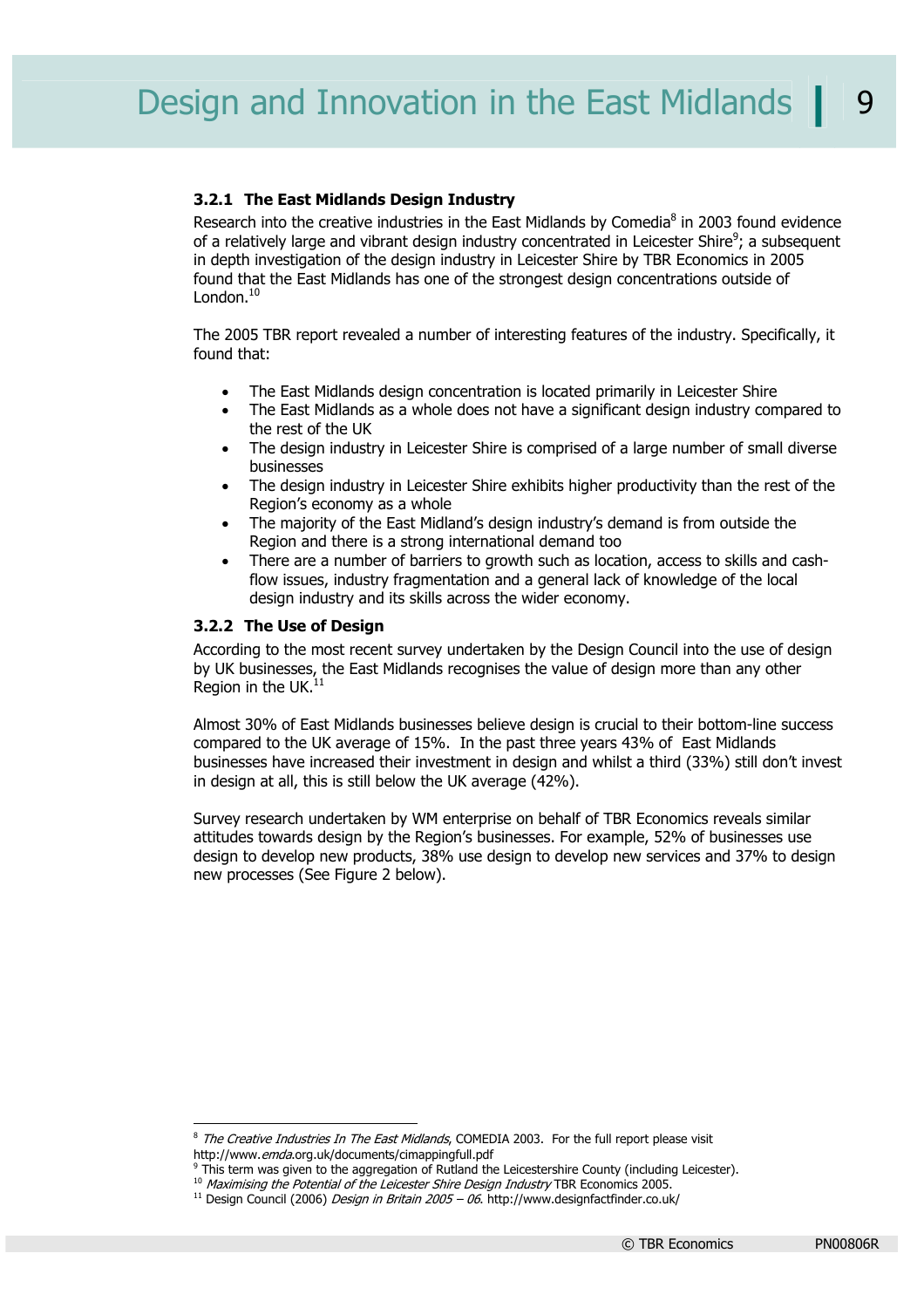

Figure 2 The Application of Design

Figure 3 shows the tendency for companies to deploy design using external delivery. For example, almost 30% of businesses using design to develop new products employ external design consultants for the task. Businesses developing new processes were least likely to use external designers whilst businesses developing new components were the most likely to hire an outside consultant.

So not only do the Region's businesses use design to a greater degree than other region, but also almost a third (27%) use external designers. This is very similar to the estimate for the East Midlands in the Design Council's survey, which shows that 28% of companies hire external design consultants. Given that the national average is 19%, there is clearly above average demand for the services of design consultants in the East Midlands.

## Figure 3 Outsourcing of Design



Source: WM Enterprise 2006; TBR ref(W2/C9)

Source: WM Enterprise 2006; TBR ref(W2/C8)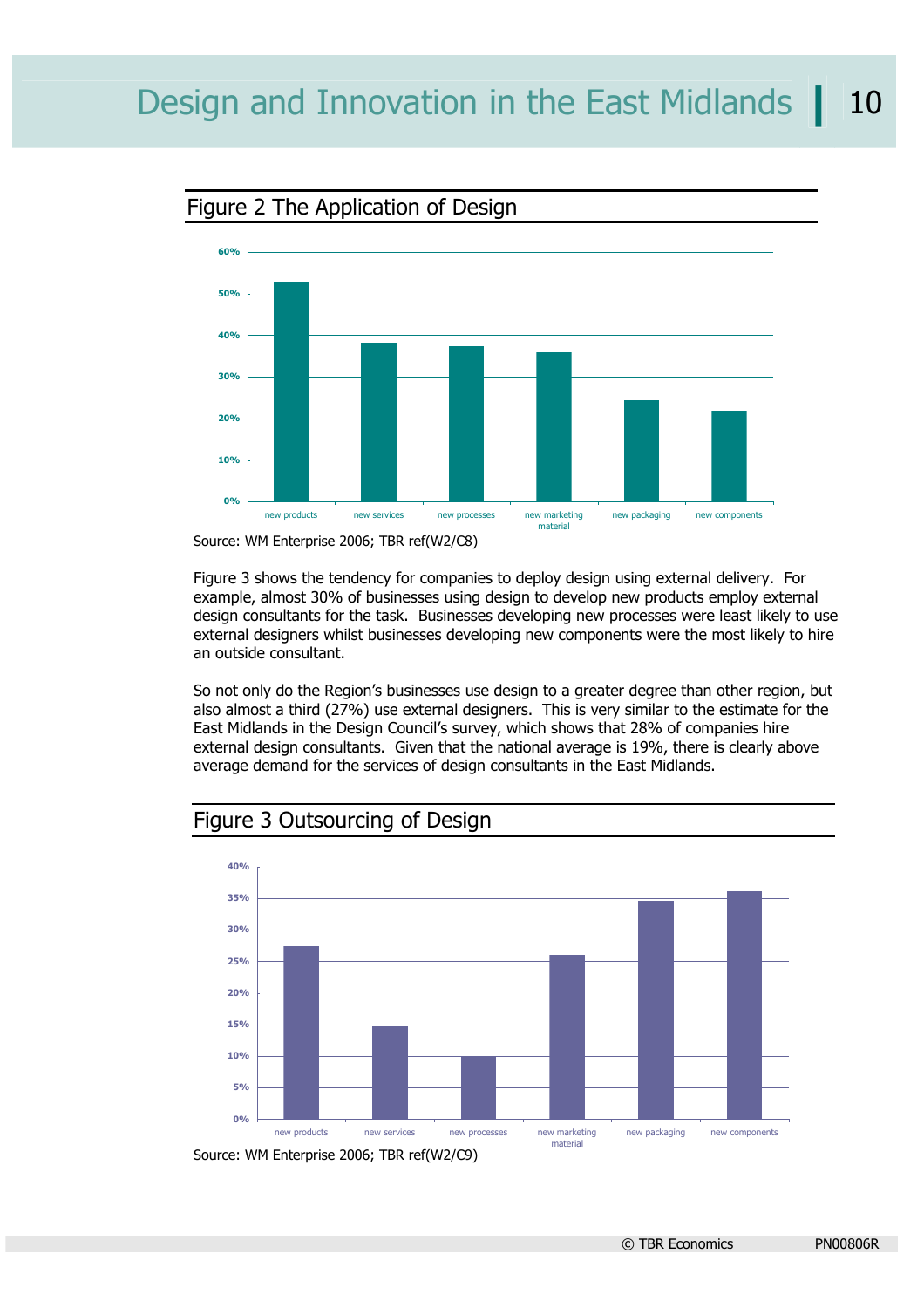**Strategic issue 2:** The use of design by businesses in the East Midlands is high relative to the national average. This is born out in higher demand for external design consultancy as well as a greater use of design internally (i.e. embedded design). This lends support for the justification of design as a strategic innovation priority in the Region.

#### **3.2.3 Initiatives**

There are an abundance of design related initiatives throughout the East Midlands. These include:

- Design Factory Linking Designers and Manufacturers
- Improving Business by Design Helps Companies with product development
- Design Forum
- HEI initiatives

There is a large amount of diverse activity within the Region's Higher Education establishments.

During the course of our research we spoke to stakeholders in $^{12}$ :

- DeMontfort University
- Loughborough University
- Derby University
- University of Northampton
- **Lincoln University**

Whilst our purpose is not to map its entirety within this report, our research has revealed an abundance of design related activity taking place within HEIs in the Region. Some examples of the type of activity currently taking place include student Placements, DTI Knowledge Transfer Partnerships (KTPS), innovation centres, special research institutes (e.g. Rapid Manufacturing, Ergonomics, Construction), business development initiatives that include: incubation units, shared resources, links to university expertise, beneficial rental agreements and so on. However, some types of activity are underrepresented, specifically:

- Value adding interaction between SMEs and Universities, which is due to a lack of incentives and resources on HEI's part, and a lack of time and resources on the SME's part.
- Proactive exploration by Universities of new synergies due to lack of incentives and resources. Often Universities have business development opportunities, but these are outside their immediate remit.13
- Linked up activity. The opportunities for more collaboration exist, but exploiting them is difficult due in part to the issues stated above, but also because bringing universities together is a very difficult task.

#### **3.3 Design as Regional Strategic Priority**

Whilst the justification for using design as a key strategic driver of innovation may be obvious at a national level, variations across regional economies are likely to raise issues that make an unequivocal stance towards the role of design as a strategic priority untenable. It is clear that the Region exhibits strength in design (evidenced by a large number of design consultancies and a greater appreciation/usage of design by the Region's businesses compared to the UK), and the main issue is whether (and how) design should be a strategic priority in the East Midlands.

 $12$  Stakeholder included people in business development as well as academic departments. Unfortunately, our attempts

to speak with Nottingham Trent University were unsuccessful despite interest on both sides.

 $13$  This was highlighted in our consultation with Universities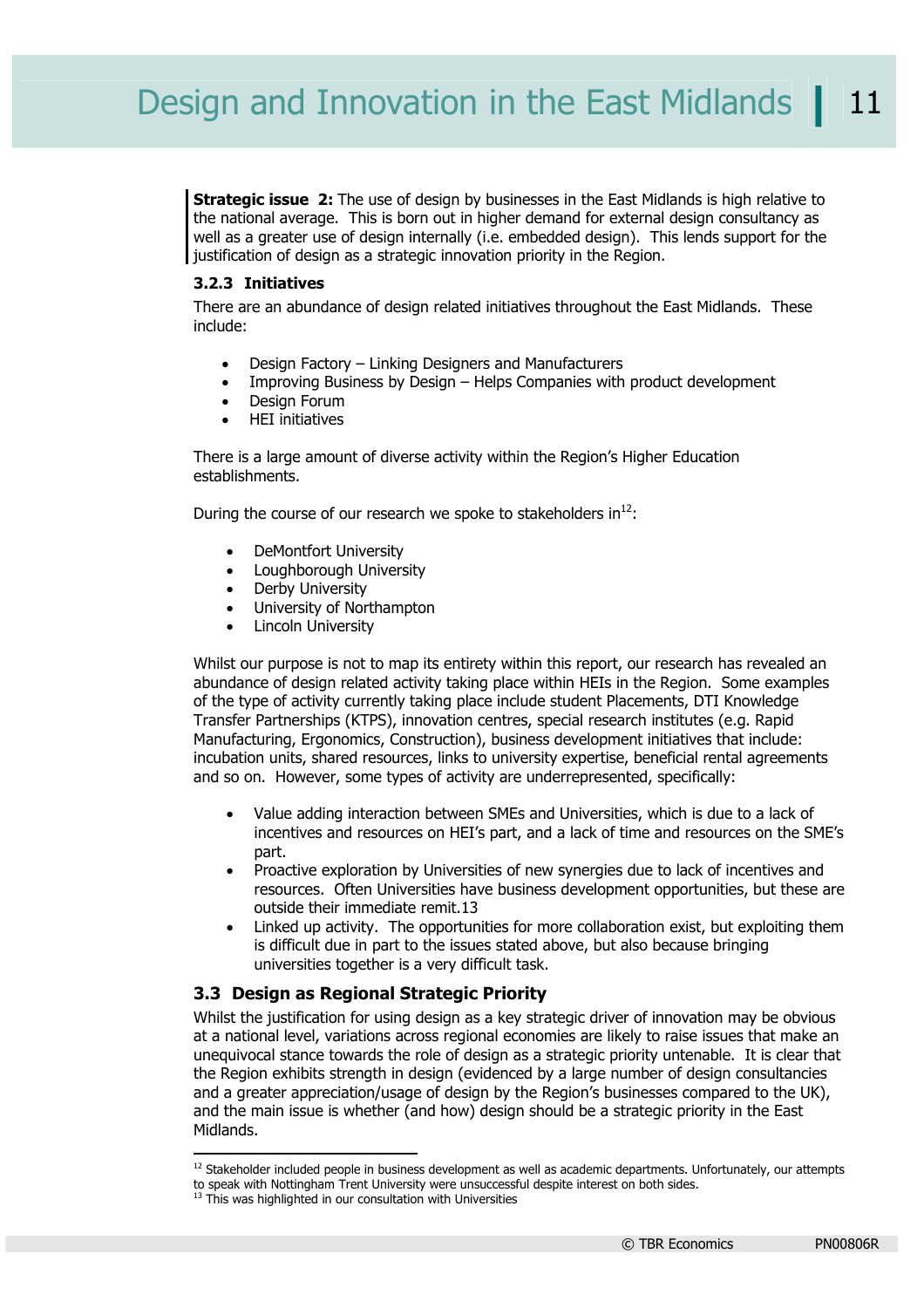The literature from the DTI and Sir George Cox lay out strong theoretical arguments for the use of design in this way, however there are a number of practical issues which need to be considered as well.

#### **3.3.1 Strategic issues for Businesses**

- Intellectual Property Rights issues are an ongoing concern for design consultancies. Designers of new products face a universal difficulty in remunerating and protecting their design investment. There are a number of issues such as how a design is valued (e.g. when it goes into the development of what becomes a successful, profitable product or service), or how copyrights are protected and enforced.
- Collaboration and synergy between Higher Education Institutions and SMES. There is another ongoing difficulty of exploiting the potential synergy from the collaboration of SMEs and the Region's HEIs. This stems in part from the perennial difficulty of engaging SME's. These businesses are often time-poor and may realise the importance of design as a driver of innovation but lack the time to develop it in their business.
- Linking design supply and demand (i.e. challenge developing supply chains). Whilst the Region's businesses appreciate design to a greater extent than the UK average, the ability for companies to hire external consultants to fulfil their design requirements depends on a number of issues. For example, having an awareness of and access to the design consultancies in the Region and the ability to communicate quickly, effectively, and profitably with them is crucial for the effective use of design as a driver of innovation.
- Promoting and sustaining the use of design internally. For design to be an effective strategic tool, it must be sustainable. For example, it must be embedded within the psyche of the Region's businesses as part of a systematic approach to enterprise. Whilst theoretically investing in design appears to be a formula for successful innovation, the opportunity cost of this investment must be accounted for alongside alternative approaches.
- The strength of East Midland's design industry is Leicestershire based. In other words, the other counties are weaker and when this is taken into account the overall strength of the East Midlands compared to the rest of the UK is not as significant.

#### **3.3.2 Strategic issues for HEIs**

- In regards to collaboration and synergy between Higher Education Institutions and SMES, the incentives are lacking for HEI involvement. Specifically, whilst opportunities may exist, HEIs often do not have time or funds to invest in developing relationships with SMEs even though they would be beneficial for the regional economy.
- Many of thr Region's HEIs have a very strong design presence and these tend to complement one another. Any strategic use of design must take account of these strengths and synergies and must exploit them where possible.

#### **3.3.3 Strategic Issues for East Midlands Business Support**

- Many businesses feel that there are too many initiatives and many lack effectiveness. Thus the strategic use of design must avoid creating more confusion.
- Any decision to implement new design programmes in the Region must take account of existing initiatives and ensure that the effectiveness of these is not compromised unless absolutely necessary.

#### **3.3.4 RECOMMENDATION: Design as a Strategic Innovation Priority**

Given the potential value of design as a driver of innovation, the considerable momentum that design currently has in the Region, greater use of design by regional businesses, and the presence of a strong design industry; emda should make design a strategic innovation priority.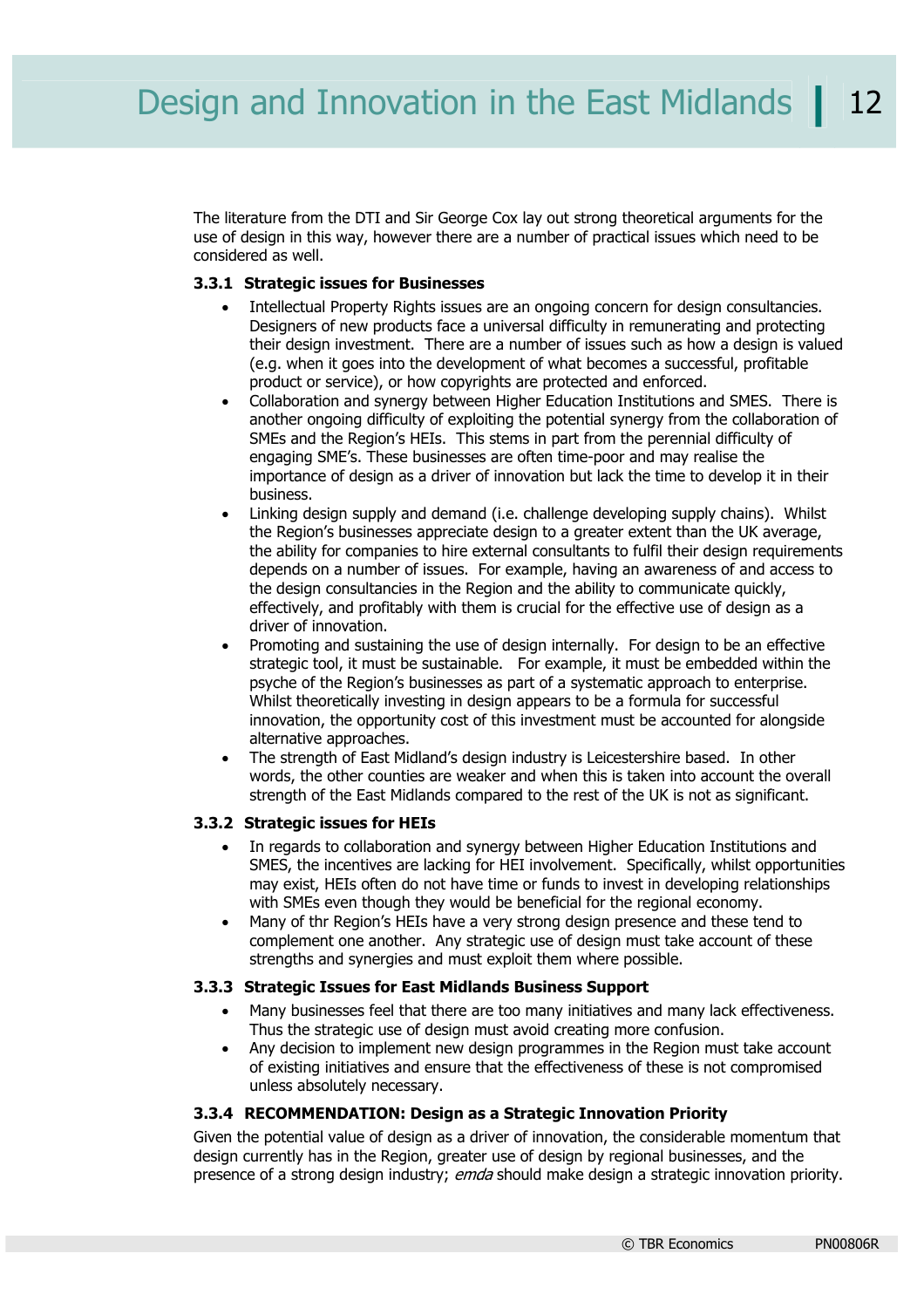#### **3.4 Links to the Regional Innovation Strategy and Action Plan**

The Regional Innovation Strategy for the East Midlands identifies four interconnected strategic themes on which to base future action:

- Knowledge exchange.
- Innovation support for business.
- Creating the environment for innovation.
- Fostering enabling and emerging technologies.

The intention of these themes is to consolidate the number of innovation initiatives supported by emda and establish priority areas for intervention. In accordance with this, the following four sections consider opportunities to promote the strategic use of design in the East Midlands in relation to the initiatives outlined in the RIS.

#### **3.4.1 Knowledge Exchange**

Through proactive targeting of appropriate tools and mechanisms it is possible to increase the number and quality of knowledge exchange interactions between the Region's businesses and further and higher education institutions. The RIS identifies that this will be achieved by business-focused iNets that bring together stakeholders around particular technology areas or industry sectors.

These networks offer the opportunity to leverage and broker design capabilities within the Region. This will facilitate the provision of specialist help and skills and lead to the establishment of new partnerships. One such example is the potential to overcome the acknowledged difficulty of engaging SMEs with Universities.

The iNets will also enable wide dissemination of positive experiences and best practice to promote confidence and belief in the value that can be derived from design. This can be related to the assertion of the Cox Review that SMEs are strongly influenced by the experience of other companies in the same locality, particularly those with which they have business links.

Combining organisations from different stages in supply chains offers potential for exciting innovation from closer involvement of suppliers and customers. The potential for crossfertilisation of ideas and opportunities between industrial sectors should also be explored.

#### **3.4.1.1 RECOMMENDATION: Leveraging Potential Synergies Between SMEs and HEIs**

In our discussions with HEIs (and design SMEs in TBR's earlier work for *emda*) it became clear that both groups had a desire to interact with the other, but there was a lack of clarity about what could be achieved, and how it could be achieved. Thus when considering design as a strategic tool, it is crucial that the clear understanding of the design expertise housed in the Region be identified to a sufficient degree of detail such that opportunities for leveraging synergies can be identified and possibly exploited. TBR's work has analysed the Region's capacity in Leicester Shire, in terms of design businesses, HEIs, and local government initiatives and this will aid significantly in this process.

#### **3.4.2 Innovation Support for Business**

The RIS identifies that specialist innovation support will be offered to business by the iNets, which will also clearly signpost more general support offered by Business Link. Such support will play a vital role in improving the productivity and competitiveness of SMEs.

The Cox Review identifies that key barriers for smaller companies are a lack of time and the high cost of innovation for smaller companies. It is possible that these barriers are merely perceived, whereby businesses believe neither the time nor the cost to be justified. In this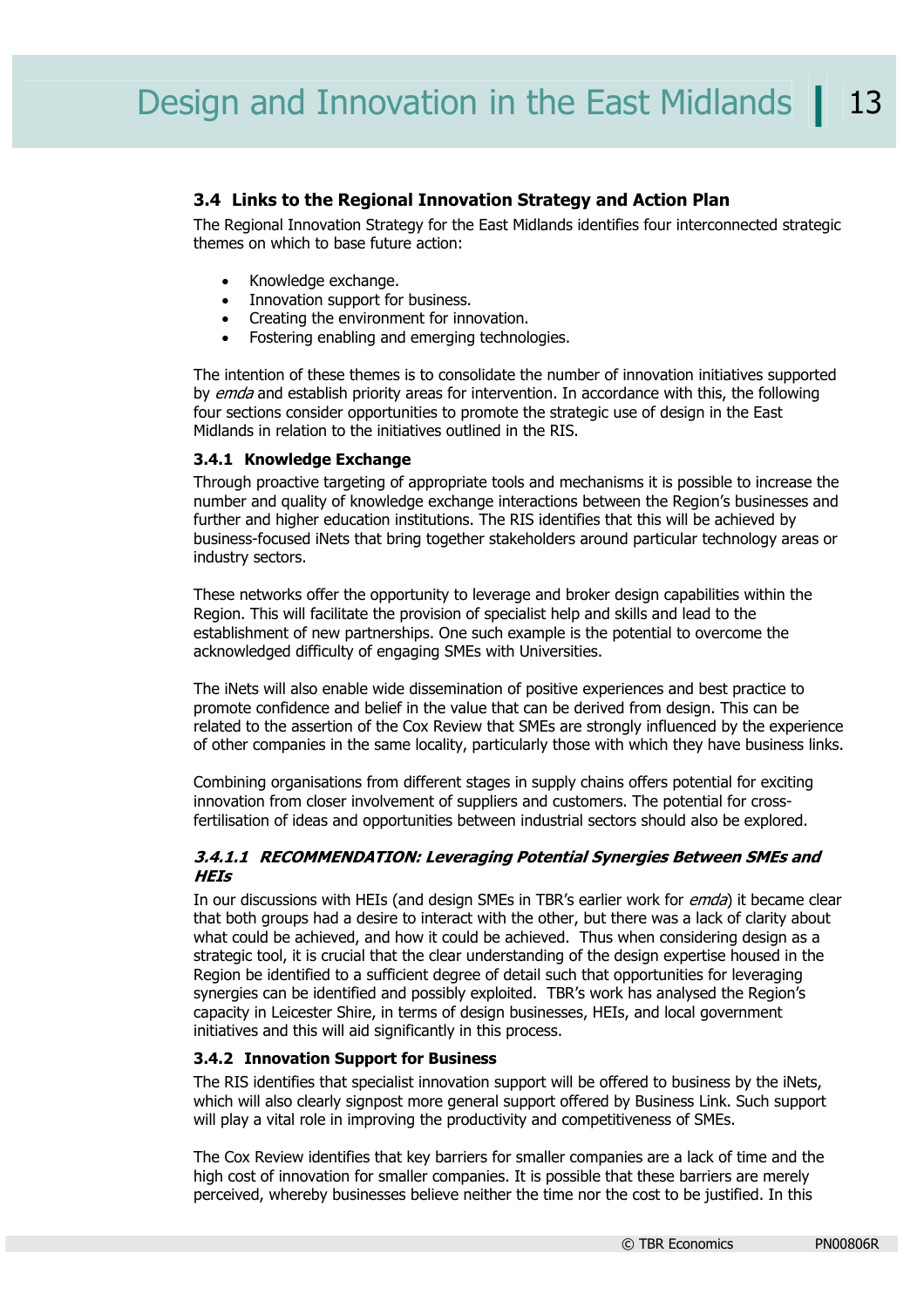instance the objective of any intervention should be to help businesses understand how design can be used to improve performance. However, where these barriers are real, innovation support should be concerned with helping businesses access the necessary funding and expertise.

A related area is to ensure that appropriately skilled and qualified individuals are trained. Consideration of this should not just address current needs, but also the future requirements for design specialists and design-aware business leaders.

#### **3.4.2.1 RECOMMENDATION: Embed Design into the Region's Support Services**

Emda should look to embed design within its support services wherever the underlying objectives include raising levels of innovation within the Region's businesses.

Enabling businesses to exploit the design expertise available in the Region is a crucial to using design as a driver of innovation; of equal importance is instilling the importance of design as a tool within the Region's businesses. Every opportunity to 'sell' design to companies should be exploited by using the East Midland business support network to embed its importance in driving innovation. A further advantage to this approach is that it is sustainable in that the delivery infrastructure already exists.

A further important consideration is that any such provision is branded consistently and in a clear and simple way.

#### **3.4.3 Creating the Environment for Innovation**

An environment for innovation is concerned with establishing an integrated network of facilities, organisations and individuals where innovation success is recognised and celebrated. The RIS identifies that a key enabler of this aspiration is the Regional Innovation Portal on the Innovation East Midlands website. It is intended that this become a focal point to promote inward investment and facilitate cross-iNet collaboration. The portal is a way of clearly communicating the importance of innovation to individuals.

It is clear that the portal can also be used to promote the Region's design strengths and encourage more strategic use of design. In addition to raising awareness of the benefits and opportunities associated with design, this could also play an important role in building ambition and confidence among businesses and individuals.

In relation to the physical infrastructure for the Region, a distinct objective should be to create an atmosphere in which ideas and creativity can thrive. This not only requires the provision of appropriate facilities and training, but also the brokerage of opportunities through iNets and cross-network collaboration.

There are a number of tools and methods, which can be used to create an environment for innovation; one of these is Rapid Prototyping (RP). This is method is focused on product innovation and is crucial in transforming a 2 dimensional concept into a finished product. The Region has a considerable, but fragmented RP capability.

#### **3.4.3.1 RECOMMENDATION: Rapid Prototyping**

The Manufacturing and Engineering Centre at Cardiff (MEC) has identified the relationship of rapid prototyping to design and manufacture. Specifically, rapid prototyping can be valuable tool in the creation of new products, and thus has applications in numerous industries. We understand that there is significant rapid prototyping capacity in the Region but it is spread out and there is no single repository of what exists. At the same time, we know from other work we have done, that rapid prototyping technologies are complex and there are many of them.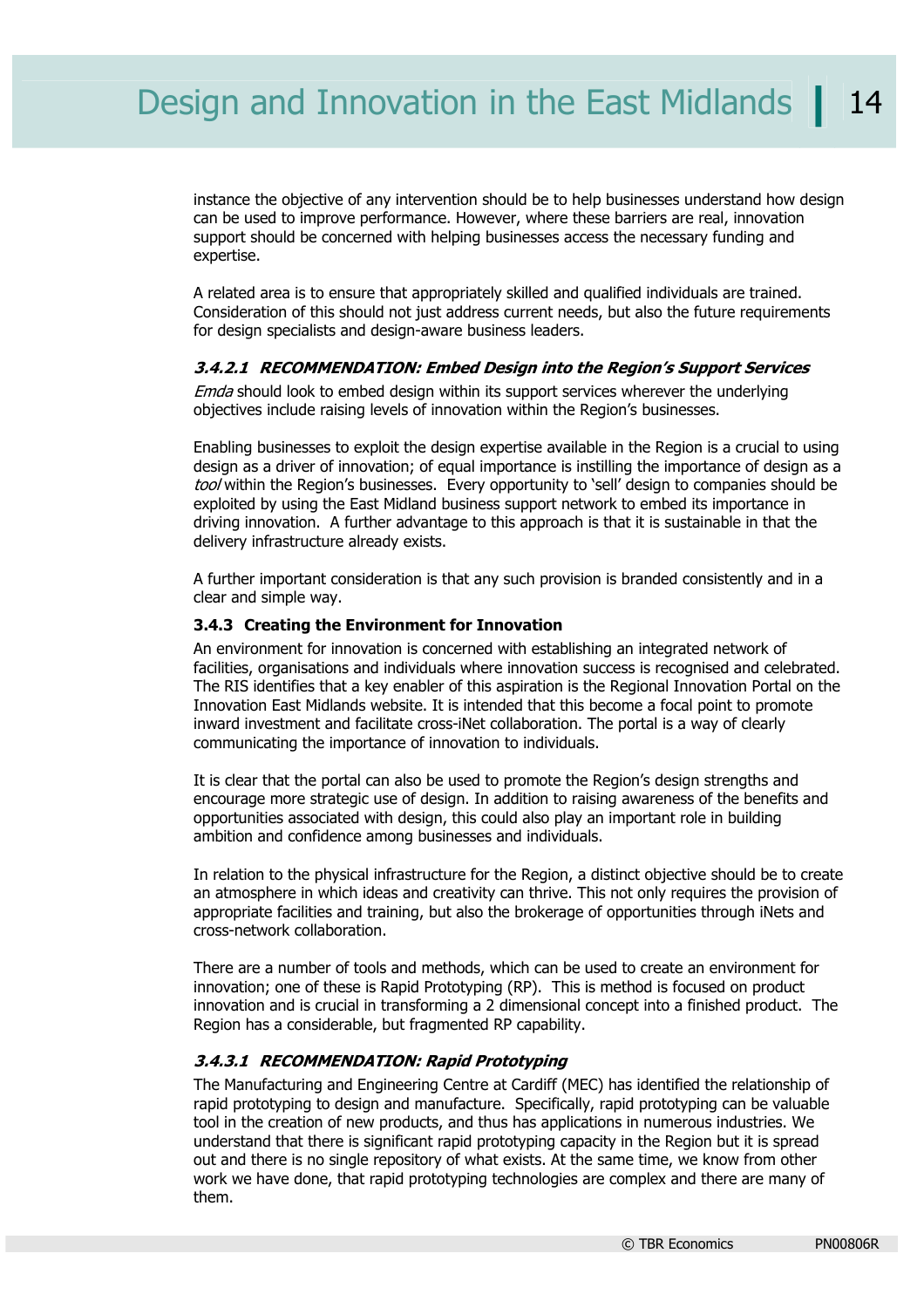We recommend that *emda* commission a Rapid Prototyping Audit to understand the current capability in the Region (and in neighbouring region as boundaries are arbitrary).

- A. This would highlight the resource's strengths, weaknesses, opportunities and gaps in the Region. Rapid prototyping is a crucial tool in most product development processes and the current infrastructure is a potential asset to the Region.
- B. Currently this resource is not being used to its full potential. There are many RP technologies and it is doubtful that all are represented in the Region. We suggest building on the expertise of MEC and the  $MTA<sup>14</sup>$ .

#### **3.4.4 Fostering and Enabling Emerging Technologies**

The East Midlands has acknowledged research and industry strengths. A key objective of the RIS is to recognise and develop these strengths and prioritise investments related to the future prosperity of the Region.

Design has significant potential to add value to this process and will be crucial in responding to changing market needs and emerging technological opportunities. For example, the DTI Innovation report identifies that design can facilitate technology transfer yet is rarely used in this manner. This was investigated by a Design Council project with University College London Ventures, which demonstrated the added benefits that design can bring in enabling technology transfer from Universities to industry. These benefits included: speeding up the process of commercialisation, communicating credibility to potential investors and partners, and visualising future applications of products which enabled the retention of a higher degree of IP.

There are also opportunities to use to design to develop better goods and services. In addition to improving functionality and aesthetics, there is also potential to used design to meet the goals of sustainable living and energy conservation.

#### **3.4.4.1 RECOMMENDATION: Design as a Key Performance Indicator (KPI)**

Noting that the iNets will work closely with their stakeholders to develop and implement criteria for selecting and prioritising emerging technologies for support, and given the importance that Cox places on the role of design in this process (linking creativity to innovation), the iNets should find a way to establish design as a Key Performance Indicator. This should include measuring the use of design both internally and externally by businesses and should be developed to allow sufficiently detailed analysis including the types of design used and purpose, the type of businesses using design, and tracking the use of design to changes in performance.

#### **3.5 Targeting Intervention**

-

The Community Innovation Survey identifies that larger firms are more likely to spend on innovative activities than smaller firms. Accordingly, the fact that over 90% of the Region's businesses are SMEs may explain the fact that many companies undertake little or no R&D.

<sup>&</sup>lt;sup>14</sup> The Manufacturing Technologies Association is the pre-eminent trade association representing the machine tool and manufacturing technologies industry in the UK and retains a wealth of expertise on the subject. The MTA represents companies who manufacture or import products in the machine tool, equipment and manufacturing technologies sector. The MTA promotes the interests of its members in home and overseas markets and also owns and organises the UK's premier machine tool and manufacturing technology exhibition, MACH. Perhaps more importantly, the MTA retains very strong links to its business networks and acts as a gateway to them. The possibility exists of suppliers being prepared to 'donate' tooling and there is considerable evidence that this is possible particularly where there might be a university link. The MTA has a strong international focus and therefore understands a number of the competitive issues facing UK manufacturing.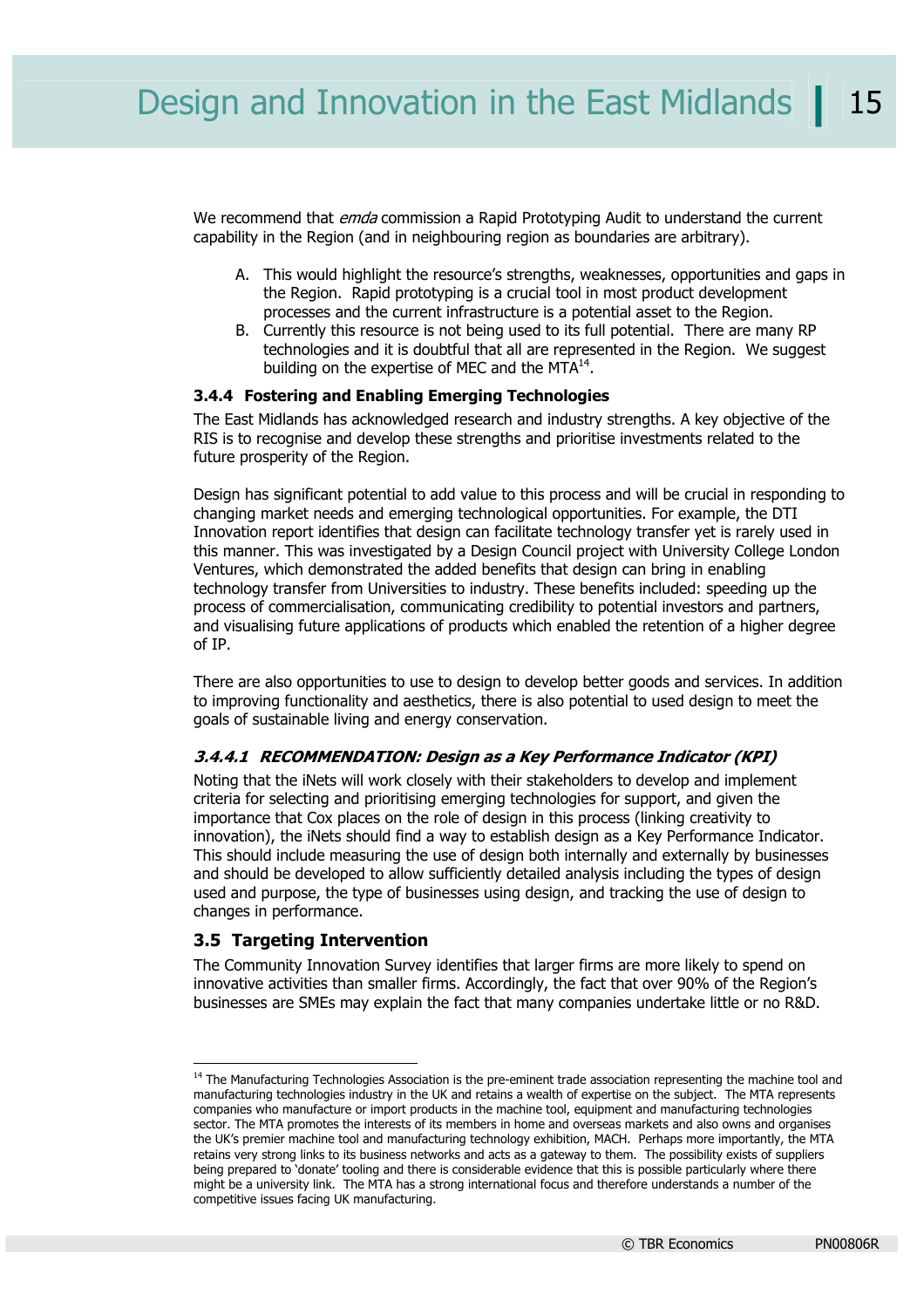The Cox Review emphasises the potential benefits associated with encouraging innovation in SMEs and stresses that these businesses should be reached at a local level. Cox notes that many previous efforts have focused on encouraging start-ups and University spin-outs, and that while these are undoubtedly essential for economic success, they are not sufficient. "What an 'enterprise economy' requires is not so much more SMEs, but more SMEs that don't want to remain SMEs" (Cox Review, pq 12). This emphasises the need to target organisations with the ambition and potential for growth.

In designing an intervention, it is important to recognise that perspectives vary between sectors on the relative importance of design. For example Tether<sup>15</sup> shows 41% of manufacturers see design as integral to their business compared to only 6% in trade and leisure.

There is significant potential to promote design in the sectors identified in the RES as having the greatest potential to contribute to the East Midland's economy (transport equipment, construction, food and drink and healthcare). In particular, the Community Innovation Survey identified the manufacture of transport equipment as being the industry sector that invests the highest percentage of innovation expenditure in design. Furthermore, the DTI Economics paper identifies that manufacturing accounts for two thirds of reported design spending. Therefore, given that the Region has strong manufacturing base, which accounts for almost 23% of regional GDP, it would appear that there is significant potential to encourage the use of design as a means to innovation.

It is also important to recognise that outside of these priority sectors there is likely to be a number of solidly managed but low-growth companies that could be transformed with an injection of creativity and design.

In terms of geography, it is important to ensure that there is sufficient provision across the Region and that interventions are co-ordinated to avoid confusion and give maximum return on investment. This coordination can be achieved through close working with organisations that have a detailed understanding of local needs and opportunities, such as Sub Regional Strategic Partnerships, local authorities and universities.

In addition to boosting firm competitiveness, there is also scope for creativity and design to generate wider societal gains. For example, consumers can benefit from a greater variety and improved products and services. Furthermore, design can also be used to limit the environmental impact of production by reducing material use and energy consumption. Accordingly, when evaluating any potential intervention it is important to assess the value derived in this wider context.

#### **3.5.1 RECOMMENDATION: Targeting Intervention**

1

Emda should consider how it targets interventions with regards to design. Specifically, when targeting activity emda should:

- Focus on its priority sectors because there is significant potential to encourage the use of design as a means to innovation AND these sectors have established themselves in the Region.
- Understand how the appreciation of design, ability to harness design effectively, increase innovation and optimise ROI, differs between sectors. This will enable opportunities to be ranked and prioritised.

<sup>&</sup>lt;sup>15</sup> Tether, B.S. (2005) The Role of Design in Business Performance (http://www.dti.gov.uk/files/file14796.pdf)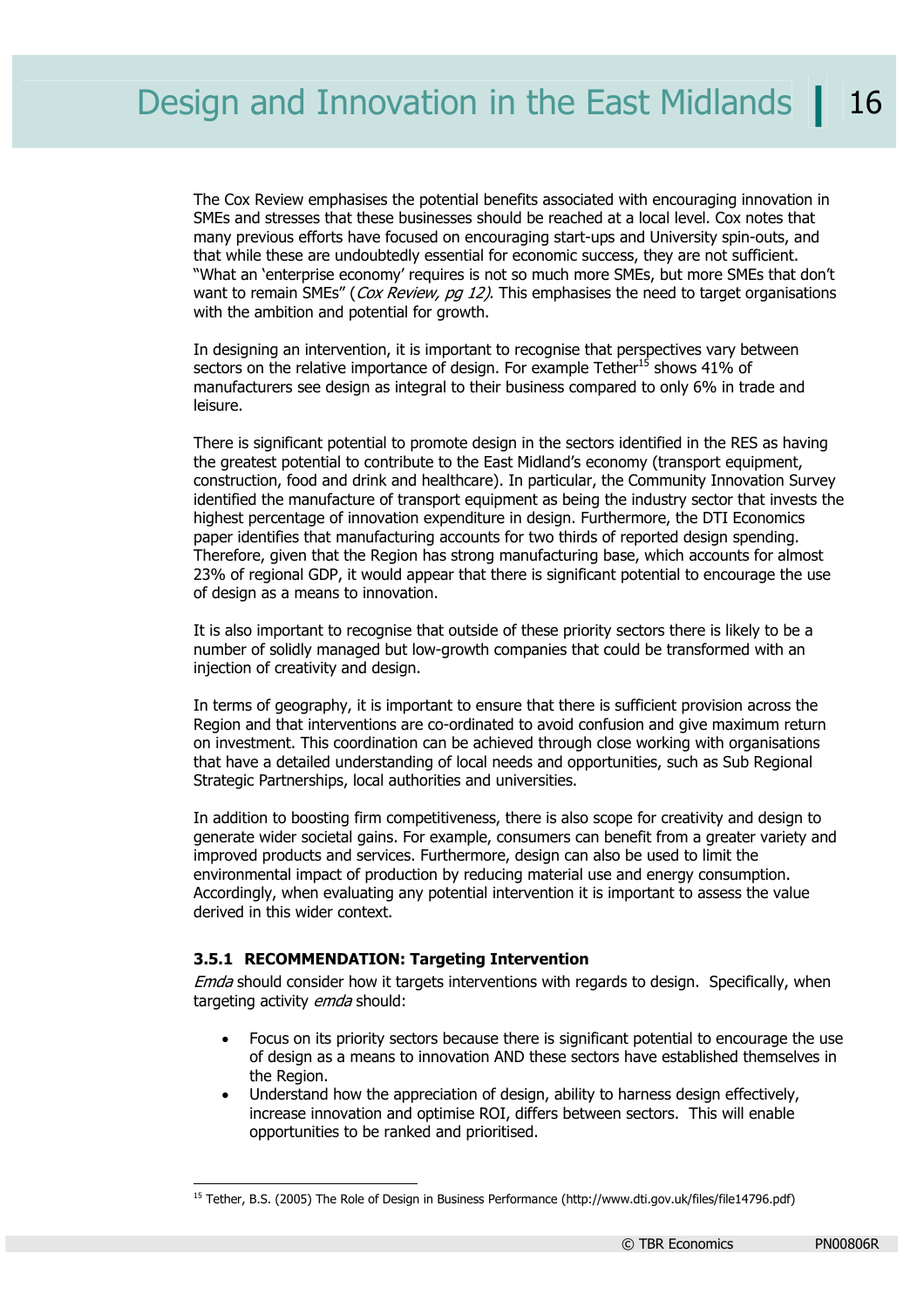- Differentiate between SMEs that have a desire and potential to grow and those that don't and place a higher priority on these types of SMEs instead of focussing efforts primarily on encouraging start-ups and University spin-outs.
- Identify and understand interventions where beneficial externalities may exist with regards to additional/wider impacts (e.g. social, environmental)
- Ensure sufficient provision across the Region whilst avoiding confusion. This is most likely to be achieved by dovetailing with existing infrastructure.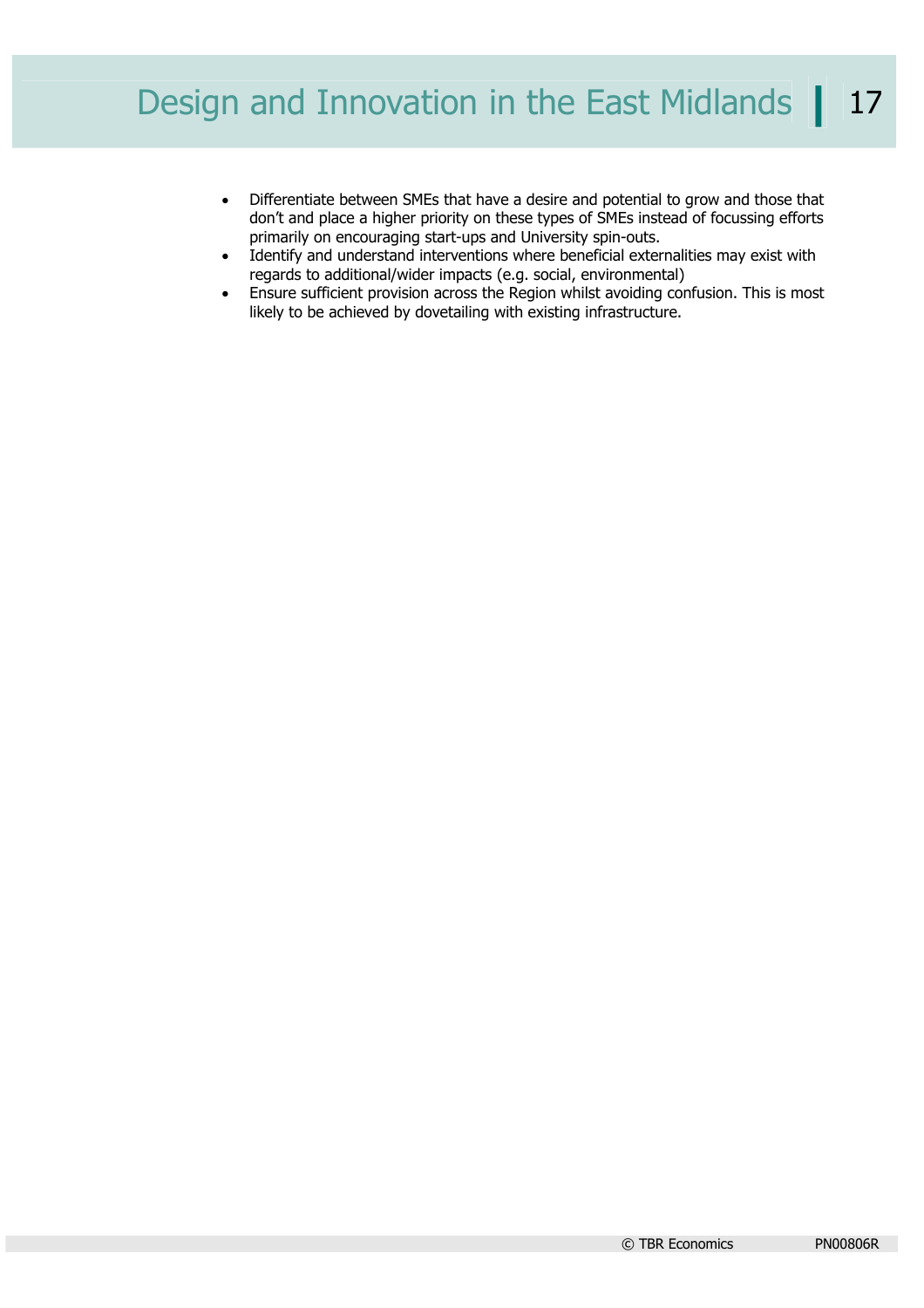#### **4. The Practical Application of Design**

Design is crucial to innovation, and whilst *emda* should look to integrate design into the RIS, there are a number of issues with regards to how this is done. *Emda* have shown interest in two of the Cox recommendations as practical, specific, applications of design.

The first two Cox recommendations (mentioned in section 2 and repeated below for convenience) have arisen from the examination of a number of key strategic issues that relate to the application of design as a driver of innovation and business performance in the UK. The recommendations are for the Region to:

- 1. Tackle the issue of awareness and understanding, through the *Designing Demand* programme, which has been developed and piloted by the Design Council over the last four years, and making it widely available to SMEs throughout the UK and those that work with them
- 2. Raise the profile of the UK's creative capabilities by way of a network of centres of creativity and innovation across the UK, with a national hub in London.

In the following sections we examine these two recommendations within the specific context of the East Midlands and explore some of the key issues that *emda* needs to consider if and when implementing *Designing Demand* and National Design Centre. In addition, we make a number of recommendations with regards to the how these initiatives should be approached now, and in the future.

#### **4.1 The Cox Recommendations**

In this section and the next, two of the Cox Review's recommendations are discussed in the context of the East Midlands. Specifically, the merits of each are discussed along with the potential risks and disadvantages associated with implementing each within the Region.

#### **4.2 The Designing Demand Programme**

The objective of the *Designing Demand* (DD) programme is to improve business performance through the strategic and effective use of design, and instil processes for ongoing, systemic economic development. DD helps businesses take concepts from idea to commercial success, create products that connect with customers, manage design effectively, meet competitive challenges, and establish a culture of innovation. Investment in the programme will provide:

- Products/services to raise understanding of how design can drive business growth
- Quality Assurance from the Design Council, which includes skilled experts, and a framework to build regional capacity (i.e. facilitators and mentors).

SME's interested in using design can be matched with design firms in order to help them develop services/products. Examples might be the re-branding of a company, or developing new and improved versions of existing products based upon market research. The key point is that the use of design, in its plethora of different applications, can improve business performance by driving innovation and productivity.

The 6 phases/steps of the programme are laid out in Figure 4 below: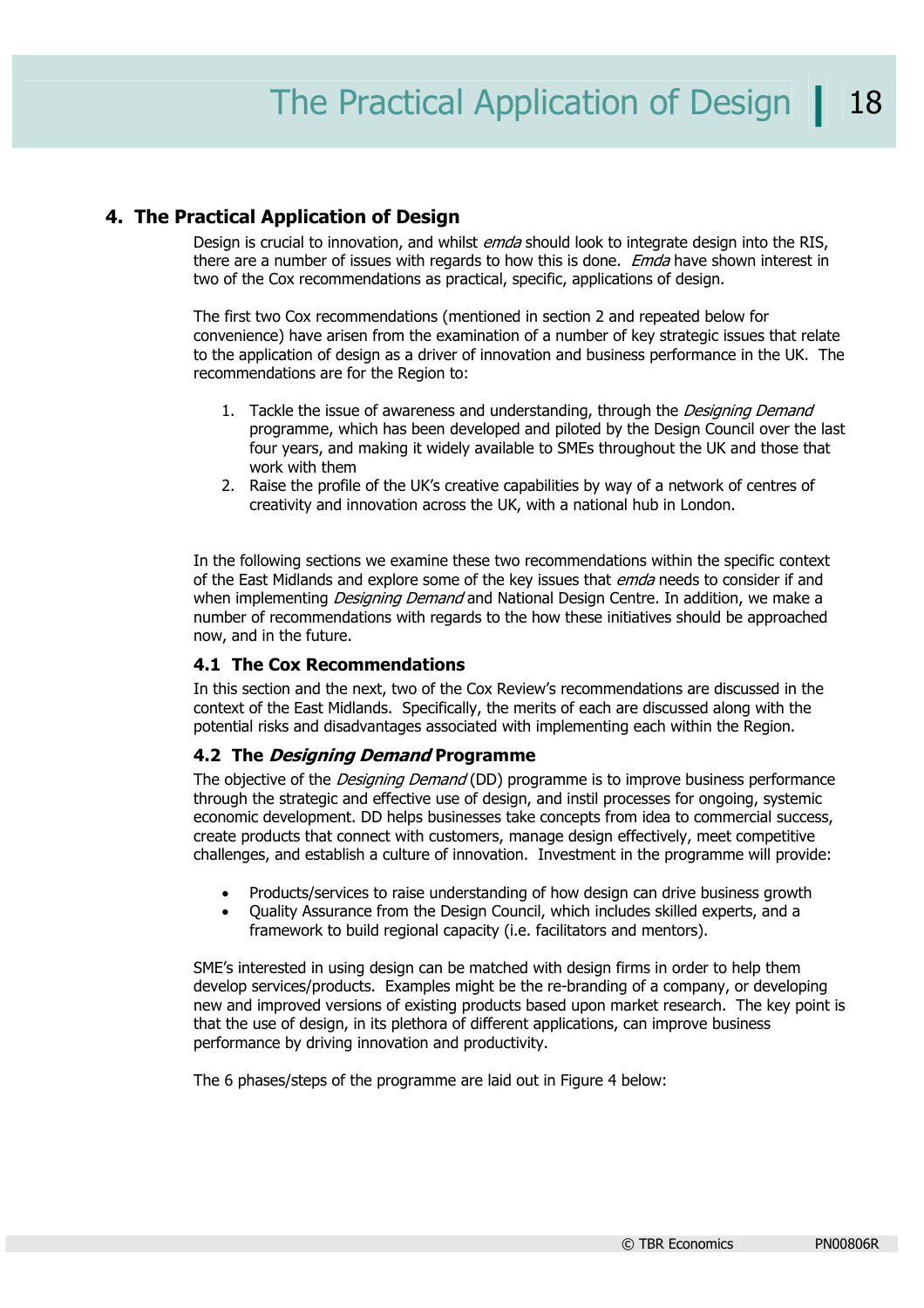# Figure 4 The Designing Demand Programme<sup>16</sup>



 $<sup>16</sup>$  This diagram has been created by compiling information from discussions with other RDAs, discussions with the</sup> Design Council, and other promotional material for the DD programme.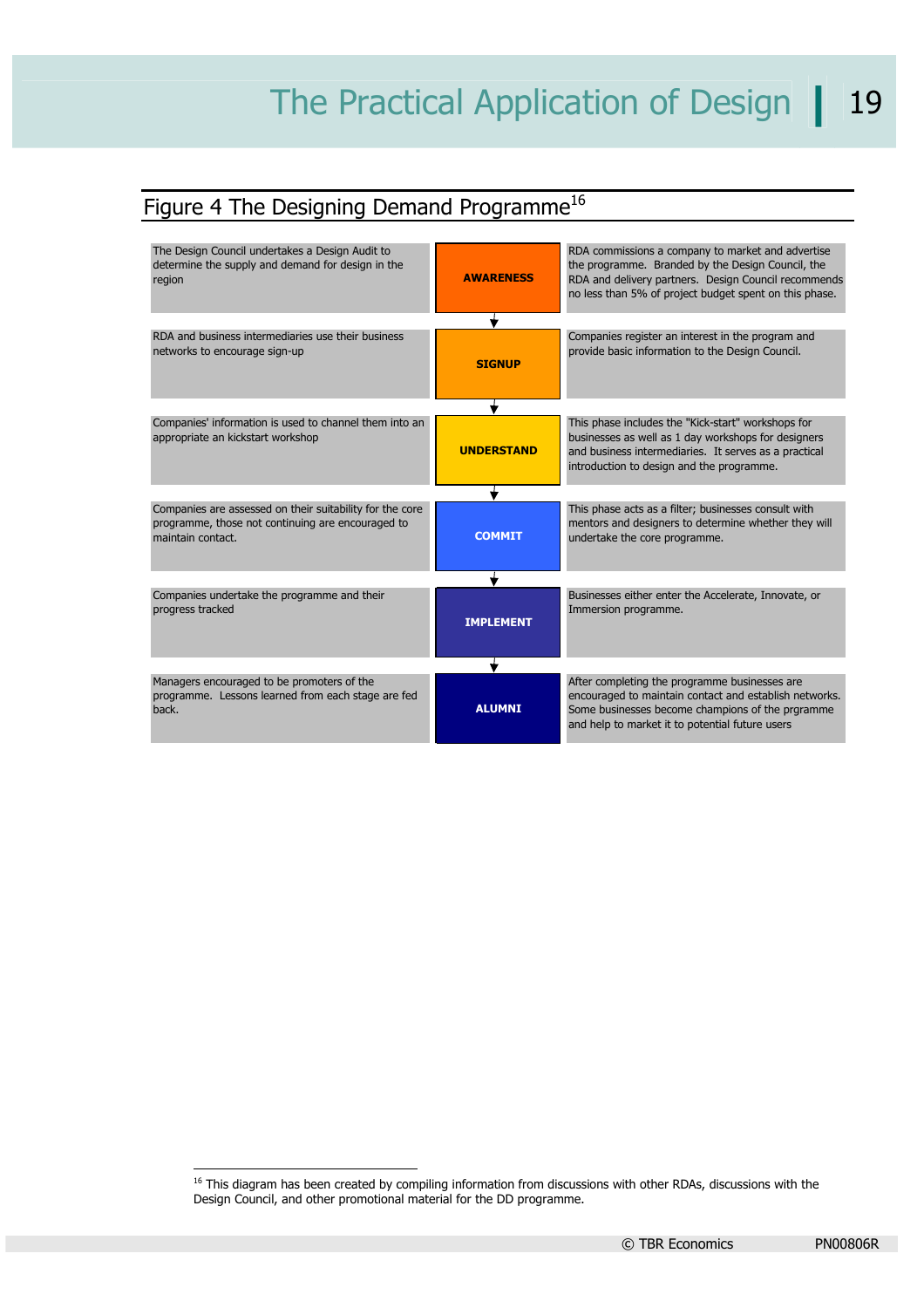#### **4.2.1 The role of the RDA**

If emda implemented DD, it would be jointly responsible for managing the programme along with the Design Council. This would involve hiring a project manager and any relevant support staff. In addition to managing DD, the RDA may source regional mentors, designers, and facilitators and put them forward for approval by the Design Council. The RDA also retains some responsibility in the marketing and awareness phases. This might involve hiring a local advertising or marketing company and overseeing the process. Whilst the specific nature of the RDA's role may vary, the key point is that the successful operation of the programme depends to a large degree on the RDA and is contingent upon it supplying the necessary expertise.

#### **4.2.2 The Core Program**

The core of the programme is split into three areas:

- **Accelerate**
- Innovate
- Immersion

The Accelerate module helps a company take forward one project as far as possible over a 6 to 12 month period. It focuses on one (though it could be more) live intervention which is supported by a design mentor who is fully funded by the programme and who oversees the implementation of the intervention. Participants of the programme can originate from a number of areas including the kick-start workshops, referrals from other business support organisations, or enter the programme independently at this stage.

The Innovate module assists small start-ups in turning unique ideas or technologies into successful products or services over a 12 to 18 month period. A key goal of Innovate is to help reduce the risk commercial risk of the new technology ventures and at the same time increase its investment prospects through design-led innovation.

The Immersion module is for mature medium sized manufacturers. It is the most intensive and costly; aimed at exploiting strategic opportunities through the use of design over an 18 month period. It is a much more selective programme because it requires a company that is willing and able to invest in design in a strategic and focussed way.

#### **4.2.3 Costs**

Whilst the costs of the full programme will vary depending on the number of participants. The marginal cost of an additional participant may vary depending on the scale of the programme. In other words, the costs per company may not be linear as the scale of DD increases. This means that in costs terms, there may be optimal or preferable programme sizes. Whilst the scale of DD may be determined by other factors, emda should understand the cost schedule in more detail so that the opportunity to minimise the cost per business is exploited if possible. For example, the marketing and evaluation costs are largely fixed or sunk costs. Initially this means that increasing the scale will decrease the cost per business. Simply increasing the scope of the programme will be limited by *emda's* overall budget, the potential loss of efficiency if it surpasses its optimal size, and more importantly, saturating the demand from the Region's businesses.

The most recent estimates from the Design Council suggest that the cost per delegate for a workshop is roughly £350. This applies to advisers, designers, and SMEs attending kick-start workshops, and also Accelerate, Innovate, and Immerse workshops. This cost is comprehensive in terms of the delivery the programme (i.e. mentoring/advising companies in the Accelerate, Innovate, and Immerse programmes). About half of this cost is paid to the Design Council for the kick-start workshops, and around 10% for the Accelerate, Innovate,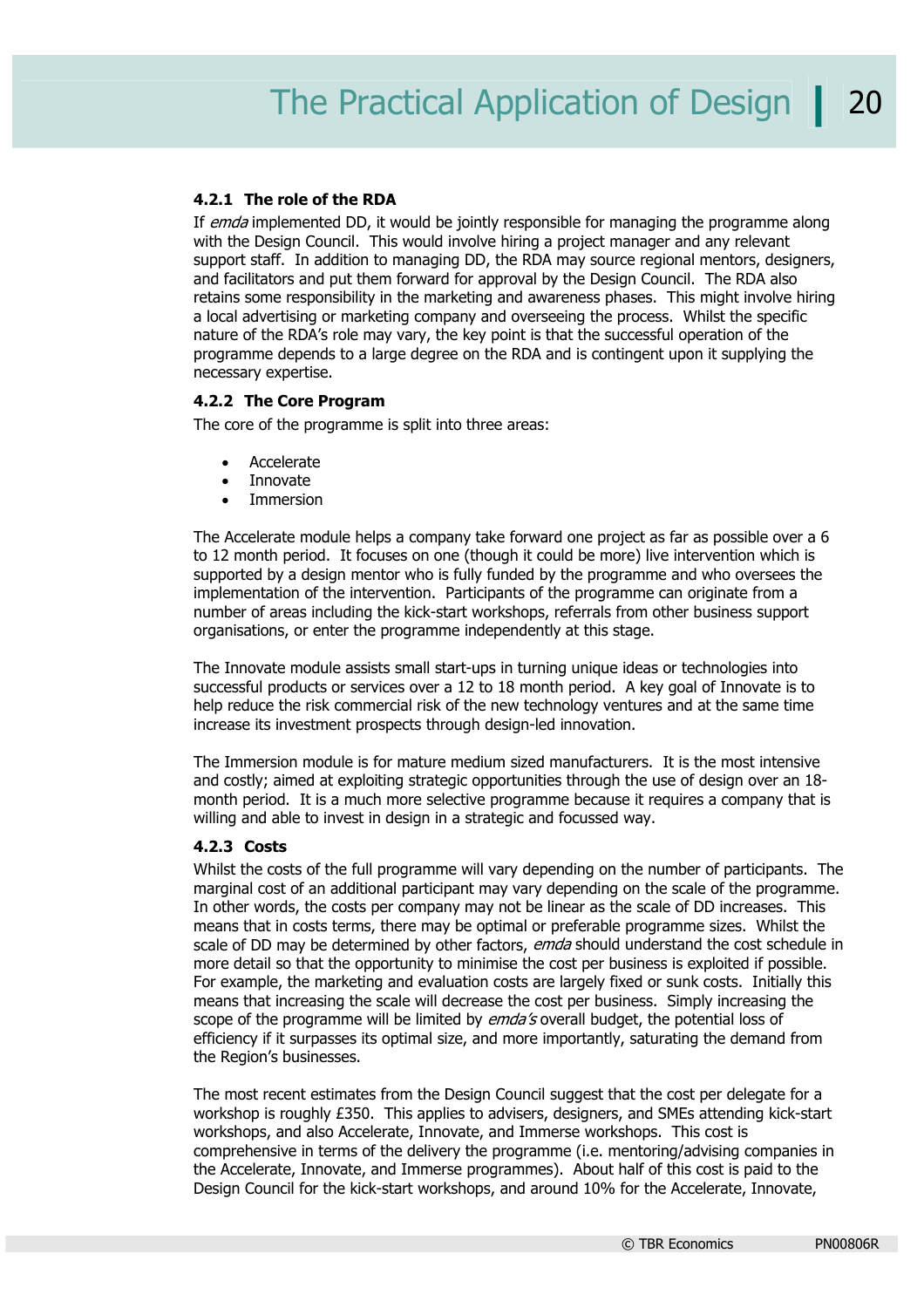and Immerse modules. The cost per delegate excludes the other fixed investments into the programme such as:

- Setup
- **Marketing**
- Project management and administration
- **Evaluation**

The Design Council provides some rough recommendations for the scale of these, but ultimately are left up to the discretion of the RDA.

#### **4.2.4 Conclusion**

The programme has been well thought-out, and a large amount of investment has gone into its development. The DTI and the Design Council have invested a combined £4m into DD. Therefore, the programme *could* be effective.

#### **4.3 DD in other Regions**

At this point a number of region have undertaken or are currently undertaking pilots of the programme or are planning to undertake a component of the programme. These include:

- ONE North East currently under a strategic agreement with the Design Council to take forward the programme and have been trying to agree on a business plan since February 2006.
- Yorkshire Forward currently piloting the 'Accelerate' component of the programme in South Yorkshire Objective 1 areas.
- London recently concluded a pilot of the 'Immersion' component and will shortly decide on whether to take forward full 'Immersion' programme.
- South East in discussions to take forward the 'Accelerate' component.

Whilst we did not speak to all nine English regions a number of interesting points were raised regarding each RDA's experience with the programme to date. Though each RDA has different challenges in its Region, is working with a different level of regional design capability and infrastructure, and is investing in the programme in different ways, there were still a number of common themes:

- Overall satisfaction with the quality and effectiveness of DD in the regions where activity has taken place.
- Concerns that local personnel should be used (i.e. mentors, designers etc) if possible.
- Some concerns over the capacity of the Region to supply qualified mentors (skill set difficult to find).
- Difficulties with the procurement process, especially given the issues regarding the purchase of the Design Council's intellectual property with public money; and whether DD should be treated as a service provided to the RDA (and thus required to go out to tender) or whether it equates to the RDA transferring its business support role to the Design Council.
- Slight wariness regarding the characteristics of the Design Council's proposed private delivery company (Newco) and how this might influence the effectiveness of the programme. At the moment, the nature of Newco, how it will be setup, run, and deliver DD are unclear. ONE North East have agreed to enter into a business model without knowing the details of Newco, but are ensuring that the Design Council is flexible with regards to its nature.
- A clear-cut gap in similar provision, and subsequent opportunity identified for the implementation of the programme (i.e. minimal overlap with existing initiatives).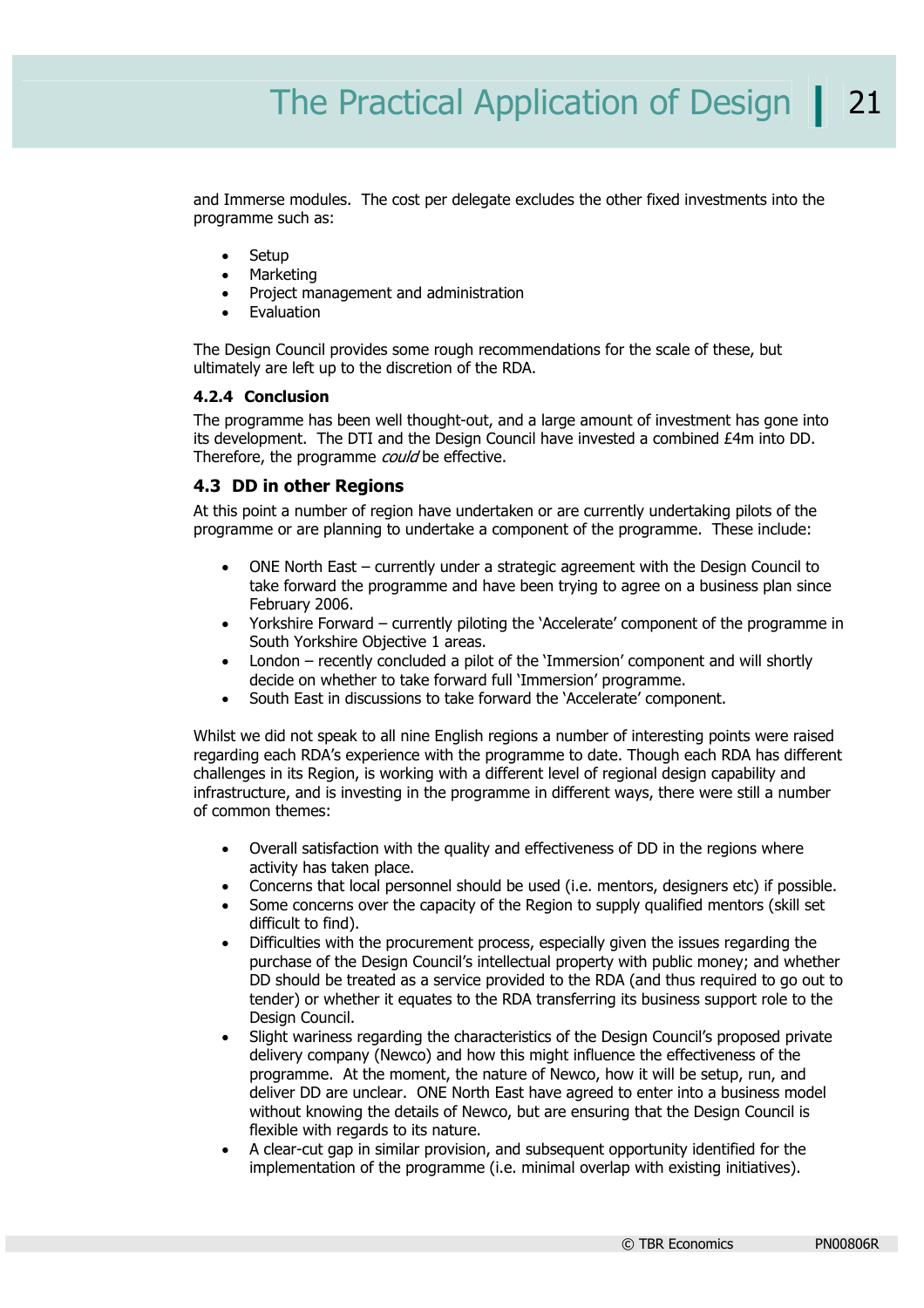• The need for the Design Council's regional project manager to understand the local delivery mechanism (e.g. Business Link) and be able to assimilate the RDA's perspective. However, ONE Northeast will commission a delivery partner to handle the RDA's responsibilities for the programme and is not precluding potential partners without design expertise since it believes a complimentary relationship (e.g. Delivery Partner's business support expertise and Design Council's design expertise) can be successful.

#### **4.3.1 Potential Benefits to the East Midlands**

The potential benefit to the East Midlands is significant. Existing programmes have pointed to the fact that successful use of design by companies could see increases in turnover, productivity, and business performance and more importantly, the impetus for cultural change within the Region's industries.

#### **4.4 Potential Risks, Issues, and Opportunities**

In addition to the potential benefits to the programme there are a number of potential risks associated with implementation of the DD programme. In the following sub-sections these risks are discussed and reveal that the decision to implement or forego the DD opportunity is an important one, riddled with subtle but important issues.

#### **4.4.1 Improving Business by Design**

Improving Business by Design is a programme funded by Leicestershire Strategic Economic Partnership, which bears a strong resemblance to the DD programme (especially the Accelerate and Immersion modules). The program has involved the creation of a design unit that proactively sources new product ideas within companies and seeks to realise these ideas through a network of practitioners. For example, this includes businesses wishing to make the transition from supplying components to offering their own line of products. The design input into new development is sourced from local design companies after the mentors help a company develop a brief.

The programme is effectively a compliment to the Manufacturing Advisory Service, and does not help companies with such methods as lean manufacturing. Nevertheless designers are intimately aware of the manufacturing issues and how these relate to a product design (and vice versa).

The programme draws on the expertise of DeMontfort University. However those delivering the programme are not employees of the University.

The program is currently at the end of its first full year and has been going for roughly a year and a half with a year currently remaining on its contract. In this time the resources available to LSEP have facilitated investment of over £0.5m into the program, which has allowed 16 companies to take forward the creation of new products. Of these companies, 15 have invested an average of  $£15,000$  into the process. It is often the case that companies have new innovative product ideas, but need a large capital investment before the product can be realised. Virtually every company in the program has made an investment, which has resulted in an average 7-fold increase in turnover (e.g. £15,000 investment yields £100,000 increase in turnover).

#### **4.4.1.1 Choices Available**

1

Clearly there are similarities between the IBBD and DD programmes.<sup>17</sup> From one point of view the existence of this programme presents a difficult political challenge to *emda*, from another,

 $17$  The Immersion module is effectively the same as the IBBD programme, with DeMontfort University acting as the 'honest broker.'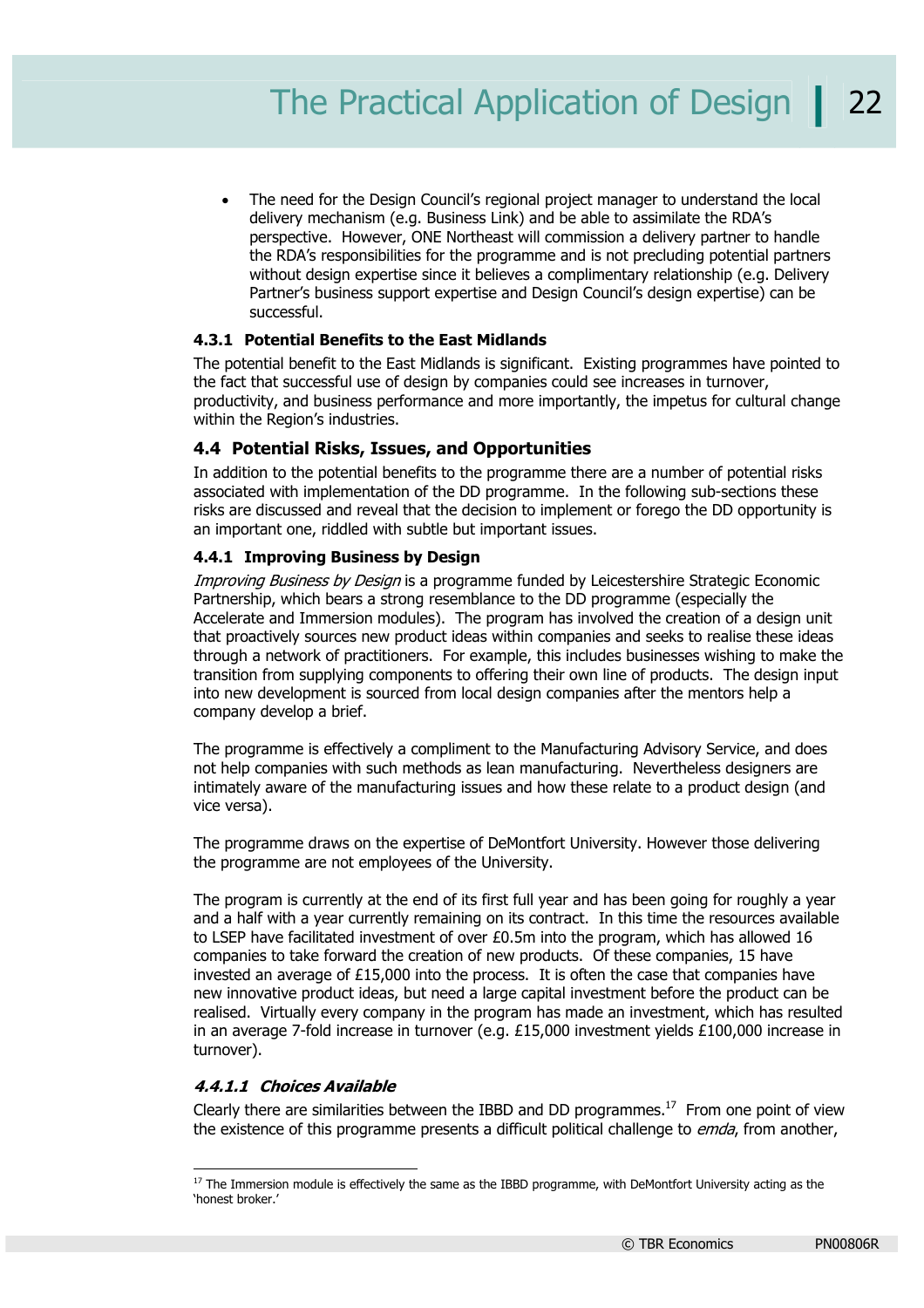its existence is a fortuitous precursor which can inform future integration of DD. On this basis there are three possible courses of action:

- 1. Keep IBBD, and launch the DD programme
- 2. Keep IBBD, do not launch DD
- 3. Rescind IBBD, launch DD

**Risks of choice 1:** A risk associated with the first choice is the duplication and replication of activity. The duplication would be a potential waste of *emda* investment monies and could decrease efficiency. The programmes are very similar and the presence of both may lead to competition between the two. This would most likely confuse the message of both programmes in addition to creating confusion amongst the business population by adding another tier of business support. Any confusion could result in damaging the reputations of both programmes.

**Opportunities of choice 1:** Sufficient and prudent planning could ensure that the DD programme initially compliments IBBD and possibly succeeds it as a Region-wide programme with a more strategic focus. However, in order to avoid the risks identified above, it would be crucial that the Design Council, emda, and DeMontfort (e.g. Peter Ford) were willing and able to work together and reach a solution for successful integration. In this way, the use of design could be expanded across the Region by exploiting the accumulated intelligence, expertise, and reputation of the IBBD programme.

**Risks of choice 2:** The main risk associated with foregoing the DD programme is the lost expertise and process, which the programme would bring into the Region and thus any associated economic impact. A number of other region are either planning to undertake the programme or are currently implementing it and there is a risk emda will "miss the boat."

#### **Opportunities of choice 2:**

Since IBBD is currently present only in Leicestershire it would need to be expanded in order to become a regional programme. The process of rolling the programme out would need to give due consideration to the key factors that have made the programme successful so far. In other words, it should not be assumed that the programme could simply be expanded successfully throughout the Region. It will inevitably face a number of the same issues that the implementation of DD programme would face.

**Risks of Choice 3:** IBBD has gained impetus over the past year and withdrawing the programme could destroy this momentum and potentially put 'design' back significantly n Leicestershire. Any set-up costs (sunk costs) may be lost and need to be re-paid as the initial inertia associated with establishing a new programme is overcome again. There is a risk of confusion as one program replaces another. There are also political risks for *emda*. As it will be seen to be abandoning a regional programme for a national one (helicoptered in) and unless the reasons and benefits are clear, this will damage *emda*'s reputation. This could lead to a loss of rapport with local stakeholders, and withdrawing IBBD could jeopardise future interactions with local delivery partners.

**Opportunities of choice 3:** Starting over could give *emda* more freedom to develop the use of design as a strategic driver and therefore would have the greatest benefit for the Region.

These risks/opportunities have been couched in terms of IBBD and DD, but they apply equally to any regional design initiative which substitutes for DD (or vice versa). The key risks are summarised in Figure 5 below.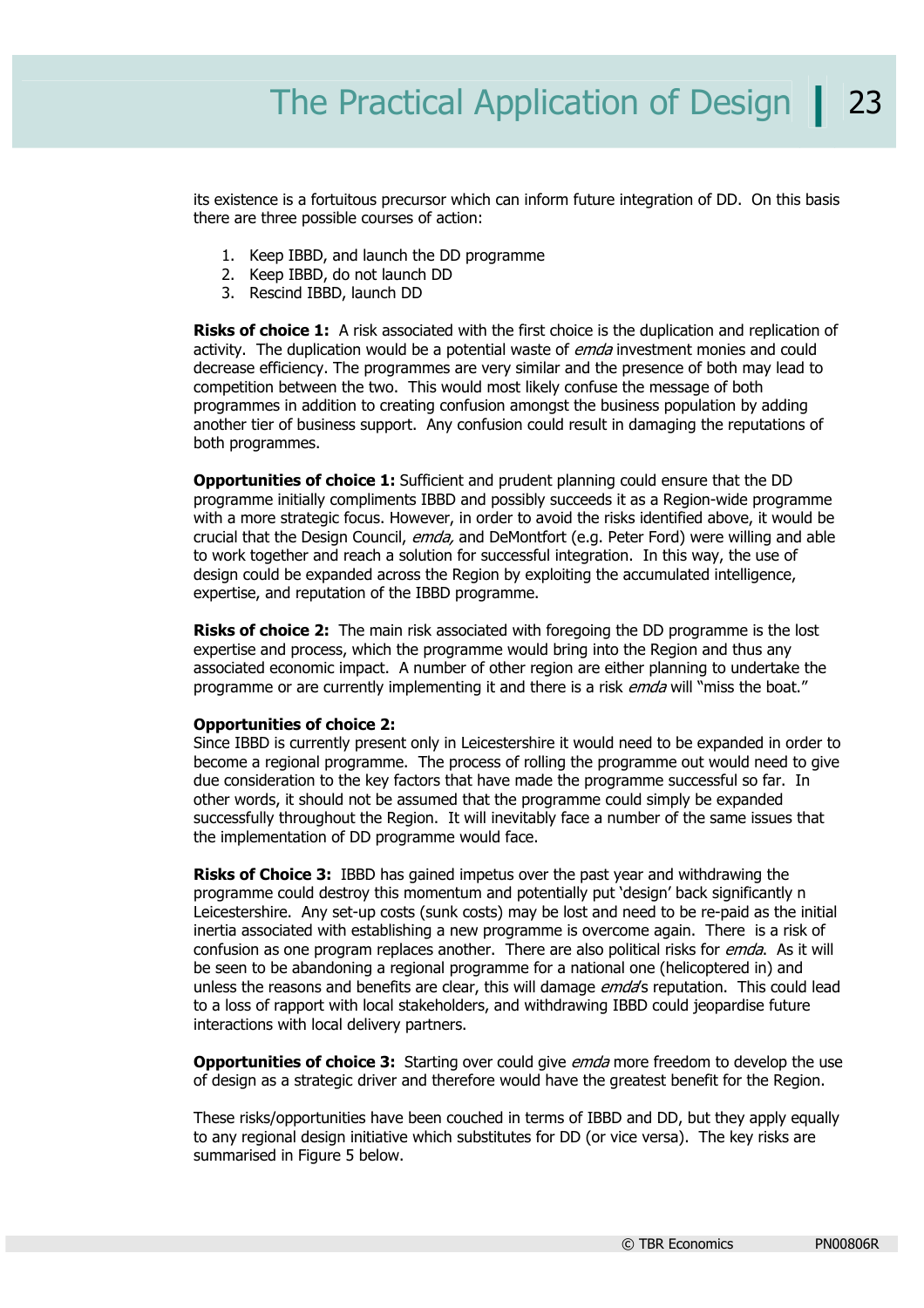## Figure 5 Risks/Opportunities Associated with IBBD and DD

| Choice                                          | <b>Risks</b>                                                                                                                                                                                                                                                                                                                 | Opportunities                                                                                                                                             |
|-------------------------------------------------|------------------------------------------------------------------------------------------------------------------------------------------------------------------------------------------------------------------------------------------------------------------------------------------------------------------------------|-----------------------------------------------------------------------------------------------------------------------------------------------------------|
| Keep IBBD, and<br>implement the DD<br>programme | Duplication and replication,<br>Competition between programmes,<br>Confuses message and adds another<br>tier of business support,<br>Potentially damaging to emda and DC<br>reputation,<br>Waste of <i>emda</i> money,<br>DC unlikely to consent to this<br>scenario.                                                        | Use expertise and accumulated<br>knowledge of market from IBBD to<br>launch DD across the Region and<br>maximise potential for successful<br>integration. |
| Choice                                          | <b>Risks</b>                                                                                                                                                                                                                                                                                                                 |                                                                                                                                                           |
| Keep IBBD, do not<br>implement DD               | Challenges rolling out IBBD,<br>If other region take up programme<br>emda may "miss the boat",<br>Forego expertise and good practice<br>and potential increase in regional<br>performance.                                                                                                                                   | Exploit inertia and expertise of IBBD<br>and spread the use of design to<br>other parts of the Region with a<br>successful "home-grown" program.          |
| <b>Rescind IBBD,</b><br>implement DD            | Withdrawing IBBD puts 'design' back,<br>Loss of sunk costs,<br>Initial inertia of starting new<br>programme,<br>Risk of confusion,<br><i>Emda</i> seen abandoning home-grown<br>initiative,<br>Loss of rapport with local<br>stakeholders, Potential jeopardising of<br>future interactions with local delivery<br>partners. | Freedom for <i>emda</i> to develop a<br>completely new programme.                                                                                         |

#### **4.4.2 Economic Impact**

Any investment in the East Midlands should take account of the impact it will have on the regional economy. Specifically, understanding the economic impact of an investment, both in terms of the number of jobs it will create and the gross value added is crucial. If one of *emda* goals is to optimise its investment it must take into account the marginal benefit to the regional economy of each additional pound it spends. Obviously, this ratio (benefit to cost) will differ and the issues that drive the impact of *emda* spend on the economy are:

- The target of the spend (who is in direct receipt of the investment?)
- The linkages within the economy (how well are industrial supply chains developed within the Region?)
- The Region's income and purchasing behaviour (what is the Region's propensity and ability to buy regional products and services?)

The main issue is whether the investment stays within the Region. In other words, if the target of the spend is outside the Region or the linkages between business supply chain are poor within the Region, or the Region does not buy its own good and services then the impact in terms of new jobs and additional wealth (GVA) will be LOWER. These issues may seem subtle but have the potential to change the impact of any given investment substantially.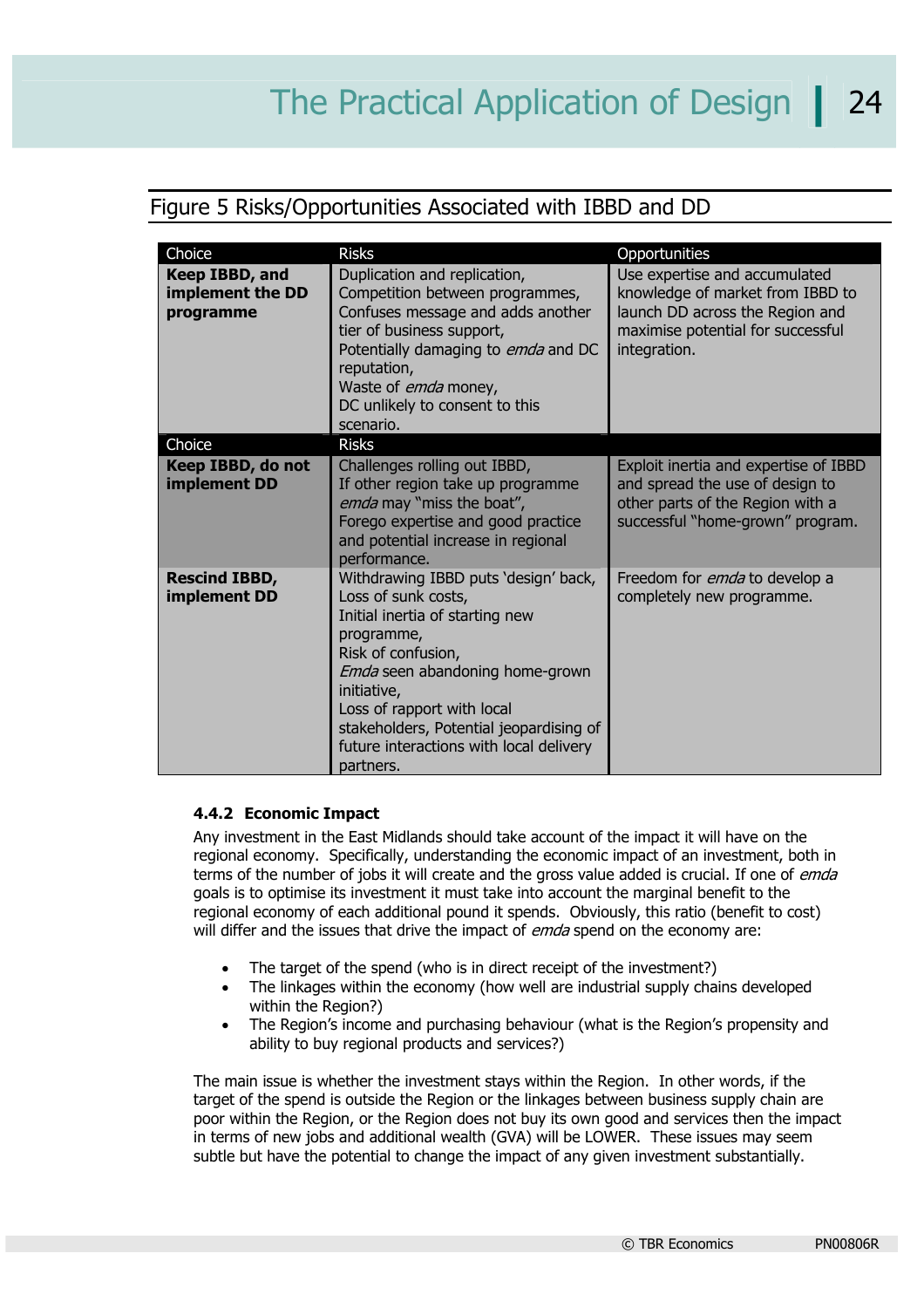In terms of investing in the DD programme, the issues described above can be summarised by the following questions:

- Around 80% of the cost of the programme is in wages. Will the "employees" be native to the East Midlands?
- Do the potential target companies source their input from other companies in the Region?
- Assuming target companies buy design, will they buy regional design and if so how much will they buy?

A key target of the of the DD programme is that at least 50% of the designers, mentors and facilitators on the programme are from the East Midlands. This ensures that at least 50% of the direct spend on wages goes to the regional economy.18 However, in order to fulfil this target, personnel will need to be trained and accredited by the Design Council and potentially required to refresh and update their qualifications with the Design Council. Thus the ability for the East Midlands to supply suitably qualified people for accreditation, and commit to maintaining qualifications is necessary if the Region is to capture the direct and indirect impacts of the spend on wages. It is unlikely in the beginning of the programme that the East Midlands will meet this target, and whilst it is in both the RDA's and Design Council's interest to increase regional involvement in this respect, this is dependent on the capacity of the Region. This is not just about impact, but the success and effectiveness of the programme.

**Strategic issue 3:** The ability for *emda* to find and employ local mentors, facilitators, and designers is crucial not only to maximising the economic impact on the Region, but in maximising the potential success of the DD programme. One of the lessons learned in other region is that it is difficult to find individuals with the right skills to be successful mentors and this must be considered as a possible issue in the East Midlands.

Investing in companies or industries that have a well-developed regional supply chain will increase the economic impact on the Region, all else being equal. While this is a general point that applies to any intervention, this makes the supply chain issue all the more critical. The implication is not that *emda* should invest in companies with local supply chains necessarily, but that the development of local supply chains will increase the propensity for investment to have a strong multiplier effect on the wealth and employment in the Region.

Another target of the DD programme is to use the region' design industry to fulfil the design needs of target companies. A preliminary stage of the DD programme is to conduct a 'design audit', which looks at the supply and demand of design in the Region. This audit would draw upon any existing research studies in order to build up an understanding of the implications for implementing the programme in the East Midlands (and hopefully take into account the issues highlighted in this report in addition to any others). Nevertheless, if there is incompatibility between design supply and demand, a possible solution is to source design from outside the Region. This might transpire for a number of reasons including:

- Lack of specific design expertise (e.g. East Midlands Design has expertise in many areas, but there are a number of industries where expertise is not widely available such as design for medical and pharmaceutical industries).
- Capacity/size issues noting that a large proportion of the East Midlands Design industry is comprised of a number of very small businesses and freelancers.

<sup>&</sup>lt;sup>18</sup> This is important because, for example, increasing the wages of people in the Region means they will spend more money in the Region buying products and services from the Region's firms. If these wages are given to someone outside the Region, these direct and indirect impacts are lost.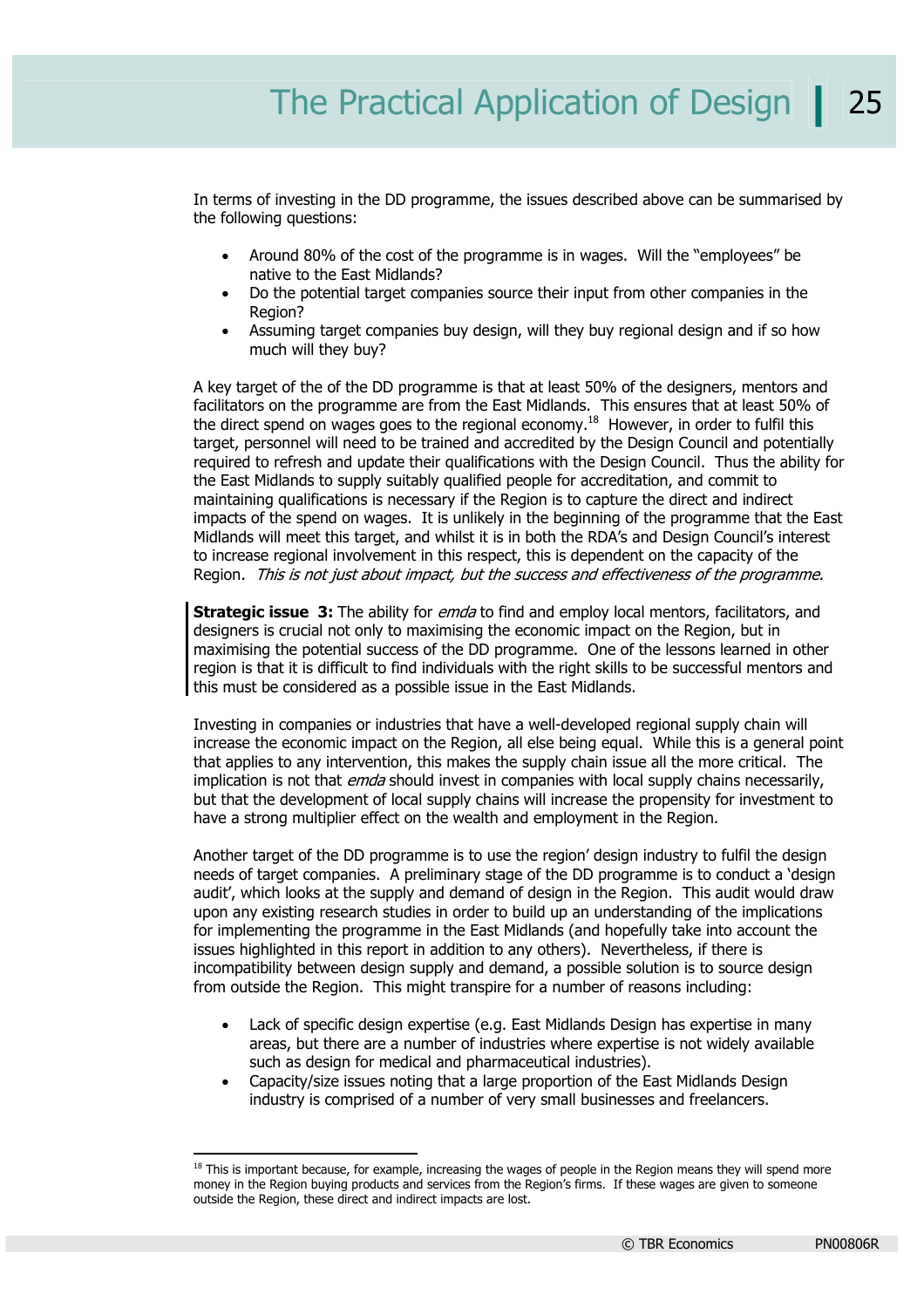- Businesses may be reluctant to invest in small design business (the Design Council recommends that only design companies employing at least 5 should be involved),
- Conversely, small design businesses may be reticent to undertake projects that represent a large proportion of their total turnover.
- The possibility of exacerbating the well-known dilemma that design-companies (in the UK and East Midlands) can have exceptional design skills but poor management skills and business acumen.<sup>19</sup>
- The Region will be to some extent dependent on the Design Council's perception of regional design capacity. *Emda* must take a view on this, but in our view should exercise a degree of caution about the capital centric danger associated with this.

Clearly, businesses are not beholden to using local design companies and will source suppliers based on a number of factors, many of which will prevail over a supplier's location. This process can be helped or hindered by the programme and there is little apparent incentive for the Design Council to try HARD to encourage regional business to source regionally.

Nevertheless, TBR's study of the Leicestershire design industry suggests that the area has the largest concentration of design businesses outside London, and this will increase the potential for regional design delivery.

#### **4.4.2.1 Summary of Economic Impact Issues**

**Strategic issue 4:** If and when buying the DD programme, *emda* needs to understand the subtle but important sensitivities that impact on the effectiveness of its investment. Specifically, since 80% of the cost of the programme is on wages the extent to which 'employees'' are native will affect the overall impact. Furthermore, the extent to which the regional design industry can fulfil the design needs of the target companies will determine the impact on the Region. Whilst it may be unavoidable that design expertise is bought from other regions, the opportunity for local designers to capitalise on new demand should be maximised and there is a danger that it might not be. At this point, there is no conclusive evidence as to the level of impact the DD programme would have on the Region.

#### **4.4.3 Regional Fit**

Regardless of whether design is effective or not (and our conclusion is that it is), the ability for a company to "use design" in its business differs. More specifically, this will depend on such details as:

- Company type (what does the company do?)
- Ability to invest time and resources (can the company invest in design?)
- Location in the supply chain (is the company producing to a specification?)

No matter how well design is used in a particular sector it may be poor investment given the nature of the firm. Businesses may be restricted in both the product they make and the process used to make it and this limits their ability to invest in and use design. Whilst beyond the remit of this report, there is strong anecdotal evidence from our research that the industrial structure of the East Midlands poses potential challenges in the roll out of a widespread design programme. Specifically, a large proportion of manufacturers in the Region are:

- A. Micro businesses engaged in low-cost workshop fabrication; working in steel, timber, plastics and other materials.
- B. Micro high technology companies capable of hi-tech, high precision, component manufacturing.

<sup>1</sup> <sup>19</sup> Design Business Association, British Design Innovation, TBR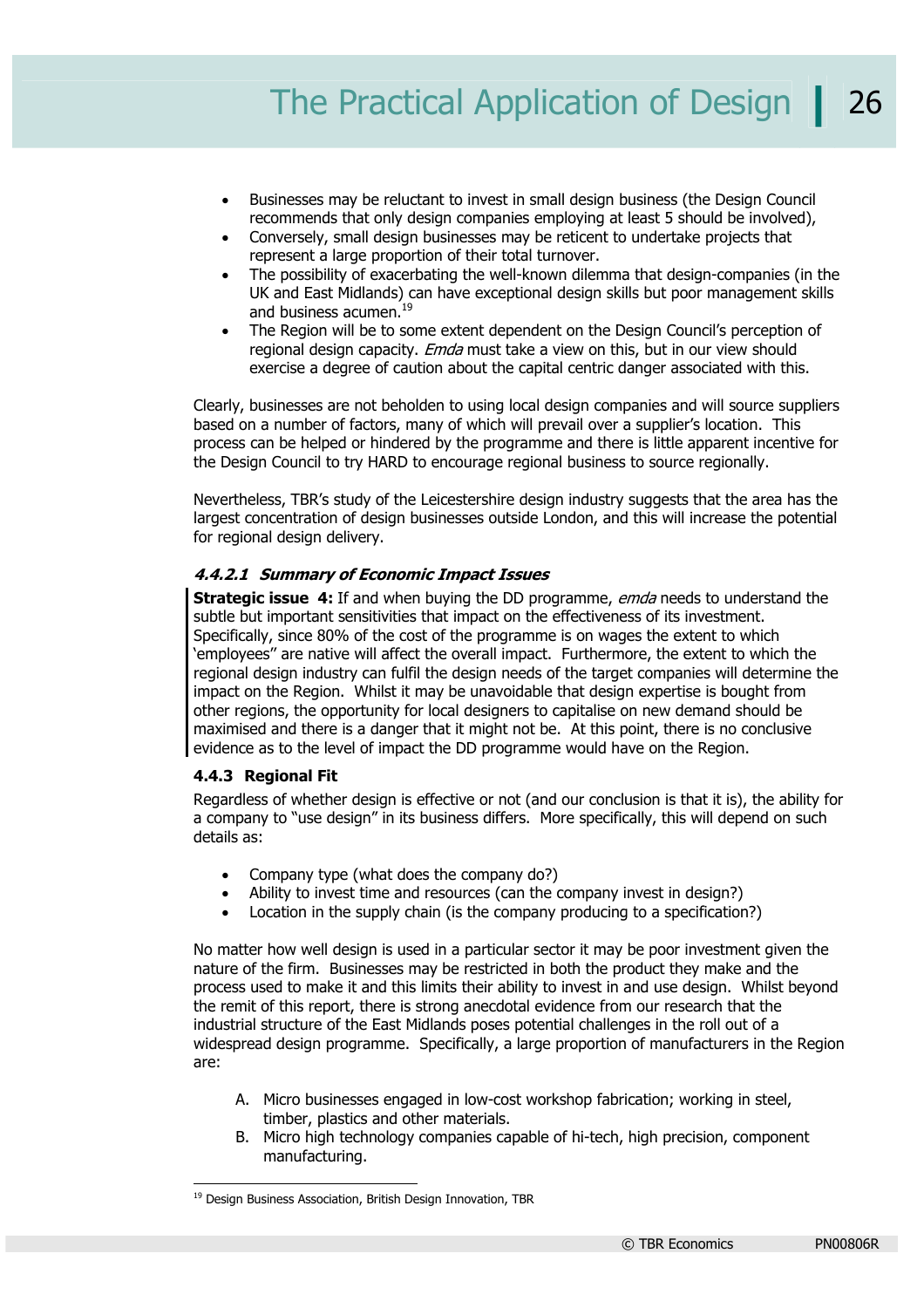The challenge with A is that it is very difficult to sell design to low-cost fabricators given the nature of what they do. The challenge with B is that it is equally difficult to sell design to component makers who are focussed upon the furnace of technology investment, with direct industrial customers such as Rolls Royce, BAE, Caterpillar and so on. Many of these engineering companies embody the best of UK industrial investment, but they do not make finished goods, they make precision components for larger assemblies.

A further issue is the prevalence of lifestyle businesses in the Region.<sup>20</sup> Whilst these businesses will undoubtedly find it more difficult to maintain the status quo without proactively seeking new markets and opportunities, they cannot be forced to innovate.

None of these issues are meant to contradict the potential value that design can have, but given a limited investment resource, emda should not take the view that design is for everyone. Instead, *emda* needs to understand who might be the 'top 10% of companies' in terms of their ability to truly innovate.

Coupled with this point is the ability for companies to invest in design. There is an important distinction that needs to be made between businesses that don't realise the potential of design and thus do not use it, and those that realised the potential value of design but can't use it.<sup>21</sup> The implications for assistance are different; in the former awareness needs to be raised, in the latter businesses require help to enable their use of design. Furthermore, telling businesses that appreciate design but can't use it that design is valuable will only agitate and aggravate current scepticism of business support.

#### **4.4.4 Evaluation**

Another issue is the inability to fully evaluate the DD programme. Specifically, it is not possible to evaluate the overall economic impact of the investment in the DD programme up to this point. That said, the outputs from the programme so far have been encouraging. Furthermore, the Design Council have been slightly conservative about the value of the DD programme's output. Specifically, the long run impacts of integrating design into a business have not been identified. For example, the benefit to a company of including a director with design expertise onto its board has not been explored. More generally a key objective of the programme is to instil processes for ongoing, systemic economic development and it is not clear that the potential economic benefits from this have been explored by the Design Council. Indeed, these types of benefits are very difficult to estimate or quantify. The point is that the outputs confirmed thus far should be considered conservative. These include:

- Private sector investment
- Job creation

-

Bearing in mind the issues described in the section on economic impact (i.e. destination of investment, source of employment) the overall benefit to the Region will differ.

Like any investment, there is set amount of time required before enough data is available to effectively analyse a programme. Thus RDA's wishing to undertake the program immediately must do so without the benefit of this information.

Whilst some evaluation material exists on the program, as far as we have been able to tell, this is mostly limited to anecdotal evidence.

<sup>&</sup>lt;sup>20</sup> Maximising The Potential of The Leicester Shire Design Industry. TBR Economics 2005.<br><sup>21</sup> An interesting observation highlighted by the IBBD programme is that businesses can often find it easier to secure (for example) £250,000 for an investment than £15,000, and that there is lack of provision for access to medium sized investment, and an element of bureaucracy and red-tape when accessing what is available.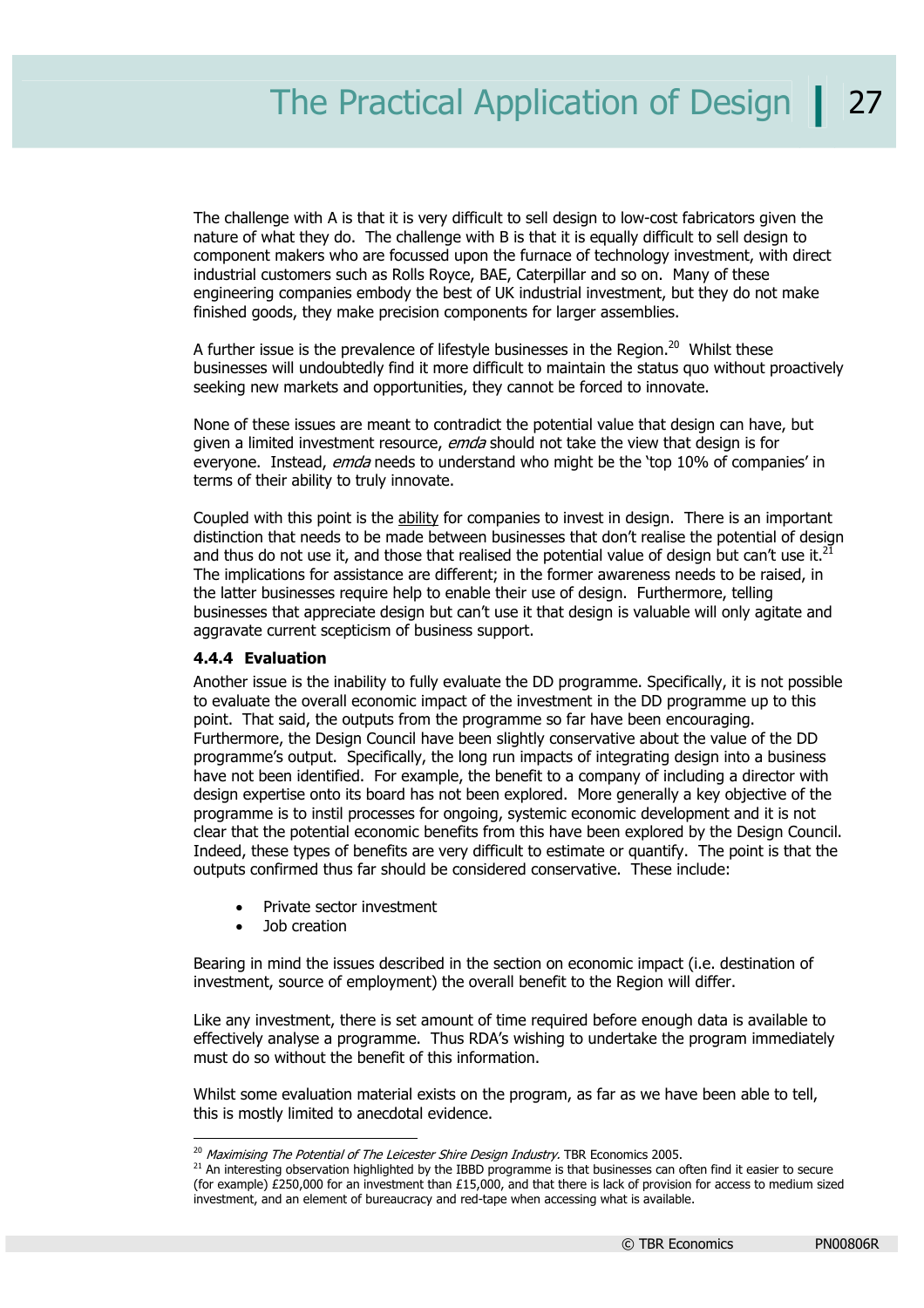By evaluation we don't mean just case studies of businesses in the programme but a robust as possible understanding of the cost and benefits noting that some of the benefits will be intangible and difficult to quantify.

Furthermore, the existence of evaluations of the programme in other region will not substitute for an evaluation of the programme in the East Midlands. There will inevitably be a number of East Midlands specific factors whose effects on the programme cannot be estimated by looking elsewhere. This implies the need to pilot the programme in the East Midlands if *emda* decides to implement DD.

Whilst a thorough ex ante evaluation may not be feasible, the Design Council recommends that £50,000 be spent on evaluating the programme once undertaken, and has developed a framework for it which is consistent across all region. The benefit of the Design Council's framework is that it maximises the potential for replicable, consistent, and comparable information gathering. However, it is crucial that *emda* bear in mind issues such as economic impact and regional fit in its evaluation. For example, knowing the total investment made by companies is not as useful as understanding how this investment has impacted on the local supply chain or how the Region has benefited from the investment.

**Strategic issue 5:** Neither the DD program or the IBBD programme have been formally evaluated and in order to compare the economic impact on the East Midlands and overall value for money of these programmes, a framework of analysis needs to be established and implemented before these two (and any others) can be effectively compared and inform a decision as to what the best course of action is. The cost of DD programme includes an evaluation cost and the DC provide an evaluation framework, but emda should bear in mind the issues identified in this report as part of the frameworks for any subsequent evaluation.

#### **4.4.5 Introduction of "NEWCO"**

There is uncertainty regarding the Design Council's proposed plan to create a company that will deliver the *Designing Demand Programme*. At this point NEWCO is purely hypothetical and not much can be said about it that is not speculative. Nevertheless, there are potential issues with changing the delivery mechanism of DD. These include:

- As a commercial enterprise NEWCO will need to remunerate its initial set-up costs and be profitable as any business would. This changes the priorities for the delivery of DD Specifically; it creates the potential conflicts of interest between RDAs and NEWCO if interests are not aligned. Conversely, NEWCO could potentially retain expertise not currently housed in the Design Council that could improve the effectiveness of DD. For example, the Design Council does not have experience of delivering business support or managing business models. A more commercially oriented NEWCO, could thus increase the efficiency and effectiveness of the programme.
- As a commercial enterprise, NEWCO may treat similar programmes as potential competitors and this could create difficulties similar (but more pronounced) to the ones identified in this report in between IBBD and DD.

#### **4.4.6 Sustainability**

As with any investment, an issue that needs to be discussed is whether the investment will become self-sustainable. It is not possible to evaluate this issue in regards to the DD programme given its relatively young status and lack of evaluation. The transfer of knowledge from mentors to regional delivery agents (e.g. regional mentors, RDA project management, business intermediaries) would create the potential for the design expertise in the programme to be passed along. However, once the contract for the DD programme expires, it is questionable whether the RDA holds any rights to the Intellectual Property of the programme. In other words, the RDA might be restricted from holding further workshops (e.g. Kick-start)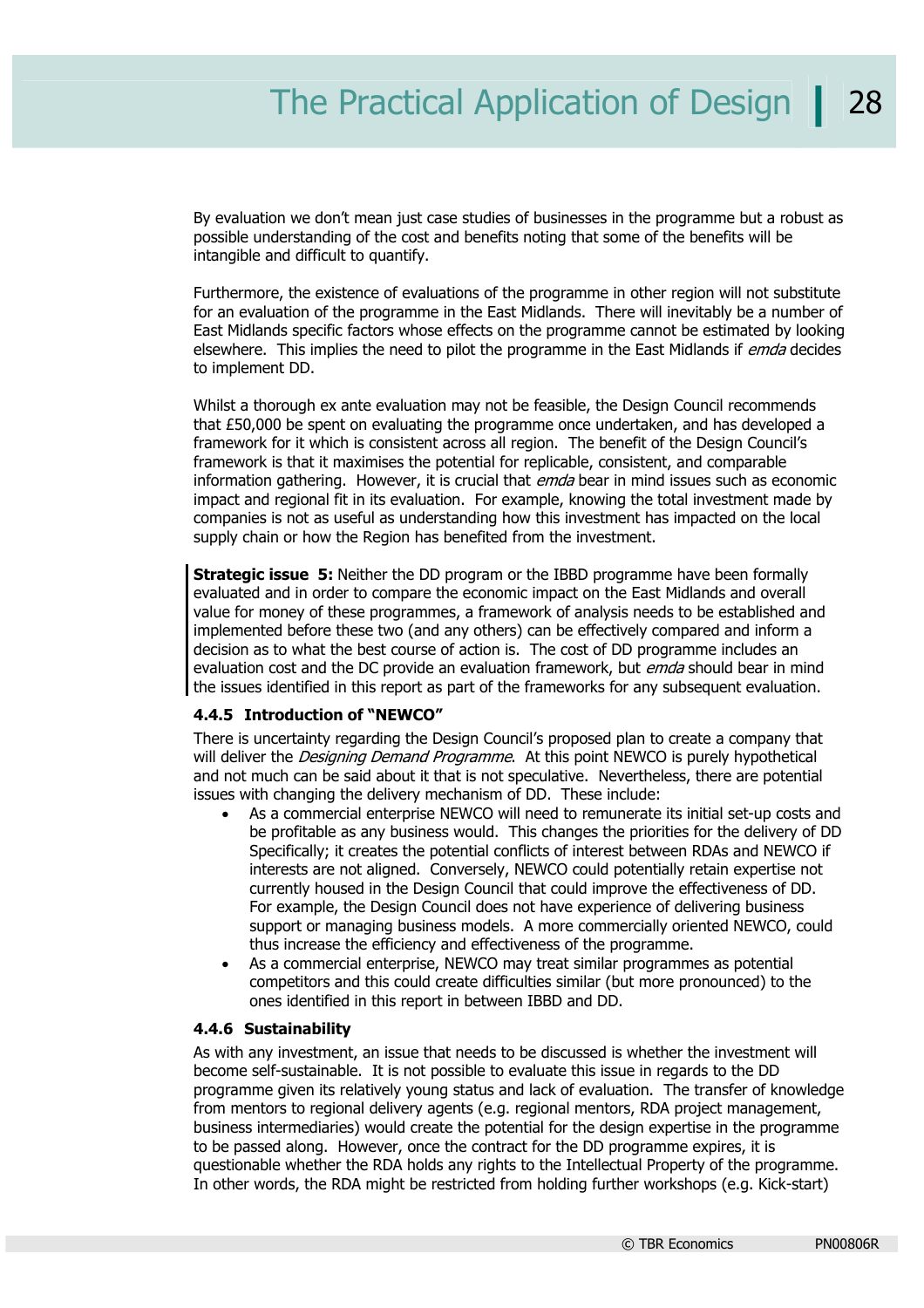or undertake further modules (e.g. Accelerate) without making further arrangements with the Design Council (or NEWCO) to effectively purchase the IP element of the programme for another interval. Recently, the Design Council has suggested that there is flexibility on this issue. So, it is important that if and when agreeing a business model, emda should broach this issue with the Design Council.

#### **4.4.7 RECOMMENDATION: Designing Demand**

Our view is that because:

- 1. The Design Council suggests that it is willing to look for possibilities for integration with other similar programmes, and is willing to work flexibly with the existing design infrastructure to ensure that the Region's interests (not necessarily limited just to design) are considered; and
- 2. IBBD already exists has been successful in Leicestershire; and
- 3. The DD programme has the potential to be successful in the Region:

Emda should look to enrol to the National *Designing Demand* Programme at this point only if it can guarantee that every effort is made to ensure a mutually beneficial integration effort between the existing design initiatives in the Region and the DD programme. Specifically, all existing initiatives should be consulted with regards to ensuring best practice in the Region in the first instance, and included in the development (and possibly the delivery) of the DD programme in the second instance.

In developing the programme, emda should seek to understand how its implementation relates to the issues defined in this report (e.g. economic impact, regional fit).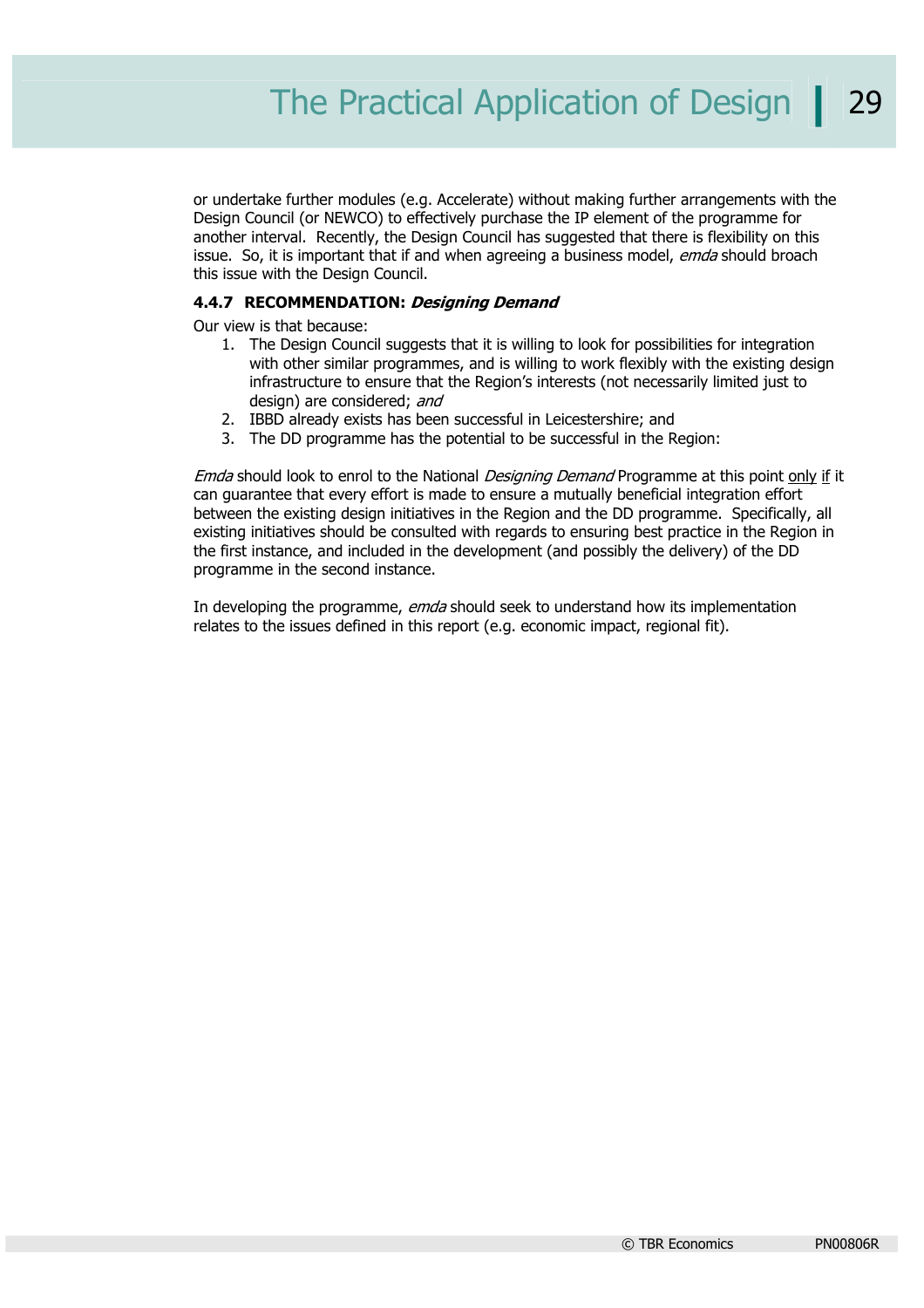#### **5. A Regional Hub of The National Design Centre (NDC)**

One of the Cox Review Recommendations it to set of a network of 'Creativity and Innovation' centres throughout the UK, with a central hub in London.

'Creativity' cannot be viewed as a skill possessed by the gifted few. It needs to pervade the thinking of the whole business, to be embraced within public services, to be embedded in the education system, and to be sought out by those who buy goods and services, whether that means a company, a public-sector body or the consumer. In other words, getting greater creativity into UK SMEs has to be seen as part of a much wider cultural change. Moreover, the strength of UK creativity needs to be celebrated and internationally recognised.

- Cox Review

One of the issues Cox is attempting to confront here is the need for a culture change in industry but also in the general population regarding the perception and attitude towards creativity and design. A second issue is the need to recognise UK design at the international level, and this goes beyond just celebrating achievements but is inextricably linked to the issue identified by Figure 1, which shows the declining balance of trade. Thus there is a need to show UK design to the world in order to *increase the demand* for UK design. This includes, for example, increasing the export potential of businesses in the East Midlands. In this way, UK industry can increase its international competitiveness and exploit the increase in future demand from developing countries.

The objectives of the network proposed in the Cox Review would be $^{22}$ :

- To position the UK as pre-eminent on the world's stage as a source of creative talent
- To enhance the uptake and use by UK business of creative services
- To strengthen the interaction between the various parties involved in promoting and representing creative skills and services
- To enhance the public's awareness of the relevance of creativity and innovation.

Furthermore, the facilities to be potentially provided by regional design centres include<sup>23</sup>:

- Exhibition space
- Seminar facilities
- A hub for creative industry gatherings
- Educational facilities
- Retail environment/dining facilities
- Incubator space for early-stage creative businesses
- Serviced office/shared studio facilities for creative companies
- Design Audits
- Mentoring relationships

The Cox Review states that the network, after initial set-up funding would **'become largely or wholly self-sustaining'**. The revenue sources identified are:

- Rentable space
- Seminar and meeting facilities
- Restaurant and retail services
- **Sponsorship**

#### **5.1 Existing Initiatives in The UK and Beyond**

The National Design Centre (NDC) is still very nascent. So far, there are 4 examples of the concept in the UK:

 $22$  Cox review page 50

<sup>&</sup>lt;sup>23</sup> These proposed facilities have been taken from the Cox report and initiatives in place or in proposal stage in the UK.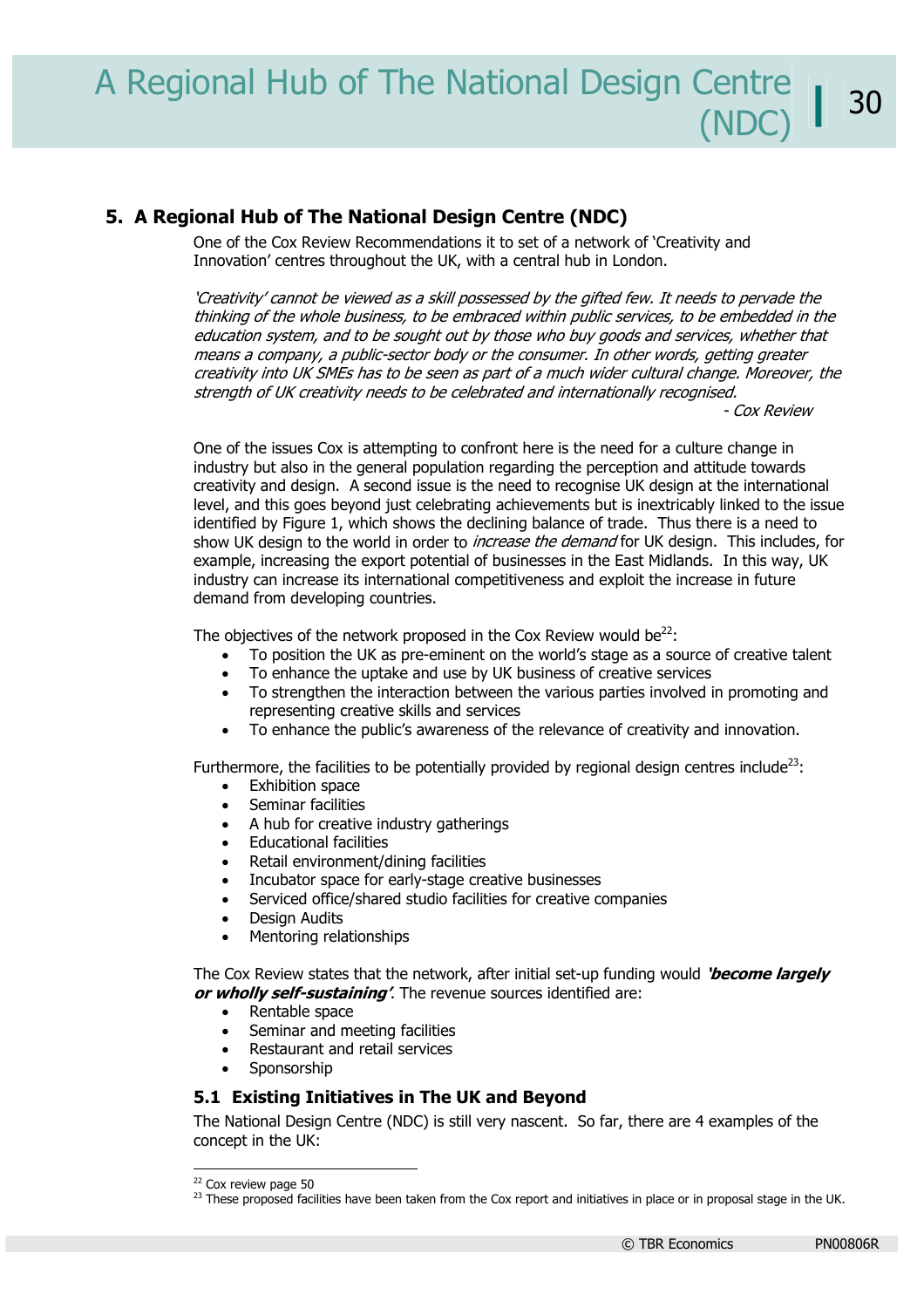- 1. The Lighthouse (Glasgow).
- 2. Design of the times (DOTT 07) commencing in 2007 in the NE.
- 3. Current plans for a London centre.
- 4. The Design Centre for the North (Gateshead).

At the moment only Scotland has something currently up and running and The Lighthouse, set-up in 1999, pre-dates the NDC and represents an autonomous decision made by the Scottish Executive. The London Development Agency is currently deliberating over the precise nature of the NDC presence in London.

#### **5.1.1 The Lighthouse (Glasgow)**

The Lighthouse was built in 1999, is located in Glasgow and focuses on architecture and design. It is laid out over six floors and includes exhibitions, events and initiatives related to the world of design and architecture.

There were 155,000 visitors to the centre in 2002 and 170,000 in 2004. The shops inside the centre provide an opportunity for young artists particularly from Scotland to sell their work to visitors. In addition the Lighthouse hosts conferences, other exhibitions and houses eating facilities. The conferences and seminars also act as promotional agents for the centre. The centre keeps in close contact with young artists, which it sees as vital for encouraging Scottish artists. The Lighthouse appears to be self-sustaining but this is slightly misleading. It earns a large proportion of its "income" by renting space within the building as well as undertaking commercial ventures including restaurants and retail facilities. However, the centre is operated as a charitable trust and a large portion of income is derived from public funds. The centre costs £3.2 million per annum to run and this is broken down in Table 1:

## Table 1 Glasgow Lighthouse Income

| <b>Funding source</b>           | <b>Funding provision</b> |
|---------------------------------|--------------------------|
| Commercial Income               | £2.2million              |
| Project Grants                  | £1.6million              |
| Glasgow City Council Core Grant | £1.4million              |
|                                 |                          |
| <b>Total Funding</b>            | £5.2million              |

#### **5.1.2 Design of the Times (DOTT 07)<sup>24</sup>**

In contrast to the Lighthouse, DOTT 07 is an initiative based programme, which does not rely upon a specific location. DOTT 07 has three project strands:

- 1. Public Design Commissions
- 2. Education

3. Design showcases

Public design commissions will incorporate design in a series of public projects as a partnership between citizens and designers. At least 10 public commissions will be developed and they will vary in scale, and will involve a range of business, public and private sector and

<sup>&</sup>lt;sup>24</sup> We have not been able to speak with ONE NorthEast about the NDC yet, despite our attempts. ONE NorthEast has been very helpful in regards to the DD programme and we will continue to pursue the RDA in regards to DOTT 07. It is important to understand if DOTT 07 will be self-sustaining, where funding will come from, if there will be capital investment, and the nature of DOTT 07's links with other initiatives both within the Region and without.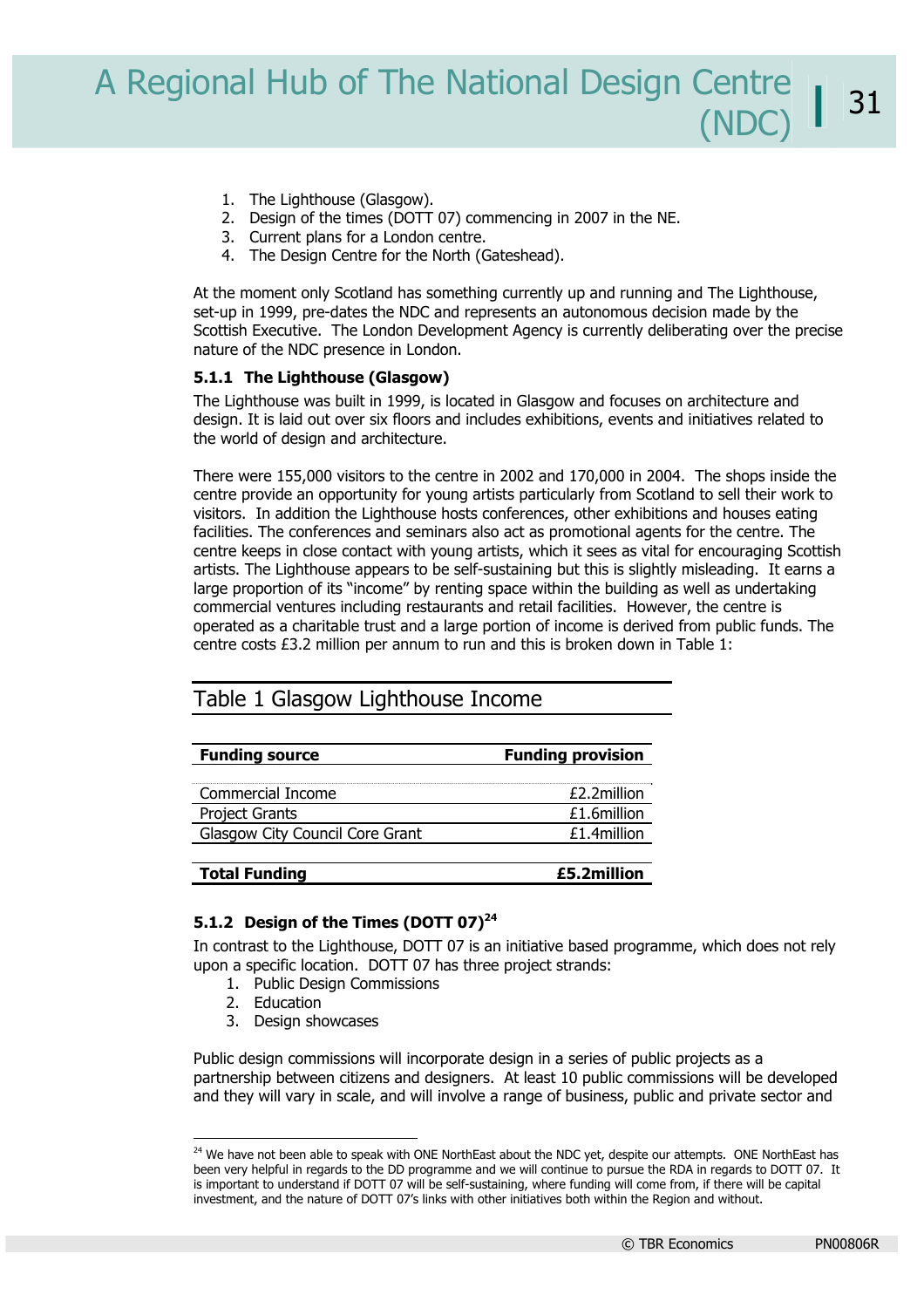community organisations as partners. Some examples of the commissions include designing practical steps to:

- Better connect urban and rural people
- Make it easier for people to participate in local democracy
- Improve life for patients and carers in the home, since 80% of healthcare, by time, takes place there.
- Make it easier for people to use less energy, or recycle household waste?

Education programmes will engage students, teachers and local communities in collaborative projects. At the core of Dott 07 are projects including ones to help new generations master innovative tools and techniques of design, ask the right questions, identify what needs fixing, or changing, how to put together, and work in, multi–disciplinary teams, how to get projects paid for, and how to judge their success. DOTT 07 will achieve this by working with students of all ages, interacting with communities, businesses, and even other countries to draw on best practice and brainstorm new uses for existing technologies.

Finally, design showcases will enable a programme of events to bring design to North East England in 2007. These showcases will include big ticket set complemented by a challenge fund for micro–projects and first–time innovators. Dott 07 will help the North East's producers develop projects, and will connect local venues with the producers of events from around the world.<sup>25</sup> Thereafter, DOTT will to different regions across the UK, and this means *emda* may have an opportunity to host DOTT.

#### **5.1.3 The Design Centre for the North**

The plans for the Design Centre for the North (Gateshead) are for  $£18$  million worth of investment by the Northern Way RDAs. The Centre will spearhead a range of design-led initiatives across the North East of England and also harness the design capacity of partners in Yorkshire and the North West.

The Centre will operate as a twin hub from two locations in Newcastle and Gateshead, which are scheduled to open in 2007. The Newcastle site is closely linked to Northumbria University's new Design School and the Gateshead site is a private sector-led initiative with backing from Gateshead Council and ONE Northeast.

The particular focus of the Centre will be on skills related to the development of science and technology based products and services. It also aims to help the North's SMEs and key clusters to improve their productivity and international competitiveness. The centre will include seminar and exhibition areas, rapid prototyping facilities, shared project space, a cinema and incubation space.

#### **5.1.4 NDC in London: The HUB**

The London Development Agency have recently begun deliberating on the precise nature of the NDC presence in London. At the moment, it is likely that the NDC in London will be both physical and virtual. The requirement for a physical space stems from the perceived need for conference facilities, the fact that the Design Council may be looking for a new home, London SMEs' need for exhibition space, and potential demand by HEIs and the Imperial Colleges in London. However, resources are obviously an issue for the LDA and this will impact on the ability to build a physical space. In addition, there will need to be a virtual presence that can maintain a larger remit but again, the precise nature of this virtual presence is unclear.

<sup>25</sup> http://www.dott07.com/about/programme.html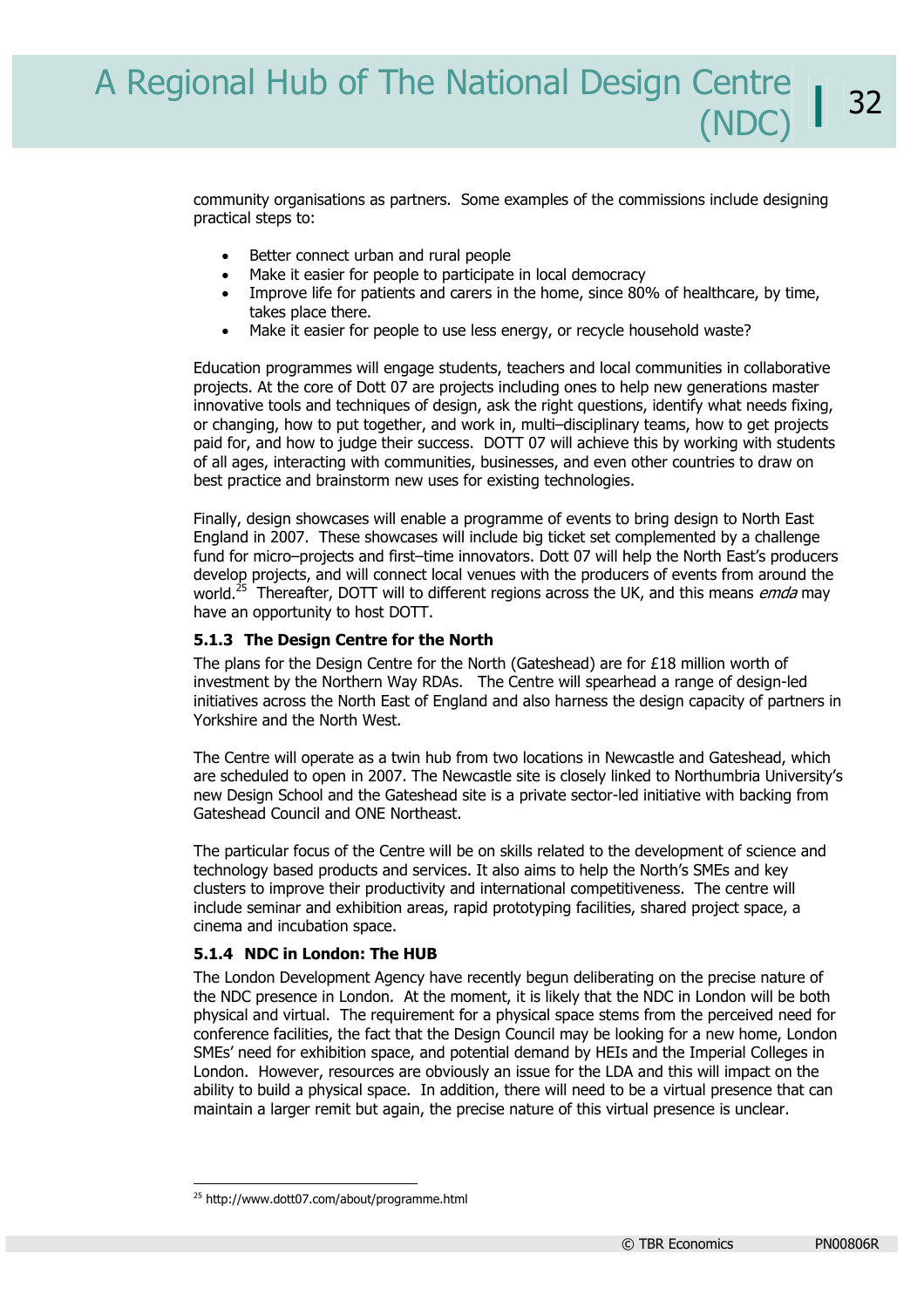Despite LDA's identification of demand for specific services (e.g. exhibition space, conference facilities), overall the project is still very nascent and as a result its specific roles and responsibilities are not yet clear. Furthermore, the potential links and synergies between London (the hub) and the region are also not yet clear.

**Strategic issue 6:** The National Design Centre is nascent: the precise nature of the London hub and its role as an umbrella organisation are not yet clear, the North East regional presence will not be implemented until 2007, and the Glasgow initiative has posthumously become linked with the NDC (originally a Scottish design initiative). Thus questions such as how similar initiatives will be, whether they will be self-sustaining, the degree to which there will be capital investment involved, the degree to which the initiatives will link back to the Cox Review recommendations (or depart from them), and the extent to which these similarities or differences will impact on success are currently unclear.

#### **5.1.5 International 'Design Centres'**

There are a number of international design centres that exemplify their country's commitment to design and their belief in its ability to affect economic performance. Three examples are portrayed in more detail below, these are:

- Korea
- Taiwan
- **Singapore**

#### **5.1.5.1 Korea**

The Korean Institute of Design Promotion (KIDP) has been taking steps to monitor overseas design trends and participate in international exhibitions and conferences, academic conventions and international design-related organizations. The objective of the KIDP is to advance the sophistication of Korea's design industry.

## Figure 6 Korean Design Centre





The Korea

Design Centre seeks to increase national competitiveness through design as well as enhance Korea's design industry. It is a 12-story in Songnam City. This new "design Mecca of Korea" includes space for design and business start-ups, design associations, an e-design academy, design convention hall, design library, exhibition halls, and seminar rooms. It connects to 16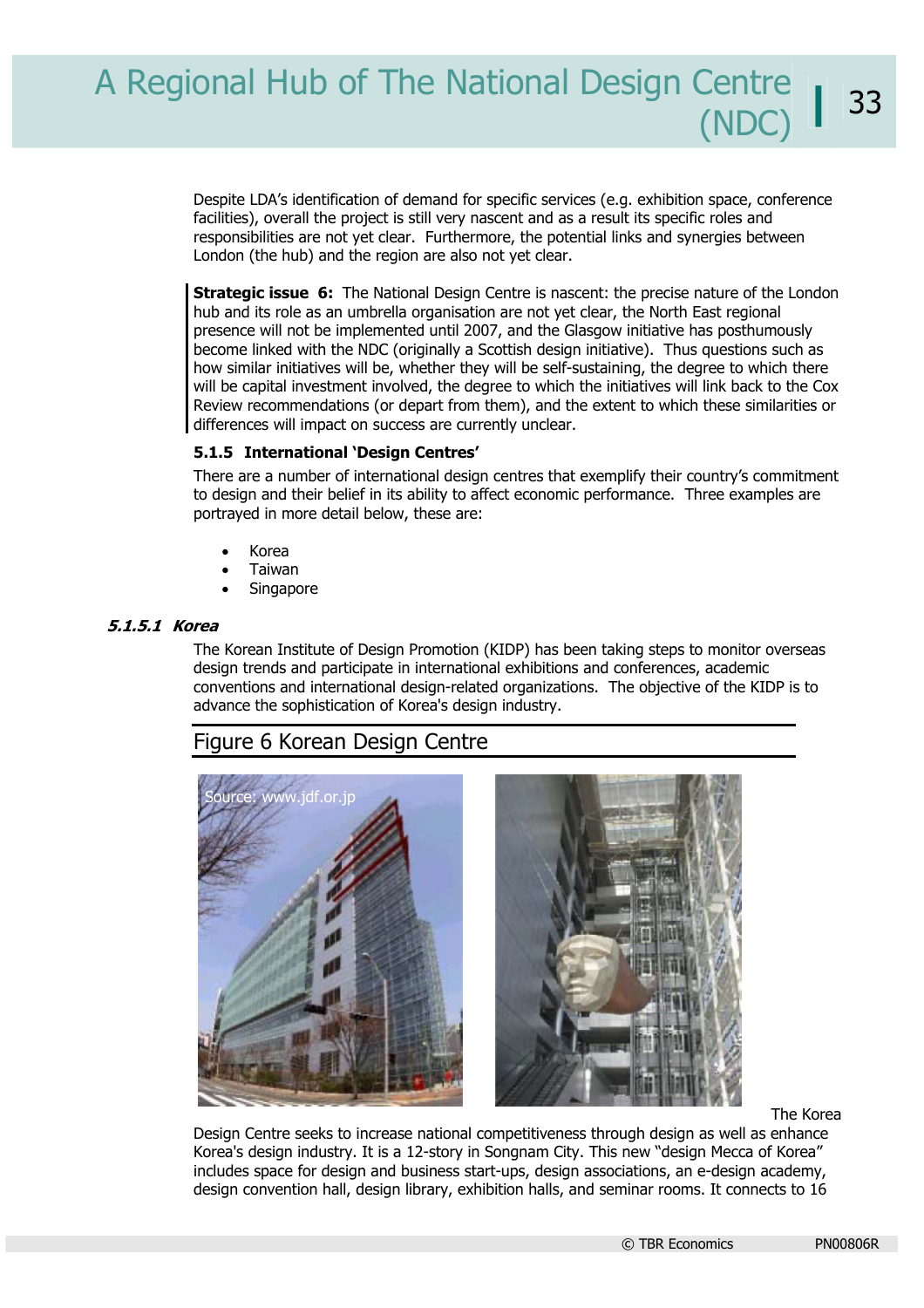Design Innovation Centres across the country revealing a national hub/regional spoke model. These centres offer state-of-the-art facilities for the use of university students, small local companies and design firms.

#### **5.1.5.2 Taiwan**

The Taiwan Design Center was established in 2004, in order to raise the creativity of designers to international standards, increase the supply of design employment in order to meet growing demand for design services, raise industry competitiveness and help manufacturers build their brands, build up educational tools to increase the populations' appreciation for design, and integrate design into different industries in order to create new services and values, and increase overall effectiveness.

An explicit objective of the centre is to enable Taiwanese industry to capture Chinese demand, develop Taiwan styled design products, and allow Taiwan designs to achieve international influence.

This type of international initiative gives substance to Cox's warning that other countries appreciate the value of design and are attempting to harness it in order to increase innovation, productivity, and economic performance.

# Figure 7 Taiwan Design Centre in Nangang Software Park

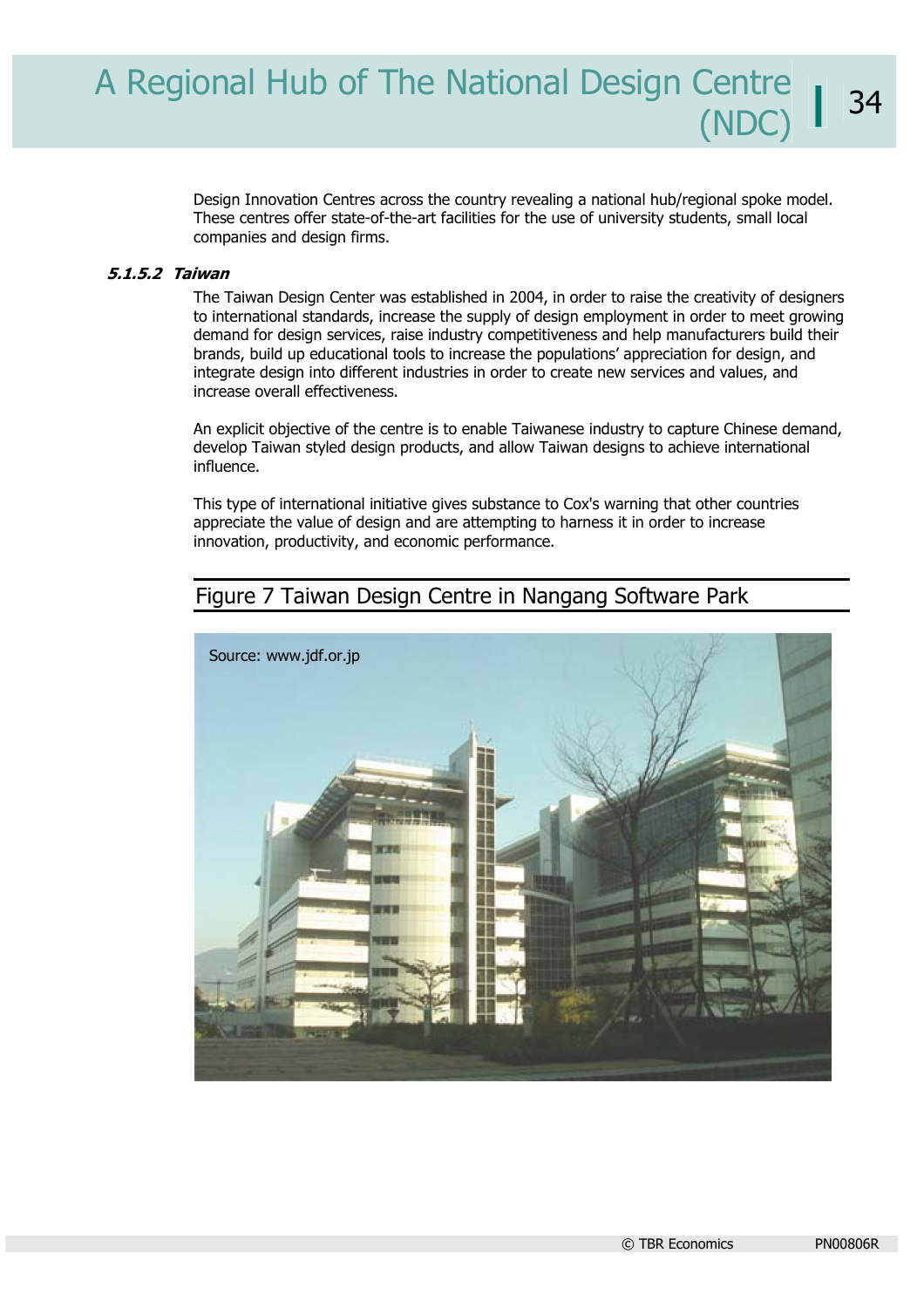#### **5.1.5.3 Singapore**

Singapore's £158 million Fusionopolis creative centre, is due to open in June 2007. The centre will bring together businesses from the ICT and creative sectors in an iconic new building occupying 1.2 million square feet on 24 stories.<sup>26</sup>

It will contain shared facilities, conference rooms, meeting rooms, seminar rooms, an auditorium, production and audio studios, satellite access, state of the art IT infrastructure serviced apartments, amenity clubhouse, rooftop swimming pool, 500 seat performance theatre, retail outlets, a clinic, childcare, and restaurants. The Fusionoplis will dwarf both Korea and Taiwan's Design Centres.

# *NAMAT* 日野 EF. ZNZNZNZNZNZNZ WAYNA **ZNANZNENZNENENZN** *DINK*

# Figure 8 Fusionopolis

Source: http://www.one-north.com

#### **5.2 Issues with a Physical Entity**

In regards to the East Midlands, there are a number of issues associated with creating a physical presence of the NDC.

#### **5.2.1 Length and Cost of Investment and Long Run Impact**

The uniform view across stakeholders is that any physical investment would need to take an "all or nothing" approach and that a successful investment would require 8 to 10 years to become self-sufficient and successful. The justification for "all or nothing" was the fact that the Region is already well equipped with small scale physical infrastructure. Stakeholders did

<sup>&</sup>lt;sup>26</sup> http://www.fusionpolis.com.sg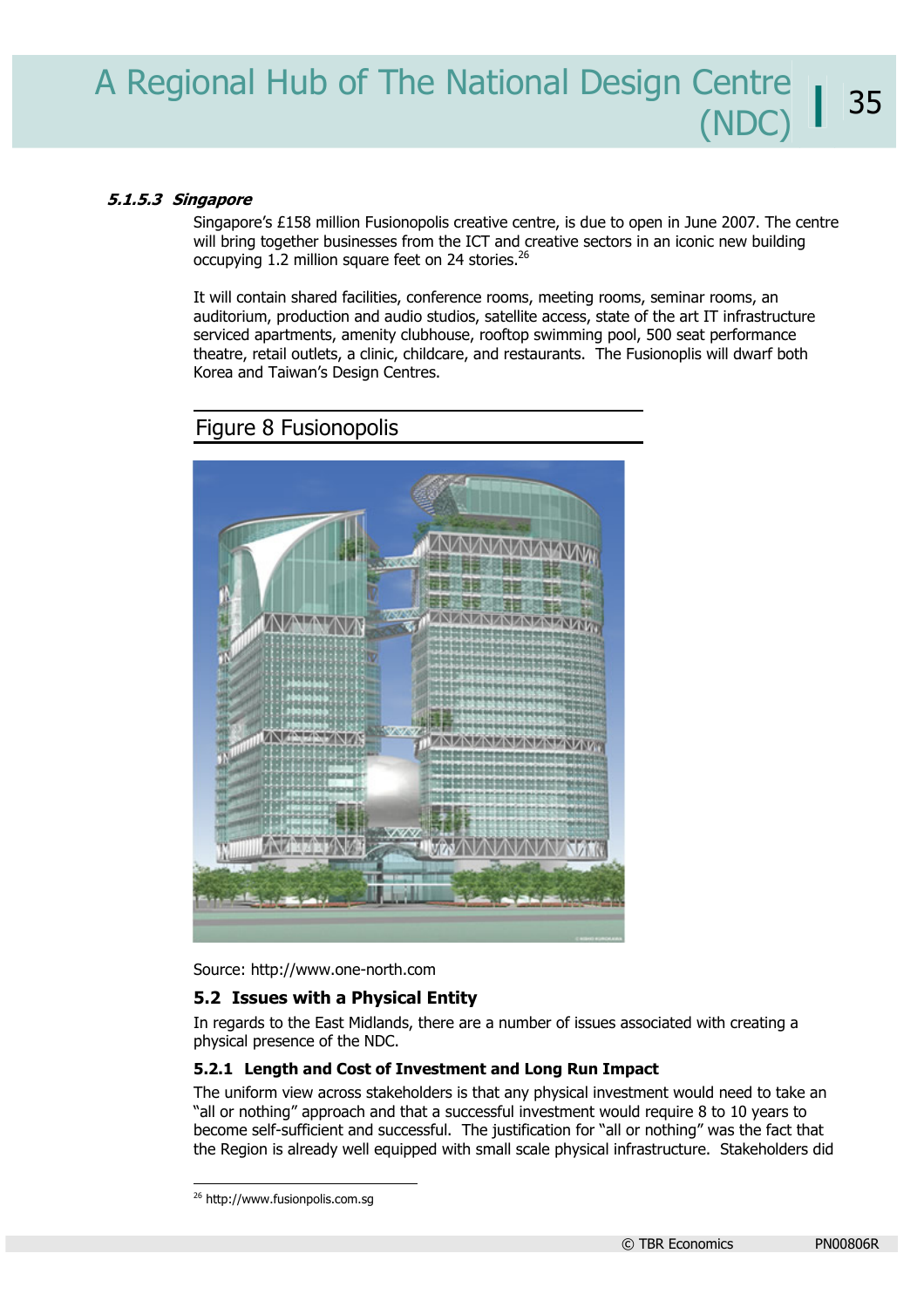not see the point in creating something that would simply add to this infrastructure. Instead, if it were to fulfil the objectives laid out in the Cox review it would need to "shout." The Glasgow and international models support this view. Any development would require a large capital investment, which would need to be recouped over ensuing years. Meanwhile, it would take time for the centre to reach its income potential by earning revenue from rentable space, seminar and meeting facilities, restaurant and retail services, or sponsorship. Thus the economic impact to the Region after the initial build would be very small and not until the centre began to generate its own wealth would the Region benefit financially.

#### **5.2.2 Understanding Demand**

At this point, there is no information on who the target audience for the facility would be, who it would help, and who its customers would be. Generally, there is no information on what the demand for the centres services would be.

#### **5.2.3 Region Size and Population distribution**

The nature of the East Midlands is significantly different than the cities that Design centres are so far found in. Specifically, Glasgow and London are the centres of economic activity in Scotland and England respectively and house very large proportions of their population in a relatively small area. On the contrary, much of the East Midlands is rural, and the average distance of any business or customer from a specific point in the Region is much greater. The ability to traverse the Region quickly is often poor (especially East/West) and for the most part, public transportation cannot be relied upon. There is thus an issue about how a single location would feasibly serve the entire Region.

#### **5.2.4 Existing infrastructure**

There is a large amount of existing infrastructure in the Region that serves at least one similar function to the NDC. This ranges from universities' innovation centres and incubation centres, to facilities like LCBD (Leicestershire Creative Business Depot), which provides facilities such as meeting rooms, office space, and catering services. An illustration of the breadth and volume of existing initiatives is given below:

- Innovative Construction and Manufacturing Research Centre at Loughborough **University**
- Loughborough Innovation Centre
- **Firegate Studios**
- Innovation Centre for Creative Industries at University of Northampton
- HATCH (rapid prototyping project, Lincolnshire University)
- Rapid Manufacturing Research Group
- The Design Factory, Sleaford Lincolnshire
- Ergonomics and Safety Research Institute, ESRI, (Loughborough University)
- A new product design Centre at DMU

**Strategic issue 7:** There is a plethora of existing design related initiatives and infrastructure in the Region, maintaining a comprehensive and up to date landscape is thus difficult. However, without defining this landscape there is risk of complicating it further and increasing the difficulty of understanding it in the future.

#### **5.2.4.1 Lack of Demand for Showcasing**

One of the recommended uses for the NDC is exhibition space. However, a number of stakeholders did not feel there was any demand for showcasing in the East Midlands.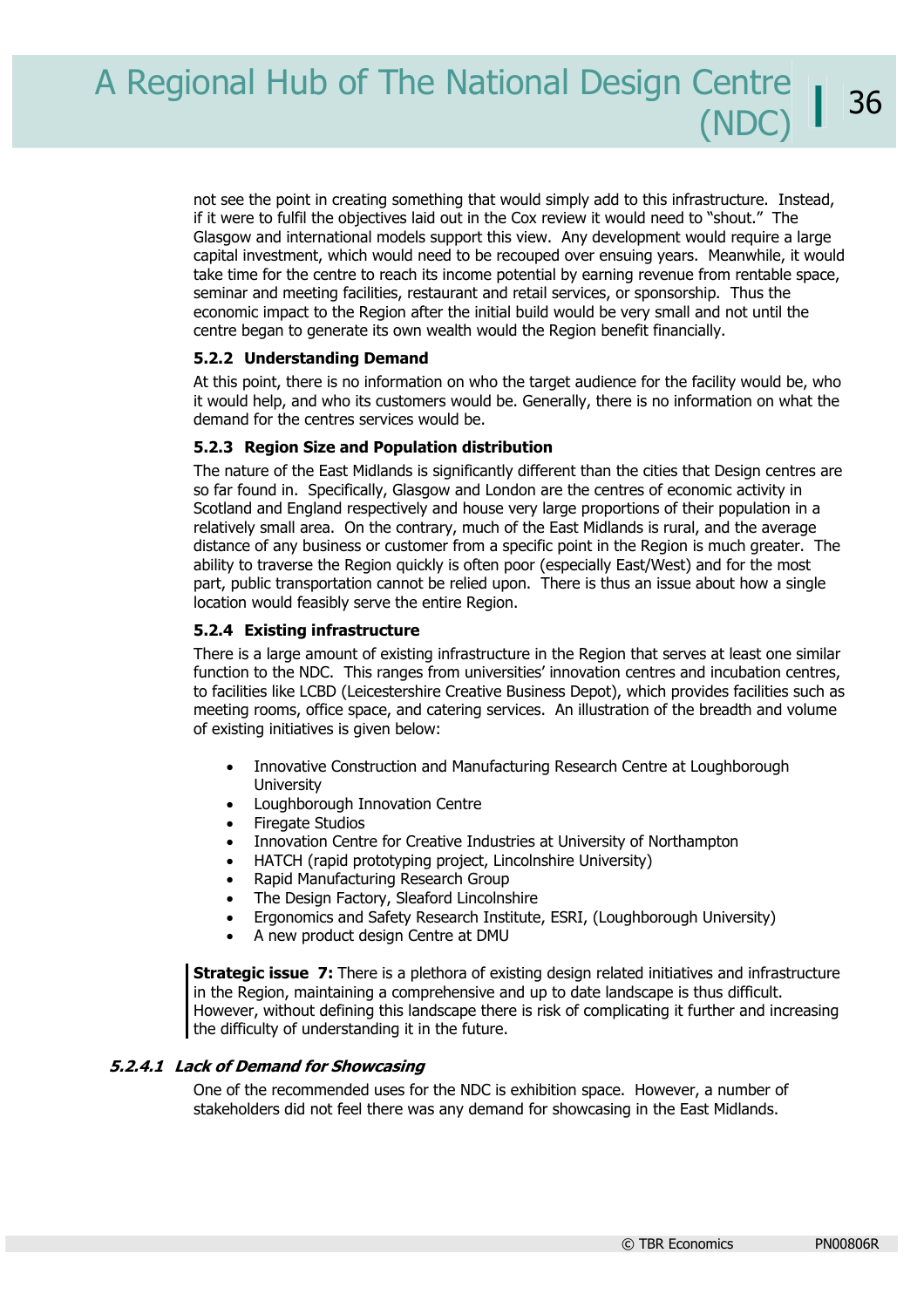#### **5.2.5 Nascent Hub**

This point is not necessarily linked to a physical NDC and would apply to any form the NDC were to take. A stated previously, London NDC is very nascent and as a result its specific roles and responsibilities are not yet clear. Any project undertaken at this point would either:

- Ignore London and proceed independently, hoping to create links and exploit synergies later on
- Delay until there was a better understanding of London's role as a hub and its role to support/interact with the other region.

In effect, the current regional design centres can be more accurately described as collection of Region-specific design initiatives which may or may not have many overlapping objectives, and less accurately described as a cohesive organisation with regional branches.

#### **5.3 Issues with Virtual**

Whilst there is a large number of issues associated with building a physical centre, this does not imply that a virtual centre is necessarily a solution. However, there is clearly opportunity for *emda* to use the plethora of design-related infrastructure distributed around the Region.

#### **5.3.1 Confusion with Existing Initiatives**

The main challenge associated with creating a new initiative that is less than very distinguishable from existing ones is that it may lose its impact and become lost amongst the others. Worse, there is a possibility that it will create confusion with current initiatives and decrease efficiency. For example, an initiative currently fulfilling a design support role might be duplicated, or confuse potential users.

#### **5.3.2 RECOMMENDATION: The National Design Centre**

Emda should not invest in establishing a regional hub of the National Design Centre at the present time. A physical presence is problematic given

- The scale of the investment
- The lag between the establishment and remuneration of economic benefits to the Region
- The size and 'spread' of the East Midlands,
- The lack of understanding of Demand
- The plethora of existing infrastructure
- The current lack of leadership from London

A virtual presence will be easily ignored and at least be lost amongst the abundance of current initiatives, at worst it will create confusion and decrease efficiency. Instead, an initiative that coordinates resources in order to fill gaps and improve communication and efficiency would compliment, not substitute the current situation. However, emda should closely monitor the development of the NDC and re-evaluate the above issues.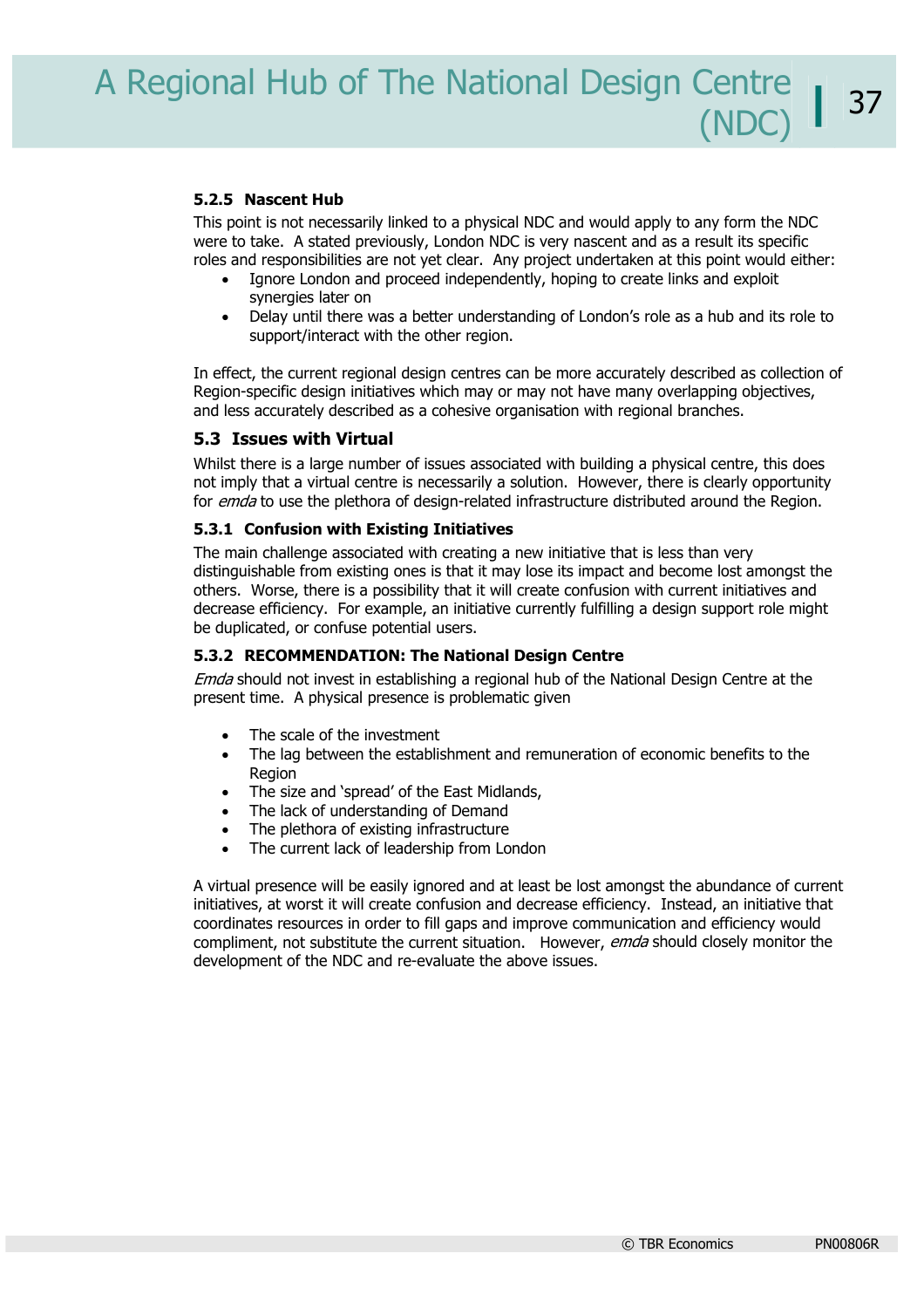#### **6. Conclusions**

#### **6.1 The Strategic Importance of Design**

The current thinking on the role of design has recently received a critical and strategic infusion through recent studies (e.g. Cox, DTI). Specifically, it has become clear that creativity, design, and innovation cannot exist in isolation and in order to improve business performance, design has a vital role to play as the link between creativity and innovation. Whilst it is clear that design can be a key strategic driver of productivity and business performance it is difficult to prove because estimating its direct impact is problematic. Nevertheless, both the Cox Report and the DTI recommend it as a crucial element for the success of UK enterprise.

According to a recent survey undertaken by the Design Council, the East Midlands recognises the value of design more than any other Region in the UK. This was verified by research carried out by TBR Economics on behalf of *emda* in 2004, which identified a large amount of design-related activity taking place within the Region. This lends support to the justification of design being treated as a strategic innovation priority for the Region.

#### **6.2 Design and the Regional Innovation Strategy**

There are a number of ways in which the initiatives outlined in the RIS could be used to promote the strategic use of design. Most notably, the establishment of iNets will facilitate the provision of specialist skills and enable wide dissemination of the benefits of design. The iNets will also play a key role in Innovation Support, helping businesses to overcome barriers to using design as an enabler of innovation. This will include helping businesses to understand the value of design, and also to access the necessary funding and expertise.

A further objective of the RIS is to create an environment for innovation. A key focus of these initiatives should be to build confidence and ambition in businesses to encourage the strategic use of design. This will require the provision of appropriate facilities and training to accommodate the current and future needs of the Region's economy.

Design also has potential to contribute to the RIS objectives of developing the Region's industrial strengths and prioritising future investments. In addition to developing better products and services, design can also be used to facilitate technology transfer. This includes speeding up the development process and reconciling changing market needs and technological opportunities.

In relation to implementation, it is not anticipated that there will be any need to alter the planned structure and function of the iNets. Rather, it is recommended that design forms an integral part of the innovation message of these networks. Accordingly, the actions outlined in the RIS to market innovation can also be translated to the promotion of the strategic use of design:

- Describe how design/innovation relates to the Region's businesses and public sector by creating an overarching message that is supported by a tailored message for each iNet.
- Use the Regional Innovation Portal to communicate design/ innovation messages and event information, and provide a focal point for inward investment.
- Develop relationships with existing networks to help deliver the design/ innovation message to encourage adoption across the Region.
- Establish a rolling twelve-month diary of events to ensure that design and innovation are at the forefront of business minds.
- Use the iNets to encourage SMEs to engage in design/ innovation by using case studies to show how design/ innovation has transformed businesses in the East Midlands.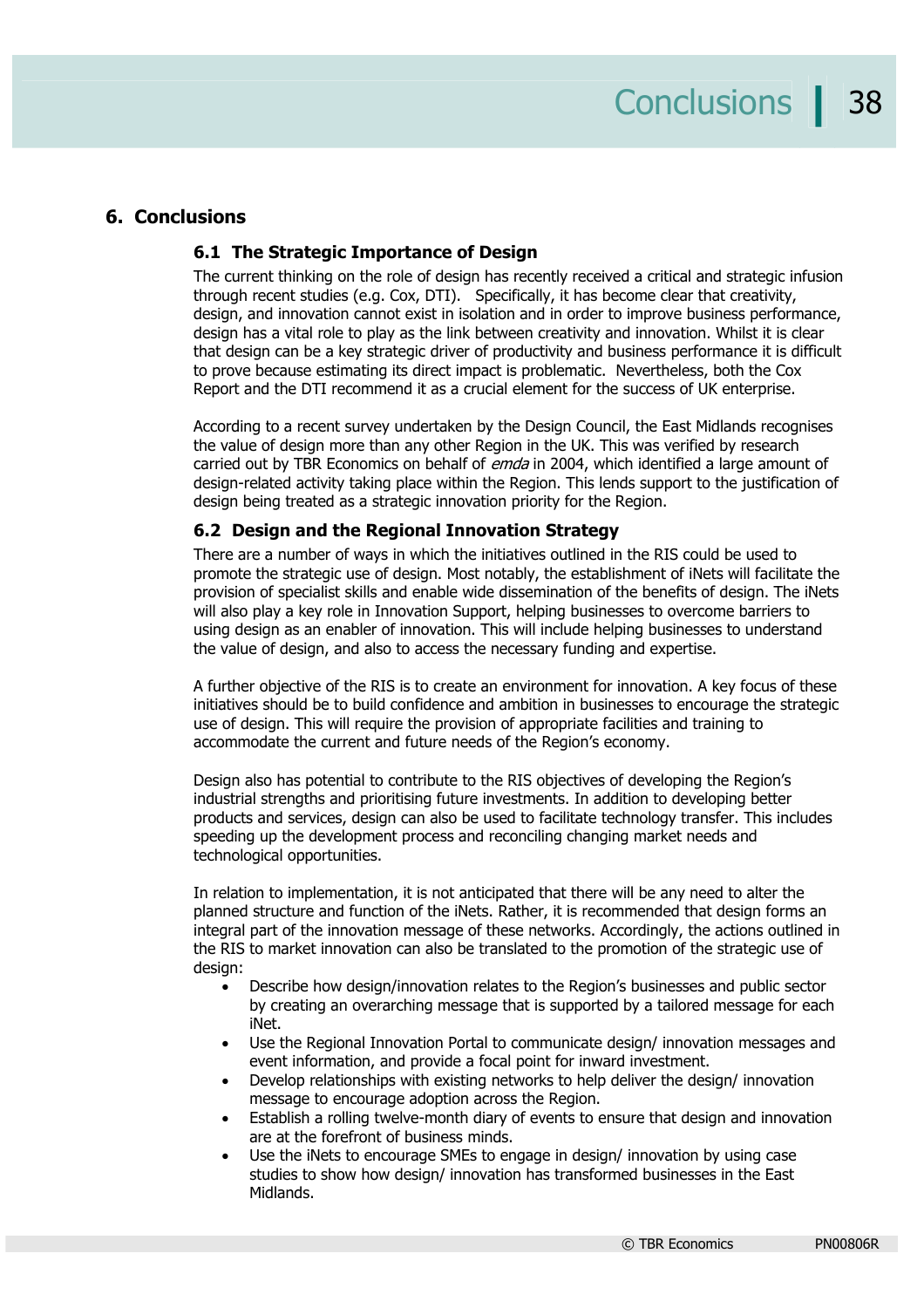In relation to the targeting of these actions, the Cox Review emphasises the benefits associated with encouraging innovation in SMEs with the potential for growth and recommends that these businesses should be reached at the local level. This is consistent with the key function of the iNets of encouraging SMEs to be more innovative.

The iNets will also facilitate the targeting of the key sectors identified in the RES as having the greatest potential to contribute to the economic development of the East Midlands (transport equipment, construction, food and drink and healthcare). There is believed to be significant potential to promote design in these sectors, especially in transport equipment, which was identified by the Community Innovation Survey as the sector that invests the highest percentage of innovation expenditure in design. It is important that in addition to satisfying the crosscutting requirements of each of these sectors (e.g. knowledge exchange, innovation support, creating an innovative environment, fostering and enabling emerging technology) that due consideration is given to the effectiveness and potential impact of design in each of these industrial contexts. One way of achieving this is to develop key performance indicators for design, considering such factors as the way in which design is used, the purpose for which it is employed, the types of businesses using design, and how design influences business performance.

#### **6.3 The Cox Recommendations**

In this report we have discussed two of the Cox recommendations in depth: the *Designing* Demand programme and establishing a regional hub of the National Design Centre. In doing so, a number of key issues relating to the implementation of these programmes have been raised. In addition, we have made recommendations with regards to the implementation of these two initiatives in the East Midlands.

#### **6.3.1 Designing Demand**

There is definite potential for the *Designing Demand* programme to be effective in the East Midlands and for it to be successful in improving business performance through the strategic use of design. Accordingly it is recommended that *emda* should look to enrol on the programme after giving due consideration to a number of key issues that will determine how appropriate it is for the Region.

Firstly, it is crucial that *emda* looks for ways to integrate the programme with the existing design initiatives and design infrastructure in the Region. It is of paramount importance that this is managed and coordinated in such a way as to avoid confusion and competition for funds between DD and current initiatives (e.g. IBBD). Hence, it will be necessary to ensure clear distinction between initiatives.

It is also important to maintain the current momentum in design, which is largely driven by universities, local initiatives, and a number of design-aware SMEs. There is obvious potential to harness this progress, and the DD programme will need to be managed with the utmost sensitivity to avoid adversely impacting the current momentum in design.

Due consideration needs to be given to the long-term sustainability of the programme, which is currently limited as the DD programme has only been operating for a few years. This means *emda's* role in ensuring the sustainability of the programme is unclear at this stage, as is the likely ROI of the programme. Specifically, the scale and length of *emda's* commitment (e.g. funding and expertise) has yet to be established.

A key driver of success of the DD programme is the skill and expertise needed to deliver elements of the programme (e.g. Accelerate). This capacity is crucial to meeting the present and future needs of businesses. An outstanding question is the extent to which the East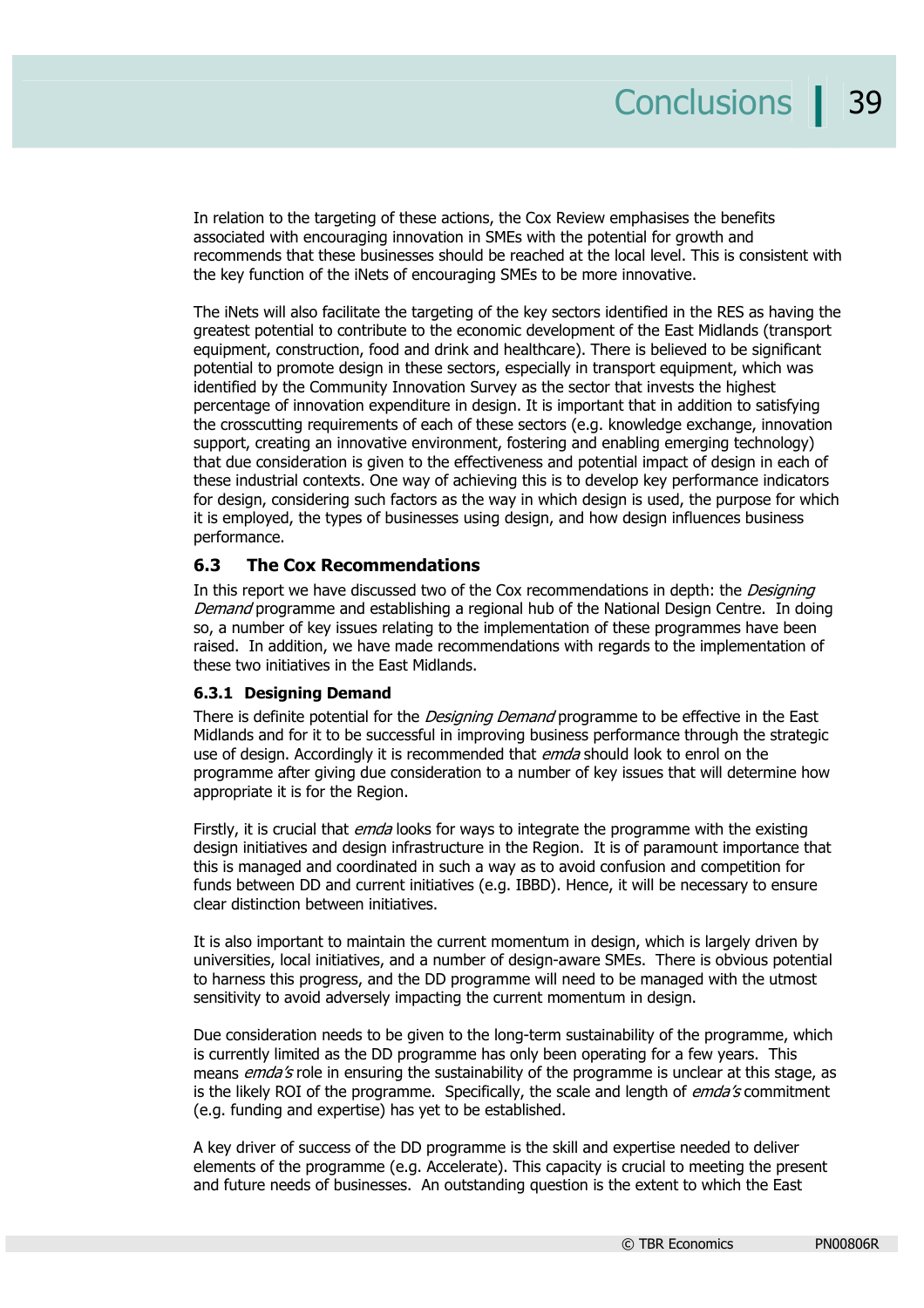Midlands region can supply the level of skill and expertise required. If it cannot, either the scale of the programme will be limited or expertise must be bought in from elsewhere, thereby reducing direct regional spend and the impact this creates.

In addition, the programme will need to be promoted and marketed and there are potential challenges for marketing the Design Council brand in the Region. Given the existing design infrastructure it will be a challenge to avoid confusion by introducing a new brand for a service that will be seen by many to already exist, if only at present concentrated on Leicestershire. Furthermore, the design council does not have a clean slate in the Region. In the early 1990s the Design Council carried out a 2-year period of national advertising to find businesses that were interested in innovating. Anecdotally, it was not well received by businesses (e.g. manufactures) and may have tainted the reputation of the Design Council in the Region.

Finally, there may be opportunities for the DD programme to have wider regional benefits beyond the purely economic. For example, design can promote and deliver more environmentally sustainable goods and services and *emda* should look to exploit these kinds of opportunities though DD. Specifically, there are opportunities for design to positively affect the environmental impact of all four priority sectors.

#### **6.3.2 Regional Hub of the National Design Centre**

It is recommended that at this present time *emda* should not establish a regional hub of the National Design Centre. However, *emda* should maintain an interest in this opportunity and give due consideration to a number of issues.

In the short-term, emda should monitor the progress of the London hub (The Bridge) and the Lighthouse in Glasgow and Design Centre North (Gateshead). In doing this, emda should seek to understand the progress and success of these places and the implications they might have for regional hubs. Specific attention should be paid to the type of companies that benefit and engage with these initiatives, the ROI, the nature of demand (e.g. sustained?), the wider geographic benefits (i.e. outside the Region), the fit with the industrial and HEI priorities and needs. With regards to Design Centre North (Gateshead), any opportunities for insight into the success of the centre and how this relates to the barrier represented by the size and 'spread' of the East Midlands should be exploited.

Should a physical hub becomes viable in the future, consideration should be given to developing the existing infrastructure (e.g. could the LCBD could evolve into hub?). This will facilitate continuity as well as the successful integration National and regional interests in Design. Furthermore, it is likely to be more efficient than starting 'from scratch'.

Finally, emda need to give due consideration to the how the benefits of the NDC will transfer across the East Midlands. In other words, what are the impacts from the NDC on the Region's relative performance? The potential benefits of the NDC might be better understood by comparing the effects of the Lighthouse on Edinburgh as well as Glasgow. This might give insight into the nature of the wider impacts of an East Midlands hub.

#### **6.4 Summary of Key Recommendations**

A number of key recommendations are made throughout the report to guide future action in considering how design can be used and successfully established as a strategic priority within the Region. These are summarised in the table below.